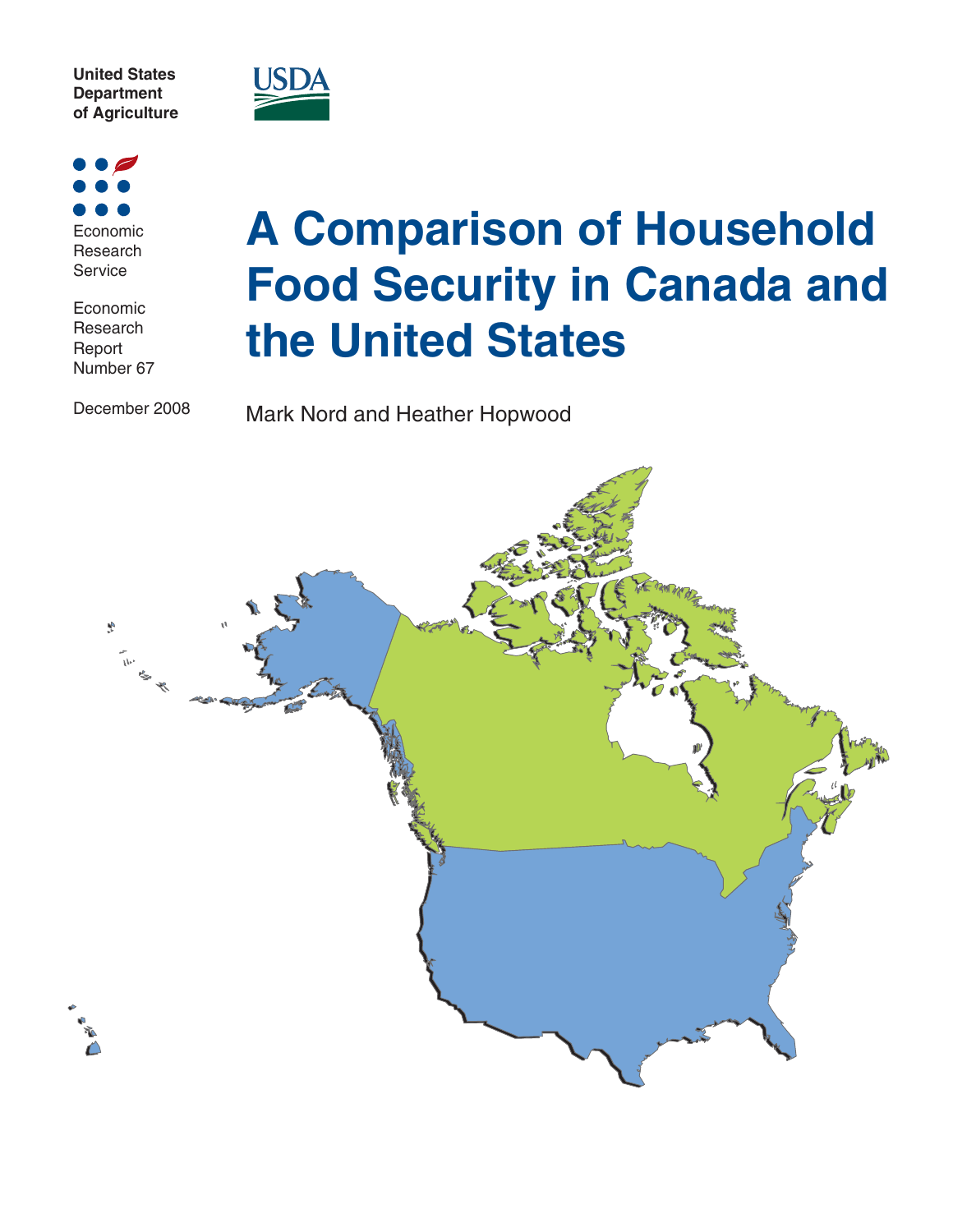# **www.ers.usda.go<sup>v</sup> Visit Our Website To Learn More!**

You can find additional information about ERS publications, databases, and other products at our website.

*www.ers.usda.gov www.ers.usda.gov*

# **National Agricultural Library Cataloging Record:**

Nord, Mark

 A comparison of household food security in Canada and the United States.

 (Economic research report (United States. Dept. of Agriculture. Economic Research Service); no. 67)

- 1. Food supply—Economic aspects—United States.
- 2. Food supply—Social aspects—United States.
- 3. Food supply—Economic aspects—Canada.
- 4. Food supply—Social aspects—Canada.
- I. Hopwood, Heather.
- II. United States. Dept. of Agriculture. Economic Research Service.
- III. Title.
- HD9005

The U.S. Department of Agriculture (USDA) prohibits discrimination in all its programs and activities on the basis of race, color, national origin, age, disability, and, where applicable, sex, marital status, familial status, parental status, religion, sexual orientation, genetic information, political beliefs, reprisal, or because all or a part of an individual's income is derived from any public assistance program. (Not all prohibited bases apply to all programs.) Persons with disabilities who require alternative means for communication of program information (Braille, large print, audiotape, etc.) should contact USDA's TARGET Center at (202) 720-2600 (voice and TDD).

To file a complaint of discrimination write to USDA, Director, Office of Civil Rights, 1400 Independence Avenue, S.W., Washington, D.C. 20250-9410 or call (800) 795-3272 (voice) or (202) 720-6382 (TDD). USDA is an equal opportunity provider and employer.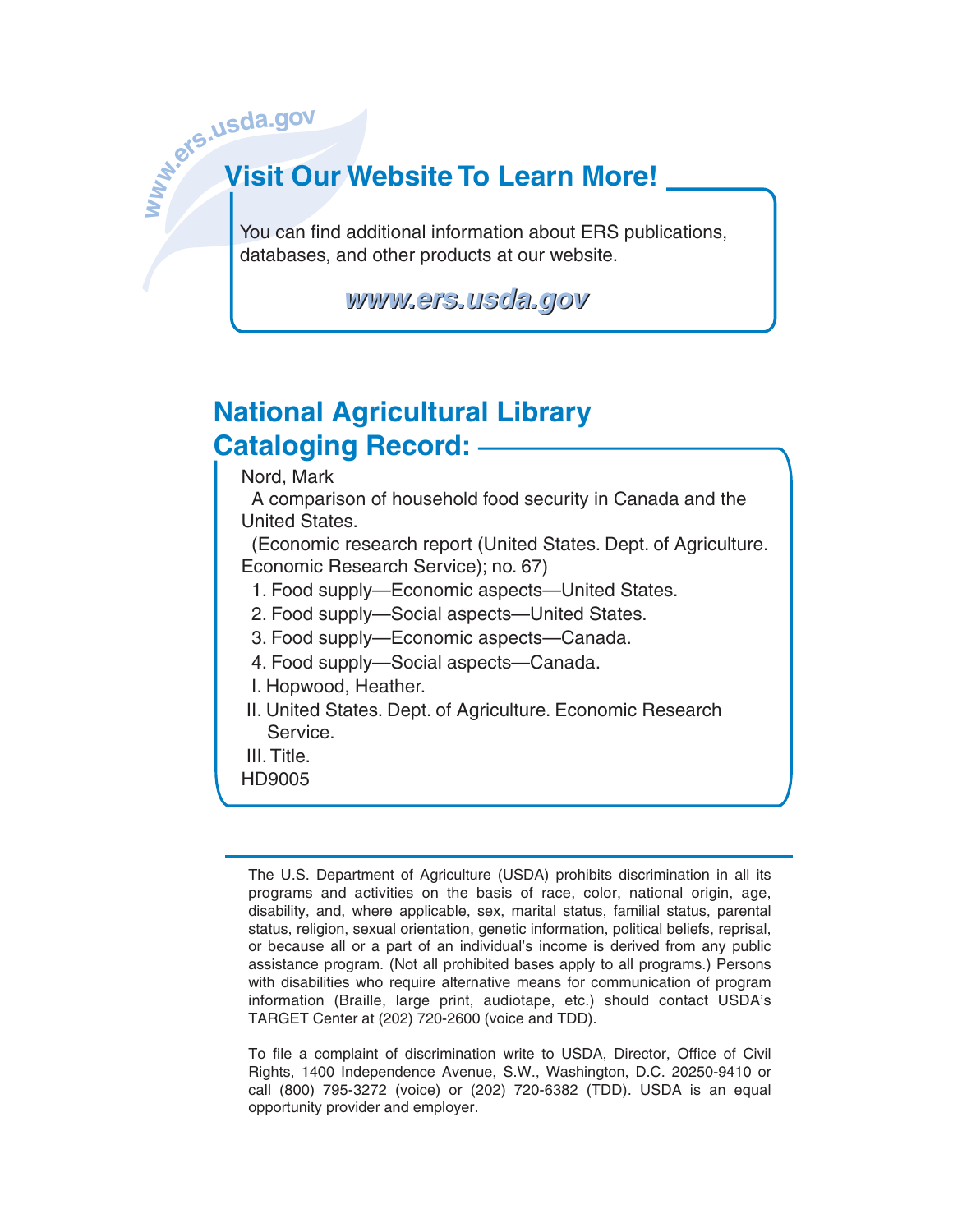

**United States Department of Agriculture**

**Economic Research Report Number 67**

**December 2008**





**www.ers.usda.gov**

# **A Comparison of Household Food Security in Canada and the United States**

# **Mark Nord and Heather Hopwood**

### **Abstract**

Food security—consistent access to enough food for an active, healthy life—is essential for health and good nutrition. The extent to which a nation's population achieves food security is an indication of its material and social well-being. Differences in the prevalence of householdlevel food insecurity between Canada and the United States are described at the national level and for selected economic and demographic subpopulations. Associations of food security with economic and demographic characteristics are examined in multivariate analyses that hold other characteristics constant. Comparable measures of household food security were calculated from the nationally representative Canadian Community Health Survey Cycle 2.2 (2004) and the U.S. Current Population Survey Food Security Supplement (2003-05). Based on the standard U.S. methodology, the percentage of the population living in households classified as food insecure was lower in Canada (7.0 percent) than in the United States (12.6 percent). The difference was greater for the percentage of children living in food-insecure households (8.3 percent vs. 17.9 percent) than for adults (6.6 percent vs. 10.8 percent). These differences primarily reflected different prevalence rates of food insecurity for Canadian and U.S. households with similar demographic and economic characteristics. Differences in population composition on measured economic and demographic characteristics account for only about 15 to 30 percent of the overall Canada-U.S. difference.

# **About the Authors**

Mark Nord is a sociologist in the Food Economics Division, Economic Research Service, U.S. Department of Agriculture. Heather Hopwood is a nutritionist in the Center for Nutrition Policy and Promotion, U.S. Department of Agriculture.

# **Acknowledgments**

For their helpful comments on the report, the authors thank Michelle Hooper and Isabelle Sirois, Office of Nutrition Policy and Promotion, Health Canada; David Holben, Department of Human and Consumer Sciences, Ohio University; Valerie Tarasuk, Department of Nutritional Sciences, Faculty of Medicine, University of Toronto; and Dean Jolliffe, Senior Economist, Food Economics Division, ERS.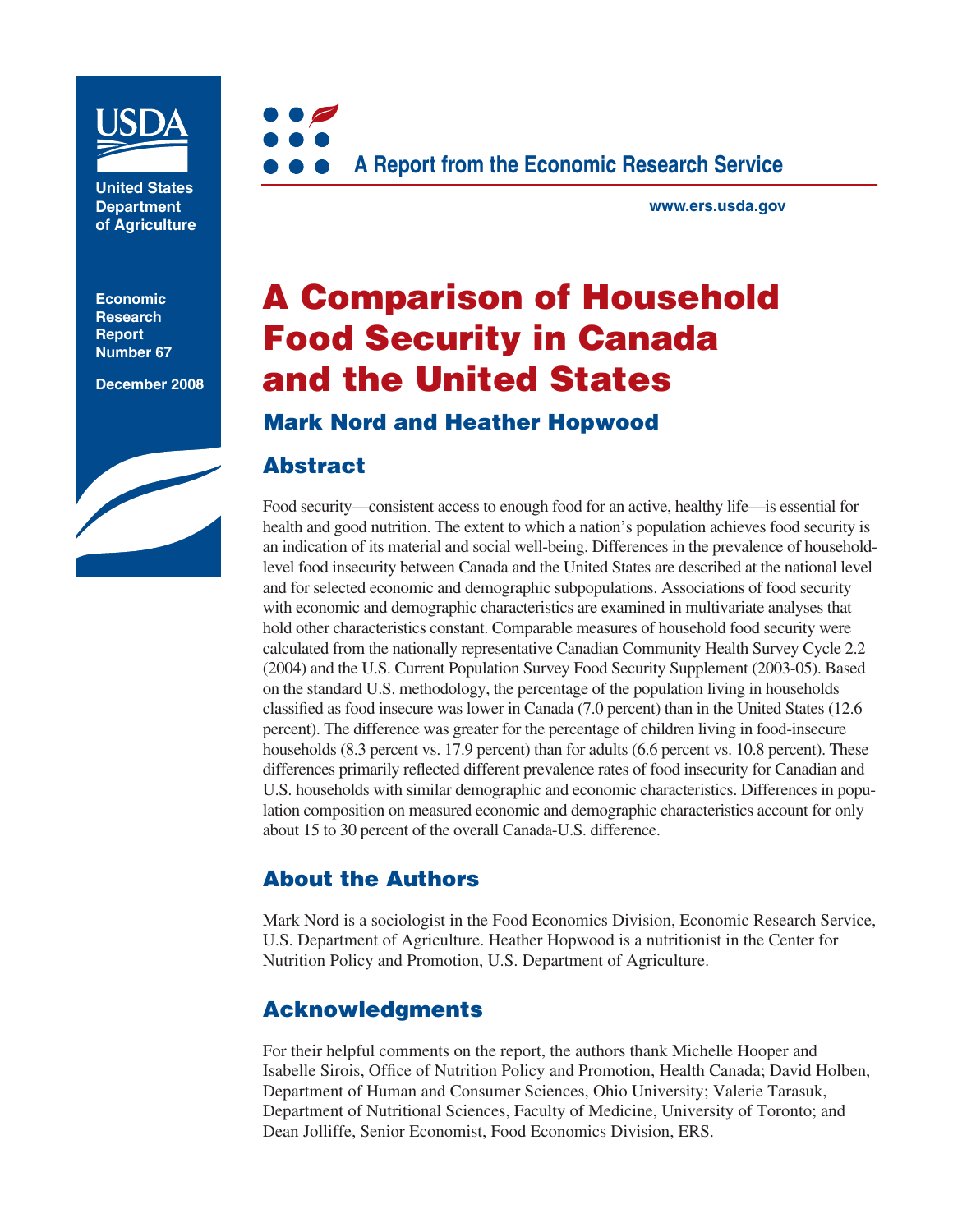# **Contents**

| Comparison of Food Security in Canada and the United States7                                                                                                                                           |
|--------------------------------------------------------------------------------------------------------------------------------------------------------------------------------------------------------|
| <b>Multivariate Analysis: To What Extent Might Differences in</b><br>Income, Employment, Education, Age, and Household Structure<br>Account for the Lower Prevalence of Food Insecurity in Canada?  19 |
| Similarities in Patterns of Food Security 31                                                                                                                                                           |
|                                                                                                                                                                                                        |
| <b>Appendix A: Food Security Classification Used</b>                                                                                                                                                   |
| <b>Appendix B: Measurement of Food Security and</b><br>Demographic and Economic Characteristics40                                                                                                      |

Recommended citation format for this publication:

Nord, Mark, and Heather Hopwood. *A Comparison of Household Food Security in Canada and the United States.* ERR-67. U.S. Dept. of Agriculture, Econ. Res. Serv. December 2008.

#### **Disclaimer**

The analyses in this report are based in part on Statistics Canada's Canadian Community Health Survey, Cycle 2.2 (2004) – Nutrition – General Health Component, Public Use Microdata File, which contains anonymized data. All computations on these microdata were prepared by the Economic Research Service. The Economic Research Service and the authors are entirely responsible for the use of the data and interpretation of the analyses.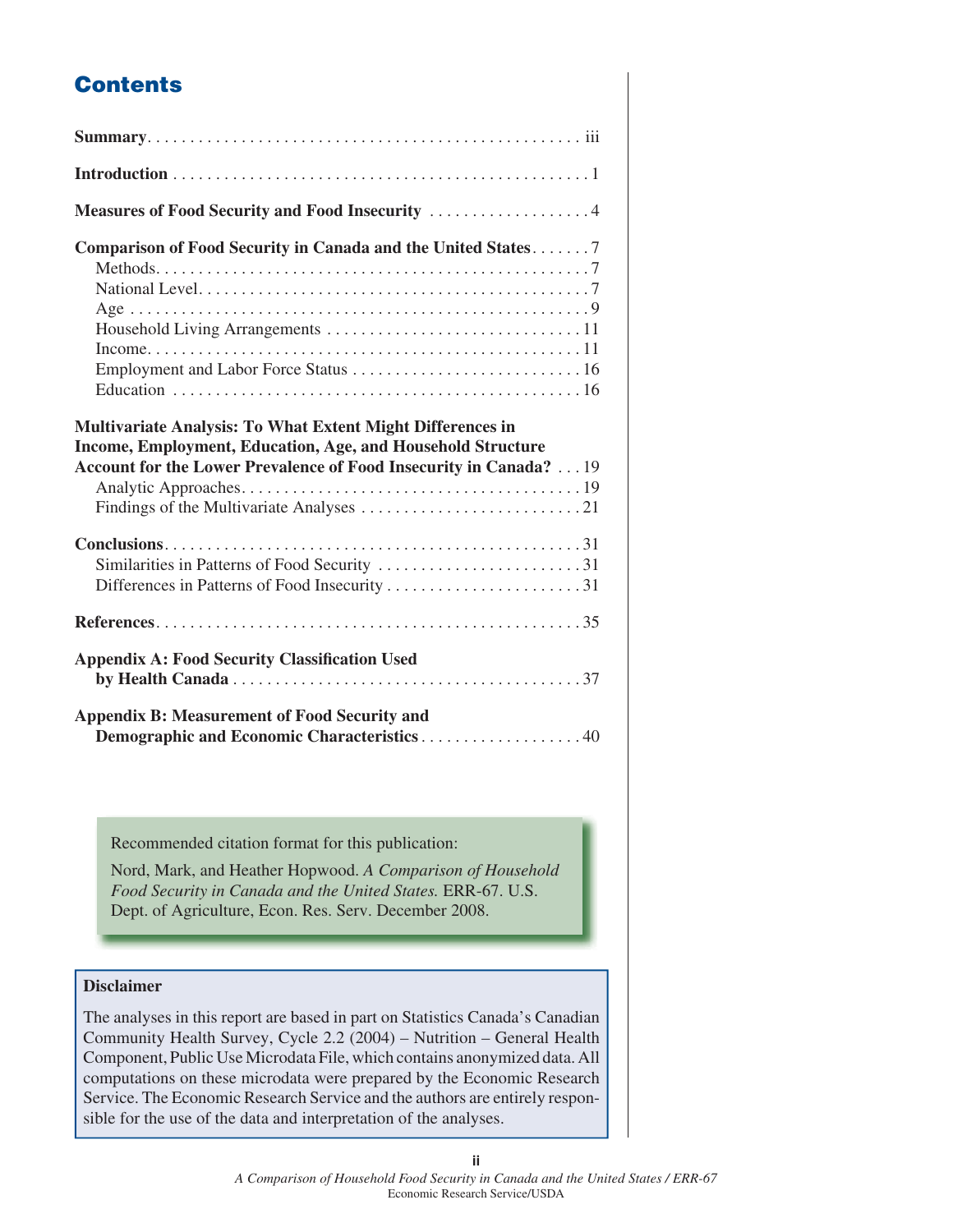# **Summary**

Both the United States (U.S.) and Canada have stated objectives to improve domestic food security, defined as access at all times to adequate food for an active, healthy life. This study examines the extent to which the basic food needs of households in the two countries are met. Using nationally representative surveys from the U.S. and Canada, the study compared rates of food insecurity in economic and demographic subgroups of the two populations. The analysis found that food insecurity was less prevalent in Canada than in the U.S., and that the difference was not well explained by differences in income, employment, education, household composition, or age.

# **What Is the Issue?**

The extent to which the population of a country is food secure is an indication of its material well-being. Both the U.S. and Canadian Governments have policies and programs intended to promote the well-being of families and individuals by ensuring that the basic needs of the population are adequately met. The effects of such efforts are difficult to assess from surveys within a single country. However, comparisons of the food security of various economic and demographic subpopulations in the two countries may reflect the effectiveness of each country's policies. The analyses may also identify areas for future research by detailing the differences in food security between the two countries.

# **What Did the Study Find?**

Canadians were less likely to live in food-insecure households (7.0 percent of the population) than were U.S. residents (12.6 percent). The percentage of the population living in households with very low food security (characterized by self-assessed inadequacy of food intake and disrupted eating patterns) was also lower in Canada (2.4 percent) than in the U.S. (3.6 percent).

To a great extent, the same demographic and economic characteristics were associated with food insecurity in both countries. Younger adults, single parents with children, adults unemployed and looking for work, adults out of the labor force because of disability, and people in households where no adult had completed a 2- or 4-year college degree were more likely to live in food-insecure households. Income level was also strongly associated with food security in both countries.

Canada had smaller proportions of most subpopulations vulnerable to food insecurity than the U.S. However, these differences in population composition and income could account for only about 15 to 20 percent of the overall Canada-U.S. difference in food insecurity among adults and 20 to 30 percent of the difference among children. Education and living arrangements were the only aspects of population composition that contributed substantially to the national-level difference in food insecurity—Canada had a higher proportion of college graduates and a lower proportion of children living with a single parent.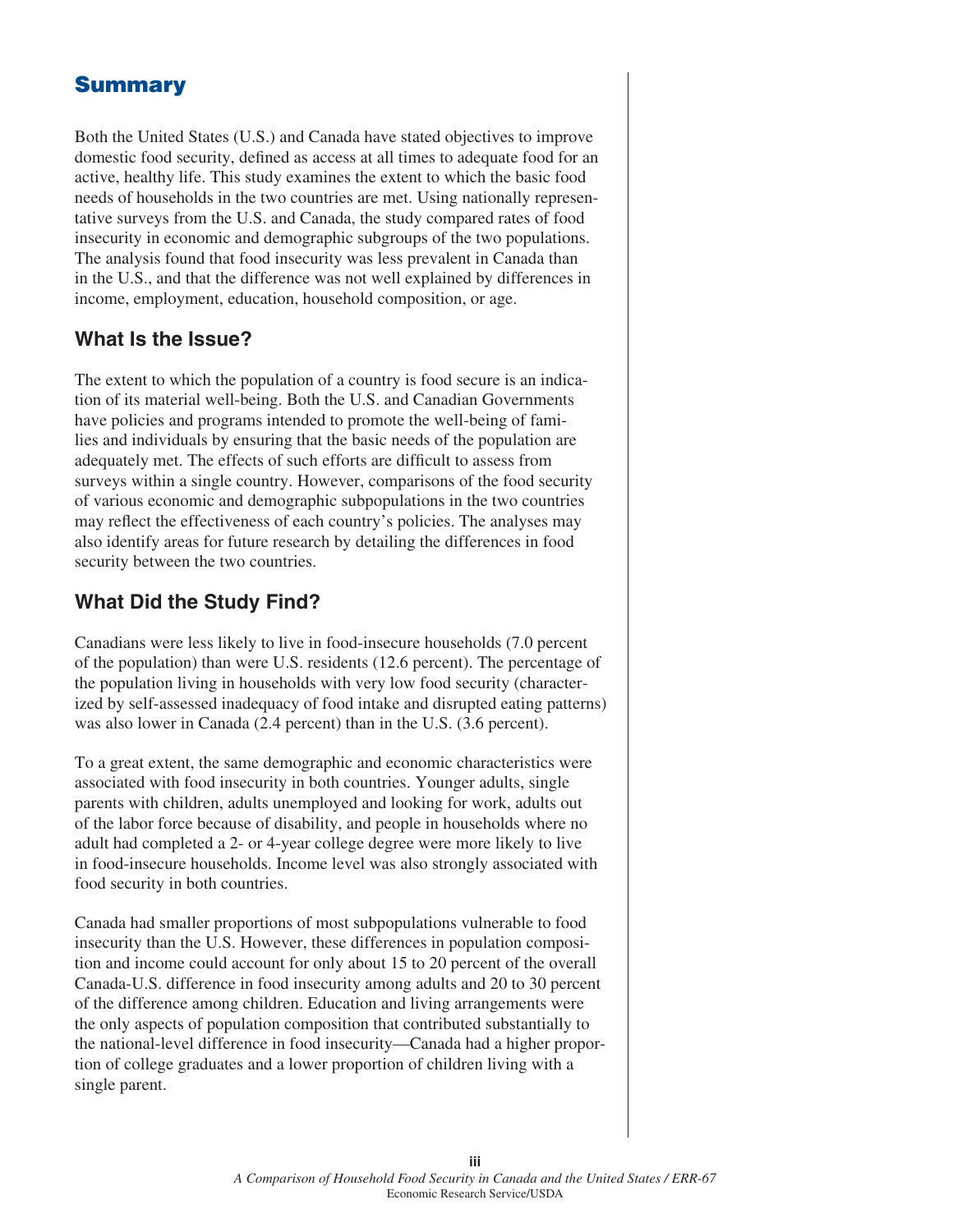Most of the Canada-U.S. difference in food insecurity was due to lower rates of food insecurity in certain subgroups, including:

- Households with incomes just above the U.S. poverty line.
- Households lacking a high school graduate.
- All age groups 25 years and older.
- Children in virtually all the surveyed subpopulations that could be identified in the surveys.

These differences were partially offset by lower rates of food insecurity in the U.S. for adults in households with incomes near or below the U.S poverty line and for men living alone and women living alone (net of associations with income, employment, age, and education).

The patterns suggest that differences in tax/tax-credit arrangements and the provision of in-kind benefits (such as food and nutrition assistance, health care, housing assistance, and energy assistance) may play important roles. Evidence from this study is only suggestive, however, and further research is needed to explore the reasons behind the differences.

# **How Was the Study Conducted?**

Canadian food security data were provided by the nationally representative Canadian Community Health Survey Cycle 2.2. The 2004 survey included about 35,000 individuals and was conducted as a joint initiative of Statistics Canada and Health Canada. U.S. food security data were provided by the 2003, 2004, and 2005 Current Population Survey Food Security Supplements. The surveys were conducted by the U.S. Census Bureau with support from the U.S. Department of Agriculture and included, altogether, about 141,000 households. The Canadian and U.S. surveys used essentially the same set of questions to assess households' food security, asking about conditions and behaviors known to characterize households having difficulty meeting their food needs. Multivariate logistic regression methods were used to assess the associations of food security with country of residence and selected economic and demographic characteristics, while holding other characteristics constant.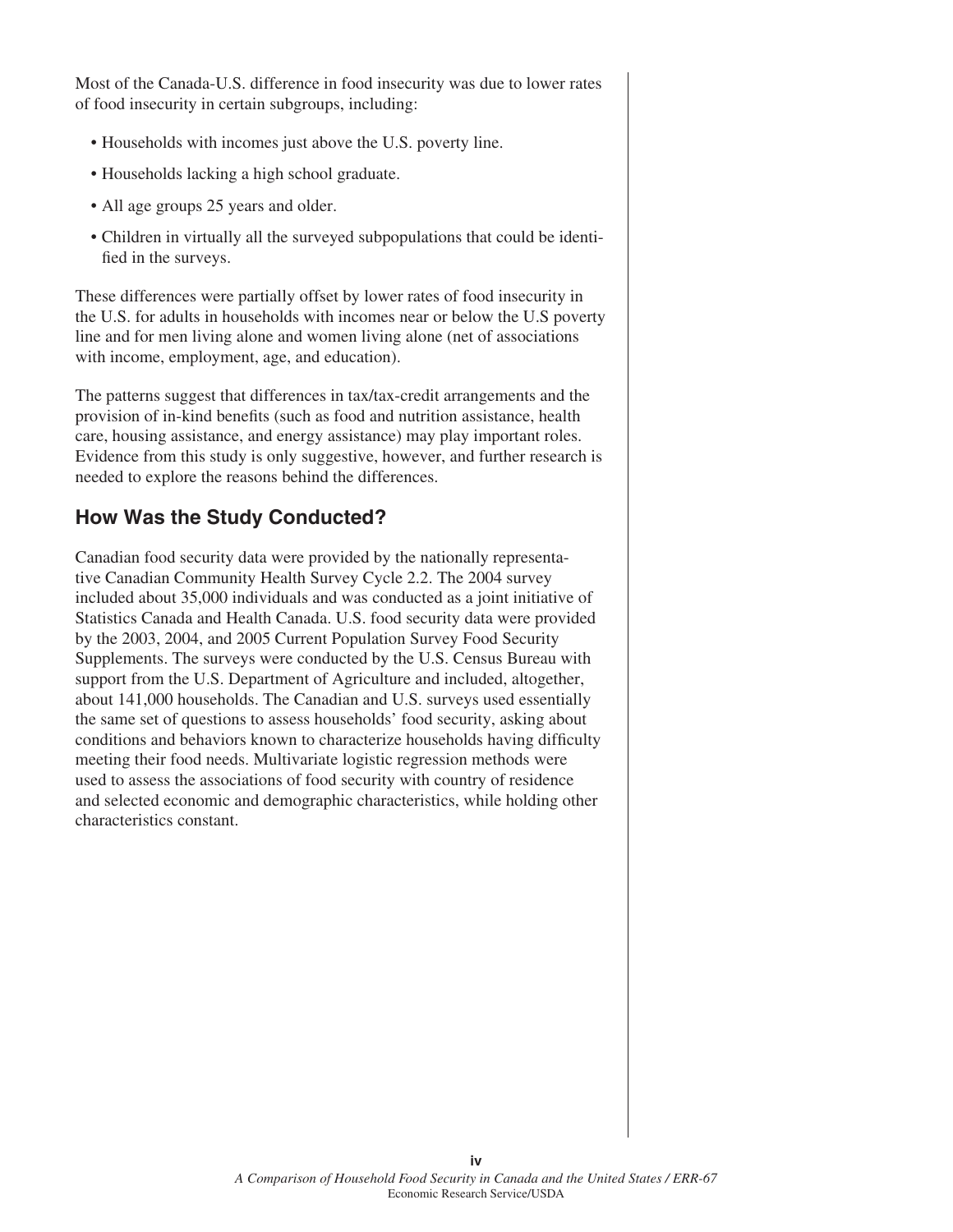# **Introduction**

Food security, defined as access by all people at all times to enough food for an active, healthy life, is one of several conditions necessary for a nation's population to be healthy and well nourished. The extent to which food security is achieved is an indication of a population's material well-being at the level of basic needs. Both the United States and Canadian Governments have stated objectives to improve domestic food security, as well as international food security, as part of their responses to the 1996 World Food Summit (Agriculture and Agri-Food Canada, 1998; U.S. Department of Health and Human Services, 2000).

Both countries have assessed their domestic food security using household or population surveys. The U.S. Department of Agriculture (USDA) has monitored the food security of U.S. households in annual nationally representative surveys since 1995 (Hamilton et al., 1997b; Nord et al., 2007). Health Canada, in collaboration with Statistics Canada, assessed the income-related food security of Canada's population in a nationally representative health and nutrition survey in 2004, with essentially the same set of questions used in the annual U.S. surveys (Health Canada,  $2007$ ).<sup>1</sup> Data from the 2004 survey in Canada and from the annual surveys in the U.S. can be used to compare food security between the two countries at national levels and for selected subpopulations (see box, "About the Data,"  $p$ . 2).<sup>2</sup>

In this report, prevalence rates of food insecurity in Canada and the U.S. are compared at the national level and for subpopulations disaggregated by age, household living arrangements, income, employment, and education. Demographic and economic characteristics selected for these analyses are known from previous research to be associated with food insecurity in one or both countries (Bartfeld et al., 2006; Health Canada, 2007; Nord and Bickel, 2002; Nord et al., 2007). Then multivariate analyses are described to explore the extent to which U.S. and Canadian differences in food security at the national level may result from differences in age, income, employment, education, and household living arrangements, holding other factors constant.

These analyses are intended primarily to identify areas for future research on the effects of economic, policy, and program factors on food security. Effects of such nationally homogeneous programs and policies are very difficult to observe in surveys within a single country. Similarities and differences between the two countries in the food security of various subpopulations, and in the economic and demographic correlates of food security, may suggest general areas of economic and social policies and programs that could account for the national-level differences in food security.

For example, if differences in food insecurity between the two countries were accounted for by differences in income and income distribution (which turns out not to be the case), then national-level differences in economic policies that affect employment and income might be responsible. If Canada-U.S. differences in food security are greater for elderly than for nonelderly, then policies and programs that uniquely affect their economic situation may be responsible. Canada-U.S. differences in food security of unemployed people might suggest differences in the effectiveness of programs that

 1Subsequent health surveys have also collected data on the food security of Canadian households using this set of questions, but the most nationally representative Canadian food security data available at this time are from the 2004 survey.

 2U.S. data used in these analyses were collected in December of each year, while the Canadian data were collected throughout the year from January 2004 to January 2005. Seasonal differences may be reflected in the food security measure in spite of its stated 12-month reference period (Cohen et al., 2002; Nord et al., 2007). The Canadian survey schedule would obviate any seasonal differences. Seasonal differences that may exist in the U.S. are believed to bias December prevalence rates of food insecurity slightly downward relative to an annual average (Nord et al., 2002, p. 4).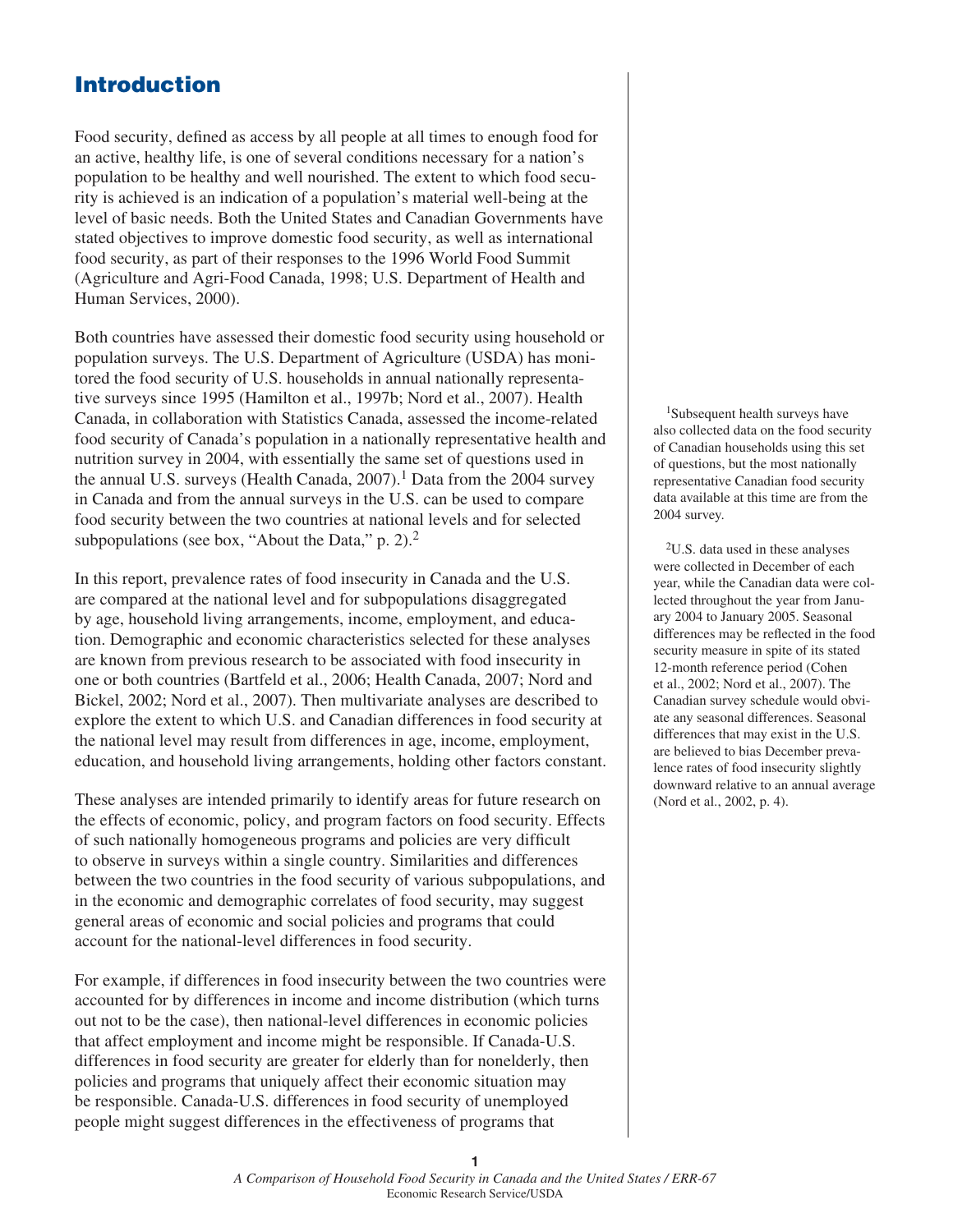#### **About the Data**

Canadian food security data are from the 2004 Canadian Community Health Survey Cycle 2.2 (CCHS 2.2). The CCHS 2.2 was a joint initiative of Statistics Canada and Health Canada, which sought to provide reliable information about Canadians' dietary intake and nutritional well-being, and related determinants, and to inform and guide programs, policies, and activities of Federal and provincial governments. The CCHS 2.2 target population included individuals of all ages in private dwellings in the 10 Canadian provinces. The sample size was about 35,000 individuals. The target population did not include individuals who were full-time members of the Canadian Forces or who lived in the territories, on First Nations reserves or Crown Lands, in prison or care facilities, or in some remote areas. Overall the target population represents about 98 percent of the population. The survey was conducted between January 2004 and January 2005. The CCHS 2.2 provides information about the food and nutrient intakes of Canadians and a wide range of related factors, including income-related household food security.

U.S. food security data are from the 2003, 2004, and 2005 U.S. Current Population Survey Food Security Supplement (CPS-FSS). The Current Population Survey is the primary source of labor force, employment, and earnings data for the U.S. It is a nationally representative survey of about 60,000 households, conducted monthly by the Census Bureau for the Bureau of Labor Statistics. In December, after completing the labor force interview, households are asked to respond to the Food Security Supplement, which includes questions about households' ability to access enough food for their needs. About 15 percent of households that complete the labor force interview are unable or unwilling to complete the supplement. The 3-year sample size was 140,909 households.\* USDA uses the CPS-FSS data as the basis of its annual reports on the food security of the Nation's households, and for research on food security measurement and factors affecting household food security.

The CPS-FSS data include one record for each person in each sampled household, with demographic information for that person and, if he or she is age 15 or older, information about education, employment, and labor force participation. The individual records, rather than household records, were the units of analysis for this study, in order to be consistent with the sampling methodology and data structure of the Canadian data. Sample weights of individuals in households that completed the supplement were adjusted by the Census Bureau to match Stateand national-level population controls so that statistics based on the supplement weights represent the civilian, noninstitutionalized population of the 50 States and the District of Columbia. American Indians and Native Alaskans living outside metropolitan statistical areas (about 0.45 percent of the U.S. population) were omitted from the analysis sample to approximate the omission from the Canadian data of persons living on First Nations reserves.

\*Three years of data were used for the U.S. statistics to minimize the sampling error, even for relatively small subpopulations.

support workers in job transitions. These analyses will not provide definitive answers about national-level factors that influence food security, but they may help focus future research by ruling out some potential explanations and suggesting others.

Preliminary comparison of the 2004 Canadian food security data with U.S. data for 2003-05 found that the prevalence of food insecurity was about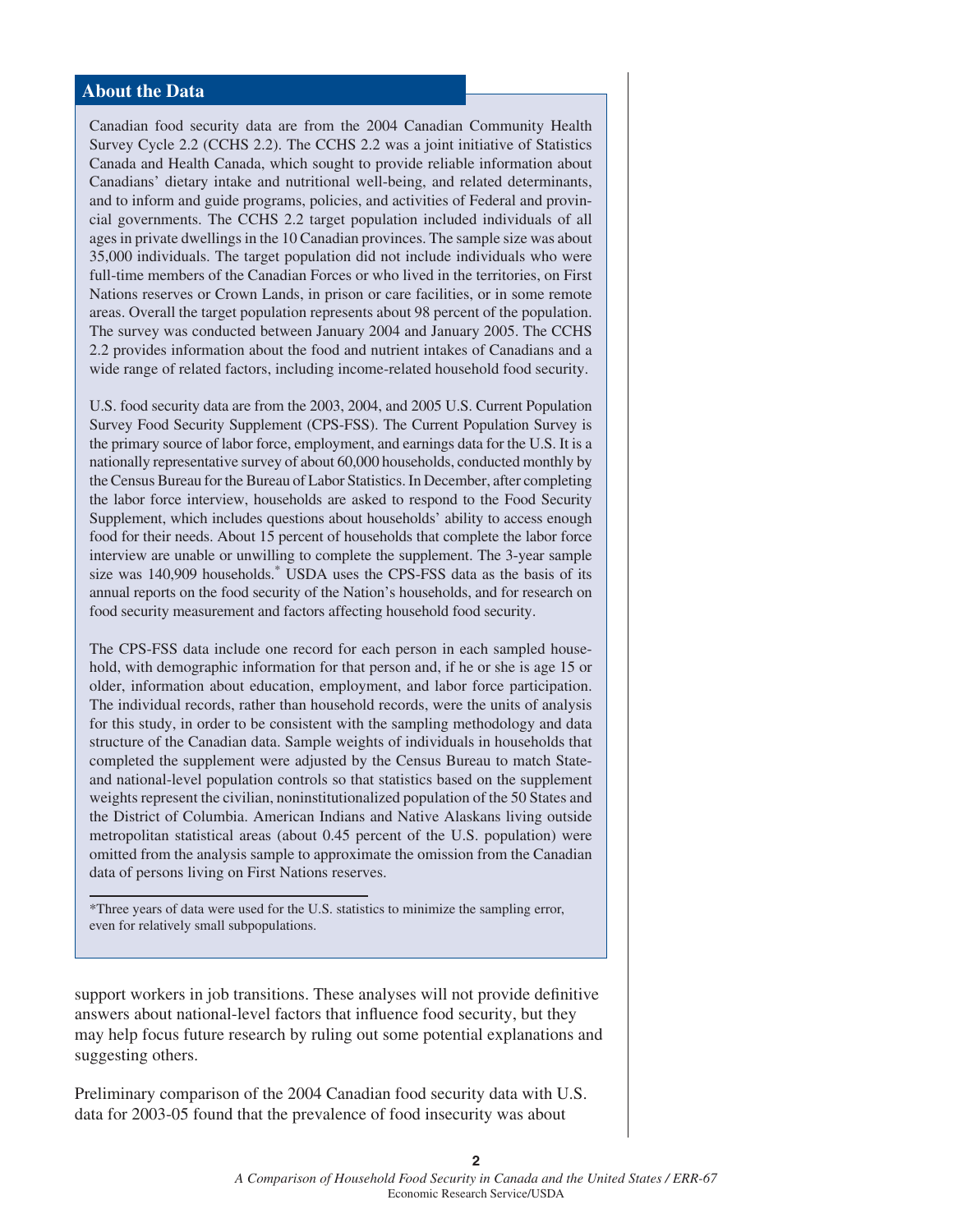one-third lower in Canada than in the U.S. (Nord et al., 2008). The difference was larger in households with children, for which the prevalence rate of food insecurity in Canada was about half that in the United States. In both countries, food insecurity was more prevalent in households with low annual household income, low educational attainment of adults, and younger adult members, and in those comprised of single parents with children or men or women living alone. In spite of relatively strong associations with food insecurity, however, none of these characteristics could individually account for much of the overall Canada-U.S. difference in food insecurity.

The analyses in Nord et al. (2008) were limited to comparisons of bivariate tabulations of food insecurity prevalence by selected household demographic and economic characteristics. Multivariate analyses could not be conducted because the individual-level public-use file for the Canadian food security data was not yet available. Canadian statistics for that study were taken, with one exception, from the tables in the report published by Health Canada  $(2007)$ .<sup>3</sup> Although bivariate analyses provided an overview comparison of food insecurity in the two countries, they could not assess the extent to which associations with various risk factors are additive, and could provide only limited information about the reasons for the differences. For example, it was not possible to determine whether the association of higher educational attainment with better food security reflected a direct effect of education or an indirect effect mediated through higher income and more favorable employment.

This report is based on public-use individual-level data from both countries and complements the earlier analysis by Nord et al. The study replicates and extends the bivariate comparisons of food security across various demographic and economic characteristics and adds multivariate analyses of these associations.

<sup>3</sup>The only exception was a comparison of food insecurity prevalence among adults by age, which was based on a special tabulation conducted by Health Canada.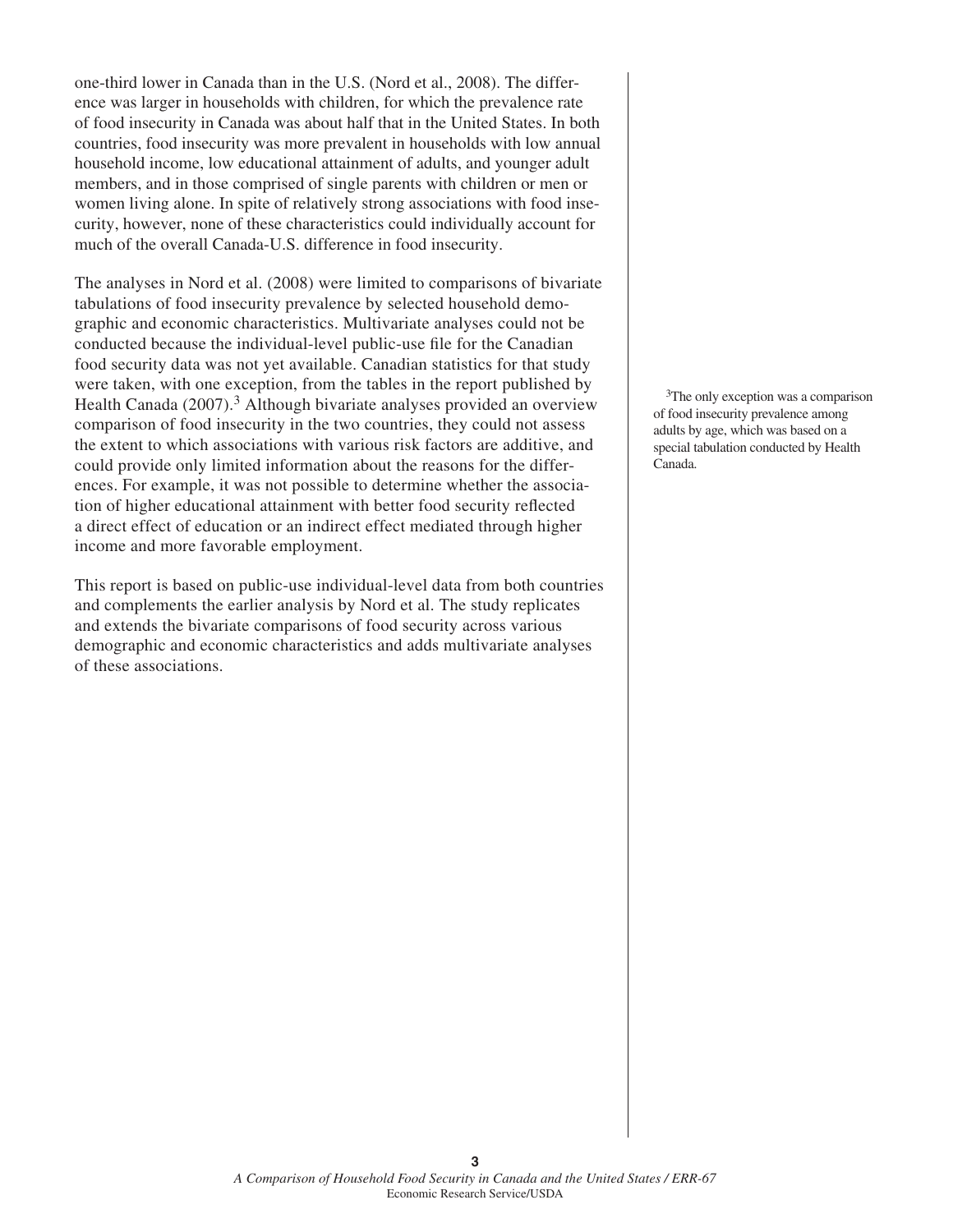# **Measures of Food Security and Food Insecurity**

The measures of food security described in this report are calculated from responses to a series of questions about conditions and behaviors known to characterize households that have difficulty meeting basic food needs.<sup>4</sup> Each question asks whether the condition or behavior occurred at any time during the previous 12 months and specifies a lack of money or other resources to obtain food as the reason, thereby excluding voluntary fasting or dieting. The series includes 10 questions about food conditions of the household as a whole and of adults in the household, and, if there are children, an additional 8 questions about their food conditions. (See box, "Survey Questions Used To Assess Households' Food Security," p. 5.)

The food security status of each interviewed household is determined by the number of food-insecure conditions and behaviors the household reports. Although Health Canada and USDA base their measures of food security on the same set of questions, they combine responses to the questions somewhat differently to determine each household's food security status and use different language to describe the ranges of severity of food insecurity. (The differences are described in appendix A.) In this report, the U.S. methods were applied to data from both countries, so the statistics are directly comparable.<sup>5</sup> As a result, the Canadian statistics in the report will not match those published by Health Canada (or those in Nord et al., 2008, which were based on the Canadian methodology).6

Three measures of food security are used by USDA:

- The *Adult Food Security Scale* is calculated from the 10 adult and general household questions. It is the standard measure in official USDA reports for households without children and can also be used to represent food security among adults in households with children. Households are classified as *food secure* if they report no food-insecure conditions or only one or two food-insecure conditions.<sup>7</sup> They are classified as food insecure if they report three or more food-insecure conditions. Food-insecure households are further classified as having either low food security (3) to 5 food-insecure conditions) or very low food security (6 to 10 foodinsecure conditions). $8$
- The *Children's Food Security Scale* is calculated from the eight childreferenced questions (questions 11-18). Households are classified as having food insecurity among children if they report two or more food-insecure conditions of children. Households with food insecurity among children are further classified as having either low food security among children (two to four food-insecure conditions of children) or *very low food security among children* (five to eight food-insecure conditions of children).
- The *Household Food Security Scale* is calculated from all 18 questions (household-, adult-, and child-referenced) and is the standard measure used in official USDA reports for households with children. Households without children are classified by the Adult Food Security Scale, as described above. Households with children are classified as *food secure* if they report no food-insecure conditions or if they report only one or two food-insecure

 4The methods used to measure the extent and severity of food insecurity in the U.S. have been described earlier (Hamilton et al., 1997a, 1997b; Andrews et al., 1998; Bickel et al.,1998; Carlson et al., 1999; Bickel et al., 2000; Nord and Bickel, 2002). See also the recent assessment of the measurement methods by a panel of the Committee on National Statistics (National Research Council, 2006).

5Psychometric analysis of the CCHS 2.2 food security data was conducted using statistical methods based on the Rasch measurement model to assess whether the instrument measured the same phenomenon in the two countries (Health Canada, 2007, appendix B). Results confirmed that responses by both English- and French-speaking Canadians were directly comparable with responses by U.S. respondents to the CPS-FSS.

<sup>6</sup>The U.S. methodology and reporting language were selected for this study to facilitate comparison with other studies published by USDA.

 7Food-insecure conditions are indicated by responses of "often" or "sometimes" to questions 1-3 and 11-13, "almost every month" or "some months but not every month" to questions 5, 10, and 17, and "yes" to the other questions.

 8Prior to 2006, households with low food security were described by USDA as "food insecure without hunger" and households with very low food security were described as "food insecure with hunger." Changes in these descriptions were made in 2006 at the recommendation of the Committee on National Statistics (National Research Council, 2006). The criteria by which households were classified remained unchanged.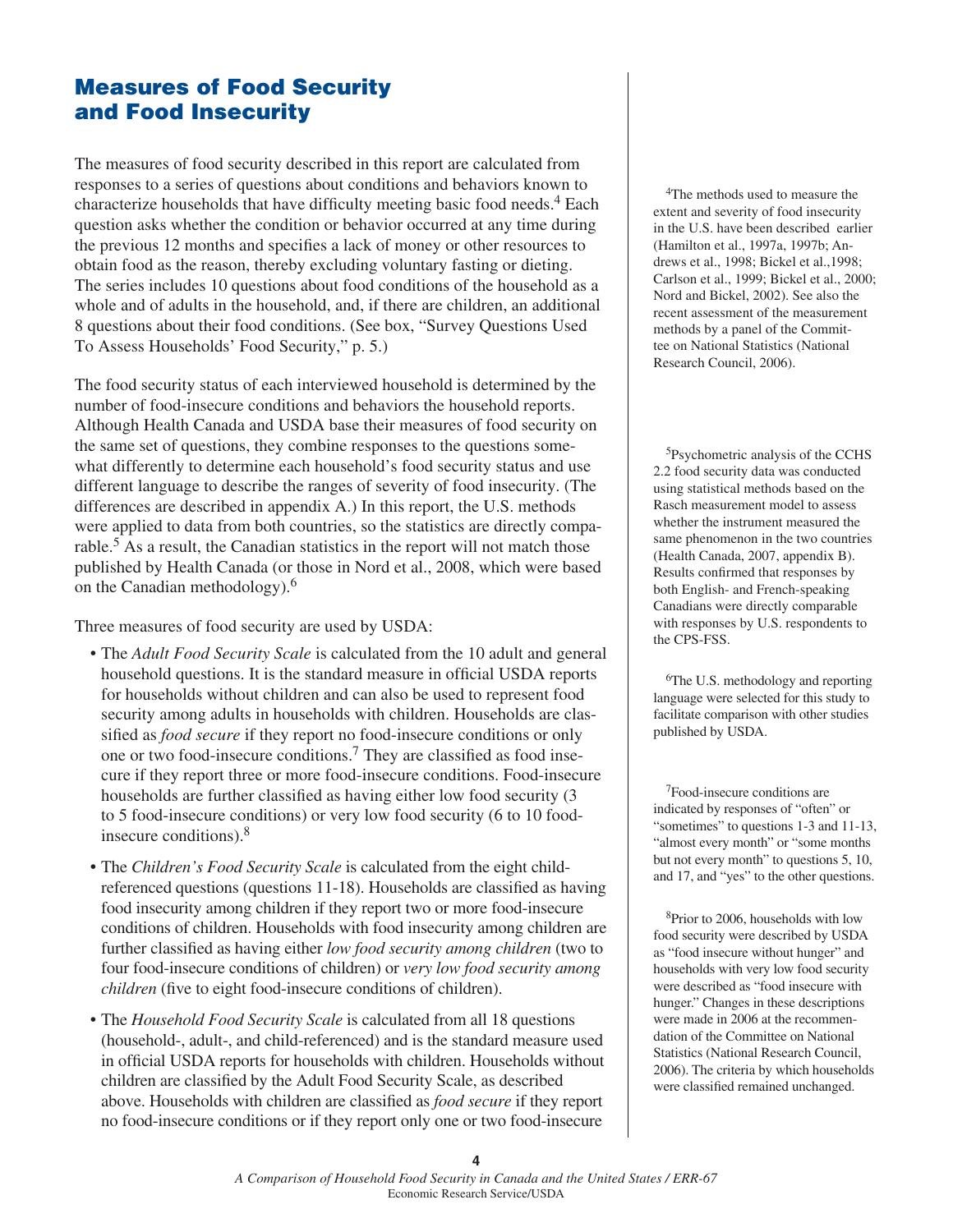#### **Survey Questions Used To Assess Households' Food Security\***

- 1. "We worried whether our food would run out before we got money to buy more." Was that often, sometimes, or never true for you in the last 12 months?
- 2. "The food that we bought just didn't last and we didn't have money to get more." Was that often, sometimes, or never true for you in the last 12 months?
- 3. "We couldn't afford to eat balanced meals." Was that often, sometimes, or never true for you in the last 12 months?
- 4. In the last 12 months, did you or other adults in the household ever cut the size of your meals or skip meals because there wasn't enough money for food? (Yes/No)
- 5. (If yes to Question 4) How often did this happen—almost every month, some months but not every month, or in only 1 or 2 months?
- 6. In the last 12 months, did you ever eat less than you felt you should because there wasn't enough money for food? (Yes/No)
- 7. In the last 12 months, were you ever hungry, but didn't eat, because there wasn't enough money for food? (Yes/No)
- 8. In the last 12 months, did you lose weight because there wasn't enough money for food? (Yes/No)
- 9. In the last 12 months did you or other adults in your household ever not eat for a whole day because there wasn't enough money for food? (Yes/No)
- 10. (If yes to Question 9) How often did this happen—almost every month, some months but not every month, or in only 1 or 2 months?

#### *(Questions 11-18 were asked only if the household included children under age 18)*

- 11. "We relied on only a few kinds of low-cost food to feed our children because we were running out of money to buy food." Was that often, sometimes, or never true for you in the last 12 months?
- 12. "We couldn't feed our children a balanced meal, because we couldn't afford that." Was that often, sometimes, or never true for you in the last 12 months?
- 13. "The children were not eating enough because we just couldn't afford enough food." Was that often, sometimes, or never true for you in the last 12 months?
- 14. In the last 12 months, did you ever cut the size of any of the children's meals because there wasn't enough money for food? (Yes/No)
- 15. In the last 12 months, were the children ever hungry but you just couldn't afford more food? (Yes/No)
- 16. In the last 12 months, did any of the children ever skip a meal because there wasn't enough money for food? (Yes/No)
- 17. (If yes to Question 16) How often did this happen—almost every month, some months but not every month, or in only 1 or 2 months?
- 18. In the last 12 months did any of the children ever not eat for a whole day because there wasn't enough money for food? (Yes/No)

<sup>\*</sup>Wording of some questions in the CCHS 2.2 module differs slightly from the U.S. standard presented here. Canadian researchers may prefer to use the CCHS 2.2 module to ensure comparability with the Health Canada statistics.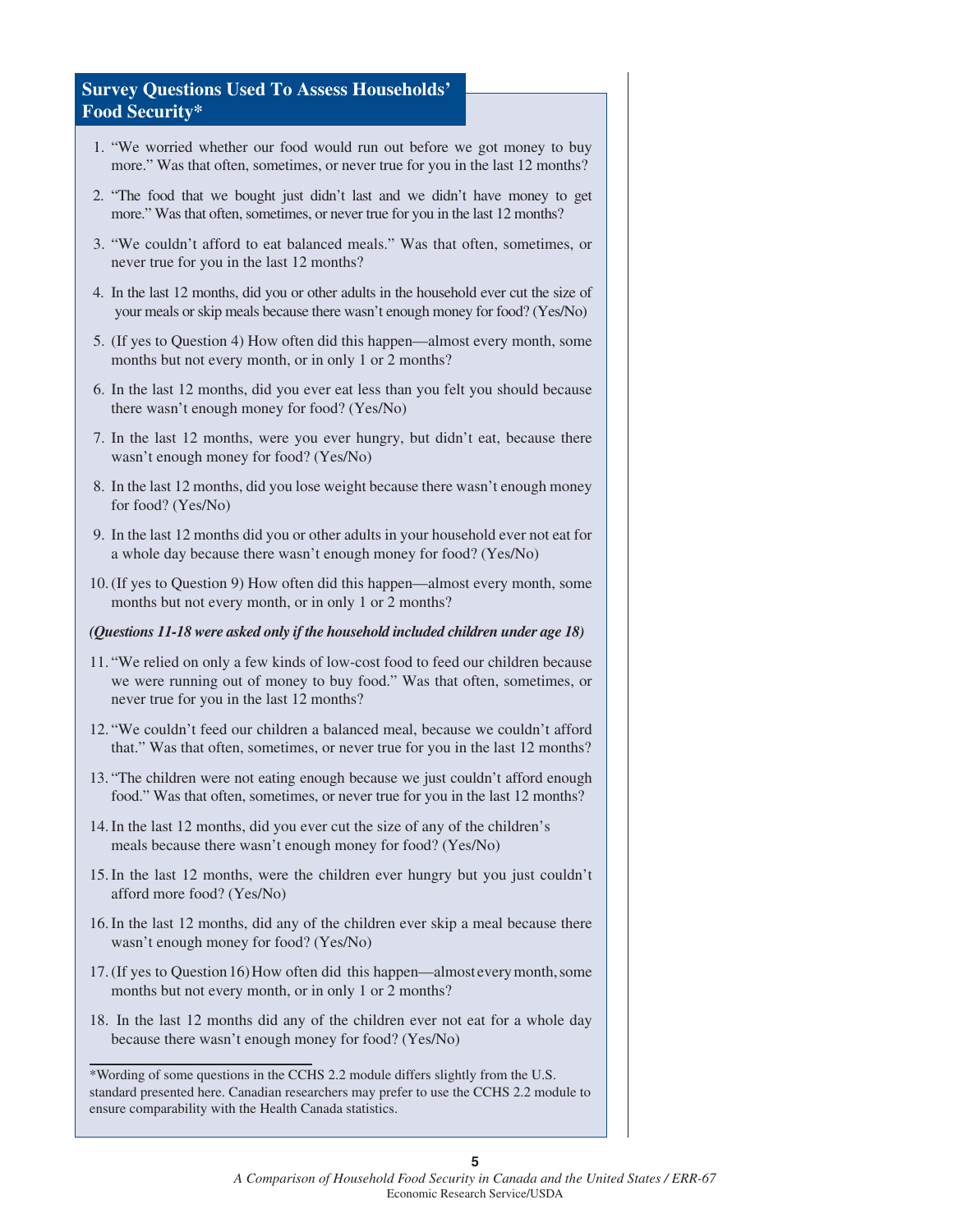conditions. They are classified as *food insecure* if they report three or more food-insecure conditions. Food-insecure households are further classified as having either *low food security* (3 to 7 food-insecure conditions) or *very low food security* (8 to 18 food-insecure conditions).

The low food security category is intended to identify households in which dietary quality and variety are reduced, but quantity of food intake is not reduced substantially. Households in this category have reported multiple indications of food access problems, but have typically reported few, if any, indications of reduced food intake (fig. 1). The very low food security category identifies households in which food intake of one or more members (adult members in the case of the adult scale and child members in the case of the child scale) was reduced and eating patterns disrupted because of insufficient money and other resources.

The Adult Food Security Scale and Children's Food Security Scale are used for most analyses in this report. The household measure is used only to compare national-level prevalence rates in Canada and the U.S. The adult scale is preferred for most analyses because it provides the most comparable statistics between households with and without children and among households with children in various age ranges (Nord and Bickel, 2002).

#### Figure 1





Source: USDA, ERS, *Household Food Security in the United States, 2006*, ERR-49 (Nord et al., 2007).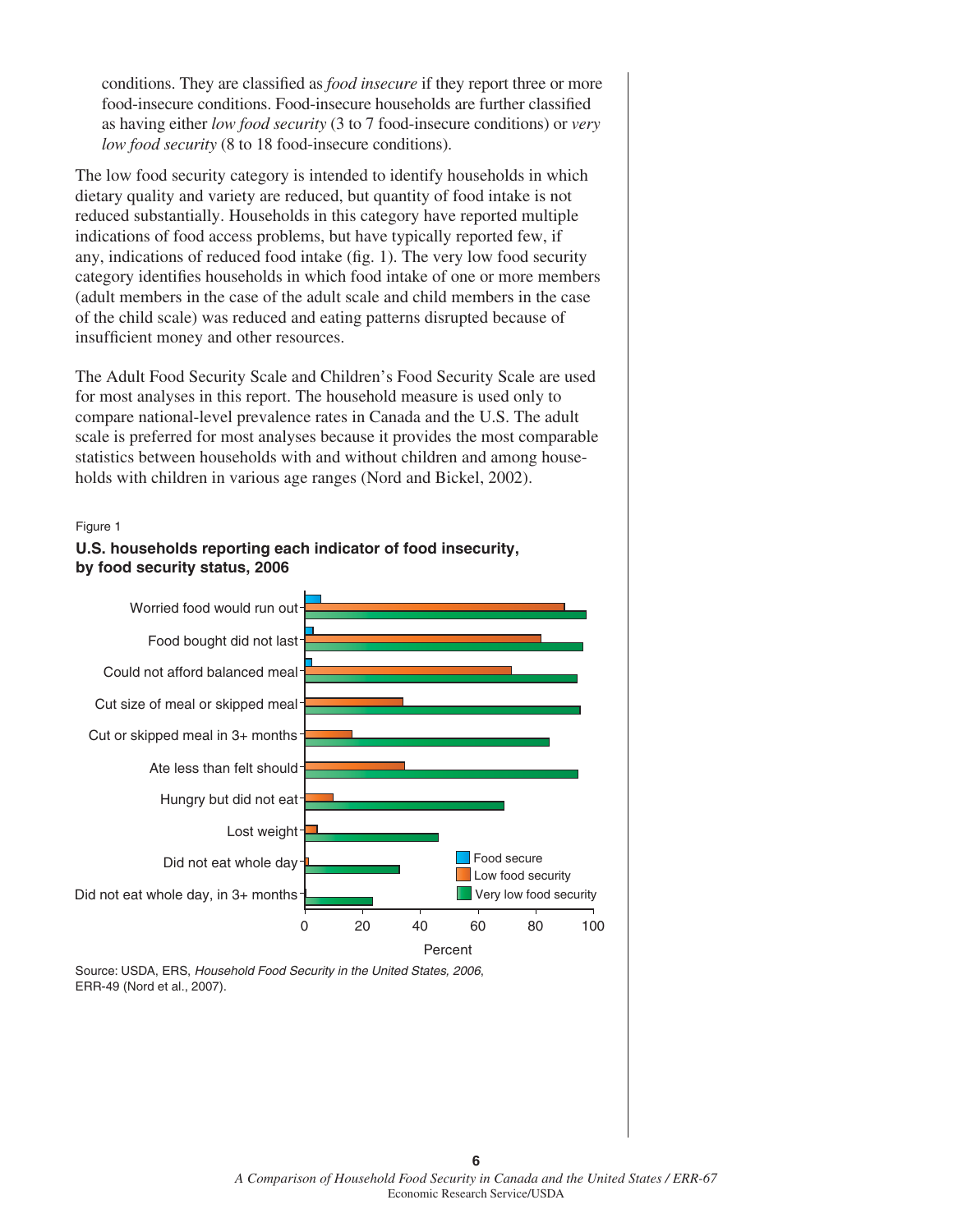# **Comparison of Food Security in Canada and the United States**

## **Methods**

Prevalence rates throughout this report are expressed as percentages of populations and subpopulations (i.e., as percentages of individuals). This differs from the usual statistics presented in Economic Research Service (ERS) food security reports, which express prevalence rates as percentages of households. The population-oriented statistics were necessitated by the character of the Canadian survey and data. The Canadian Community Health Survey Cycle 2.2 (CCHS 2.2) sampled and collected data on individuals. In both Canada and the U.S., food security was assessed for the entire household (or for all adults or all children in the household). However, the CCHS 2.2 public-use data provide demographic information (and employment information for adults) only for the sampled person and provide only person-level sampling weights. The U.S. data, from the Current Population Survey Food Security Supplement (CPS-FSS), samples households, but also provides demographic information on all household members, employment information on all adults, and both person-level and household-level sampling weights. The two data sources can, therefore, be compared only at the individual level.

Details on the measurement of demographic and economic characteristics are provided in appendix B, along with percentage breakdowns of adults and children by these characteristics in the Canadian and U.S. analysis samples.

Standard errors of prevalence estimates were calculated using the following design effects:

- 1.6 for all U.S. prevalence estimates, consistent with Cohen et al. (2002). The unweighted number of cases used to calculate standard errors was reduced to the number of unique households represented by the person records in the denominator of each calculated rate;
- Age-specific design effects for Canadian prevalence estimates disaggregated by age, as specified by Statistics Canada (2005);
- 5.67 for Canadian prevalence estimates of individuals and of adults, except when disaggregated by age, as specified in the CCHS  $2.2 -$ Nutrition User Guide (Statistics Canada, 2005); and
- 3.15 for Canadian prevalence estimates for children, except when disaggregated by age. This is a weighted (by population size) average of the age-specific design effects specified by Statistics Canada (2005).

# **National Level**

At the national level, food insecurity and very low food security were less prevalent in Canada than in the U.S., as represented by all three measures (table 1). In Canada, 7.0 percent of the population lived in food-insecure households compared with 12.6 percent of the population in the U.S. The prevalence of very low food security was 2.4 percent in Canada compared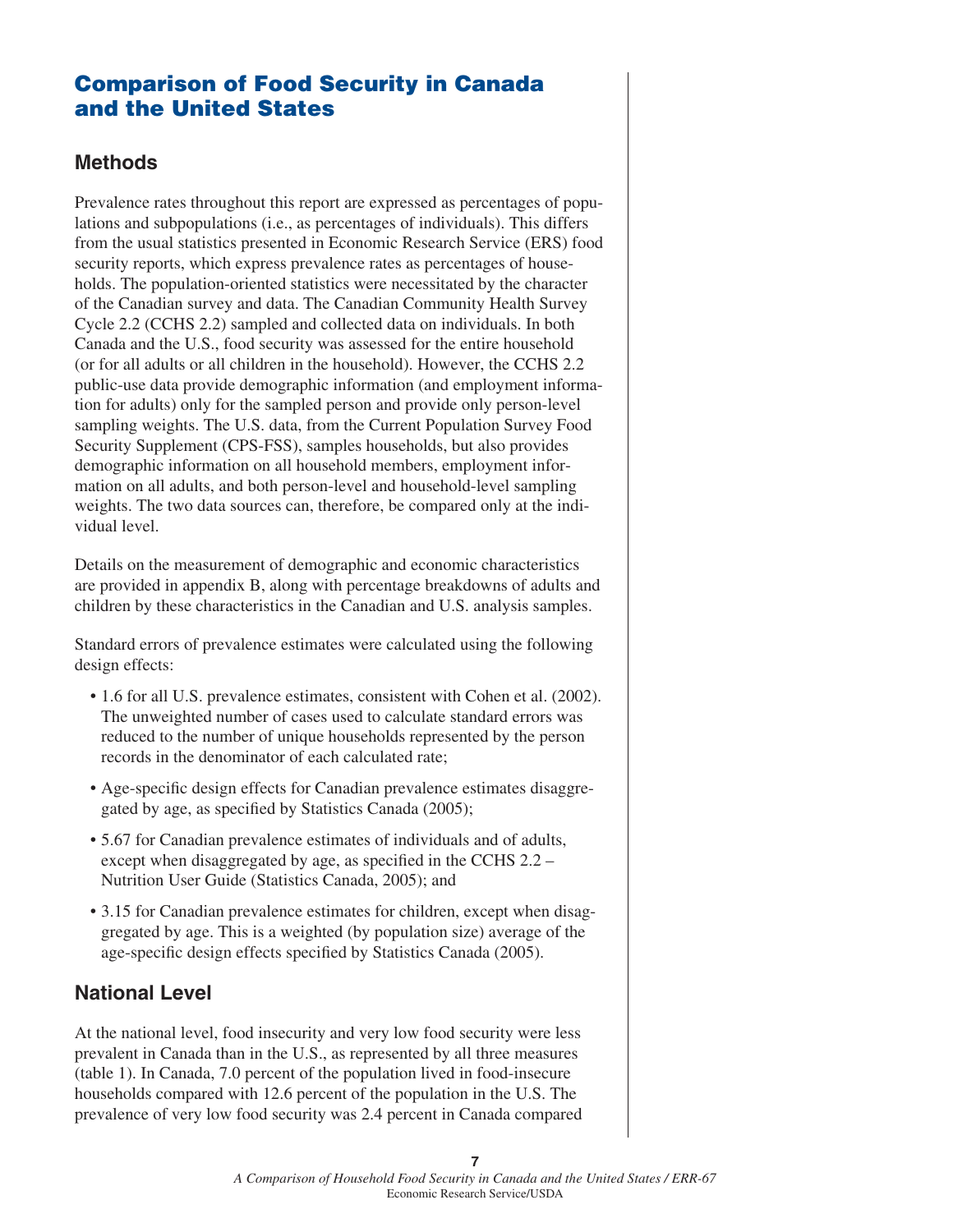#### Table 1 **Percentage of individuals by household-level food security status in Canada and the U.S.1**

| Household security level                                                                    | Canada                 | U.S. |
|---------------------------------------------------------------------------------------------|------------------------|------|
|                                                                                             | Percent of individuals |      |
| <b>All individuals</b>                                                                      |                        |      |
| In food-insecure households (low and very low food<br>security)                             | 7.0                    | 12.6 |
| In households with very low food security                                                   | 2.4                    | 3.6  |
| In households with food-insecure adults (low and very low<br>food security among adults)    | 6.2                    | 10.6 |
| In households with very low food security among adults                                      | 2.3                    | 3.6  |
| <b>Adults</b>                                                                               |                        |      |
| In food-insecure households (low and very low food<br>security)                             | 6.6                    | 10.8 |
| In households with very low food security                                                   | 2.4                    | 3.3  |
| In households with food-insecure adults (low and very low<br>food security)                 | 6.2                    | 9.5  |
| In households with very low food security among adults                                      | 2.4                    | 3.4  |
| <b>Children</b>                                                                             |                        |      |
| In food-insecure households (low or very low food security)                                 | 8.3                    | 17.9 |
| In households with very low food security                                                   | 2.3                    | 4.3  |
| In households with food-insecure adults (low or very low<br>food security among adults)     | 6.2                    | 14.0 |
| In households with very low food security among adults                                      | 2.1                    | 4.3  |
| In households with food-insecure children (low or very low<br>food security among children) | 5.3                    | 9.9  |
| In households with very low food security among children                                    | .44E                   | .72  |

Note: All Canada-U.S. differences are statistically significant with 95-percent confidence.

E=Interpret with caution, coefficient of variation exceeds 16.6.

<sup>1</sup>Statistics for both countries are based on U.S. food security classification methodology. All measures are at the household level and over a 12-month period. For example, food insecurity among children means that one or more child in the household was food insecure at some time during the year.

Sources: Canadian Community Health Survey Cycle 2.2 (2004); Current Population Survey Food Security Supplements, 2003-05.

with 3.6 percent in the U.S. Prevalence rates of food insecurity based on the Adult Food Security Scale were somewhat lower, but in similar relationship (6.2 percent and 10.6 percent, respectively).

Canada-U.S. differences were larger for children than for adults. In Canada, the percentage of children living in food-insecure households (as measured by the household and adult scales), was about half that in the U.S. The prevalence rates based on the adult scale should be interpreted as the percentage of children living in households with food insecurity among adults in the household. Differences based on the Children's Food Security Scale were somewhat smaller; in Canada, 5.3 percent of children lived in households in which one or more child was food insecure, compared with 9.9 percent of children in the U.S.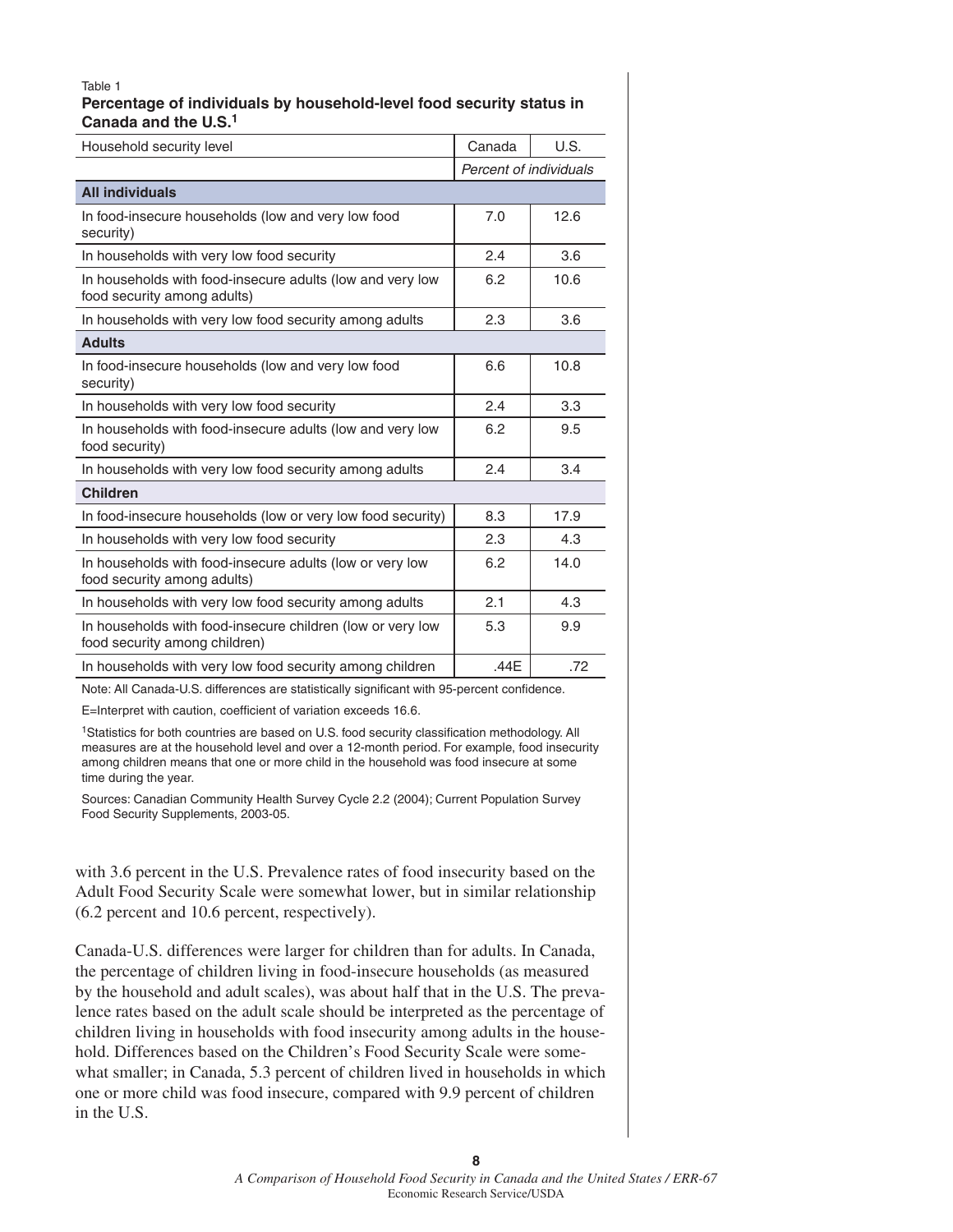# **Age**

In both Canada and the U.S., food security improved steadily across the adult age ranges (fig. 2). In the U.S., the prevalence of food insecurity declined from 12.5 percent for the youngest adults to about 5 percent for those ages 66 and older. In Canada, the decline was even steeper, dropping from 9.2 percent for the youngest adults to less than 2 percent for those ages 66 and older.

In every age range, the prevalence of food insecurity was lower in Canada than in the U.S. Children in Canada were less than half as likely as U.S. children to live in a household with food-insecure adults and about half as likely as U.S. children to live in a household with very low food security among adults. From ages 19 to 65, the prevalence of food insecurity in Canada was about two-thirds that in the U.S. For ages 66 and older, the prevalence of food insecurity in Canada was about one-third that in the U.S. The prevalence of very low food security followed a similar pattern across the adult age range, but the differences were smaller, and for the age-range 19-35, the difference was not statistically significant.







NS=Canada-U.S. difference in prevalence of very low food security not statistically significant (p>0.05).

E=Coefficient of variation for prevalence of very low food security exceeds 16.5 percent; interpret with caution.

NA=Prevalence of very low food security suppressed because the coefficient of variation exceeds 33 percent. Low food security bar includes both low and very low food security for this age category.

Sources: Canadian Community Health Survey Cycle 2.2 (2004); Current Population Survey Food Security Supplements, 2003-05.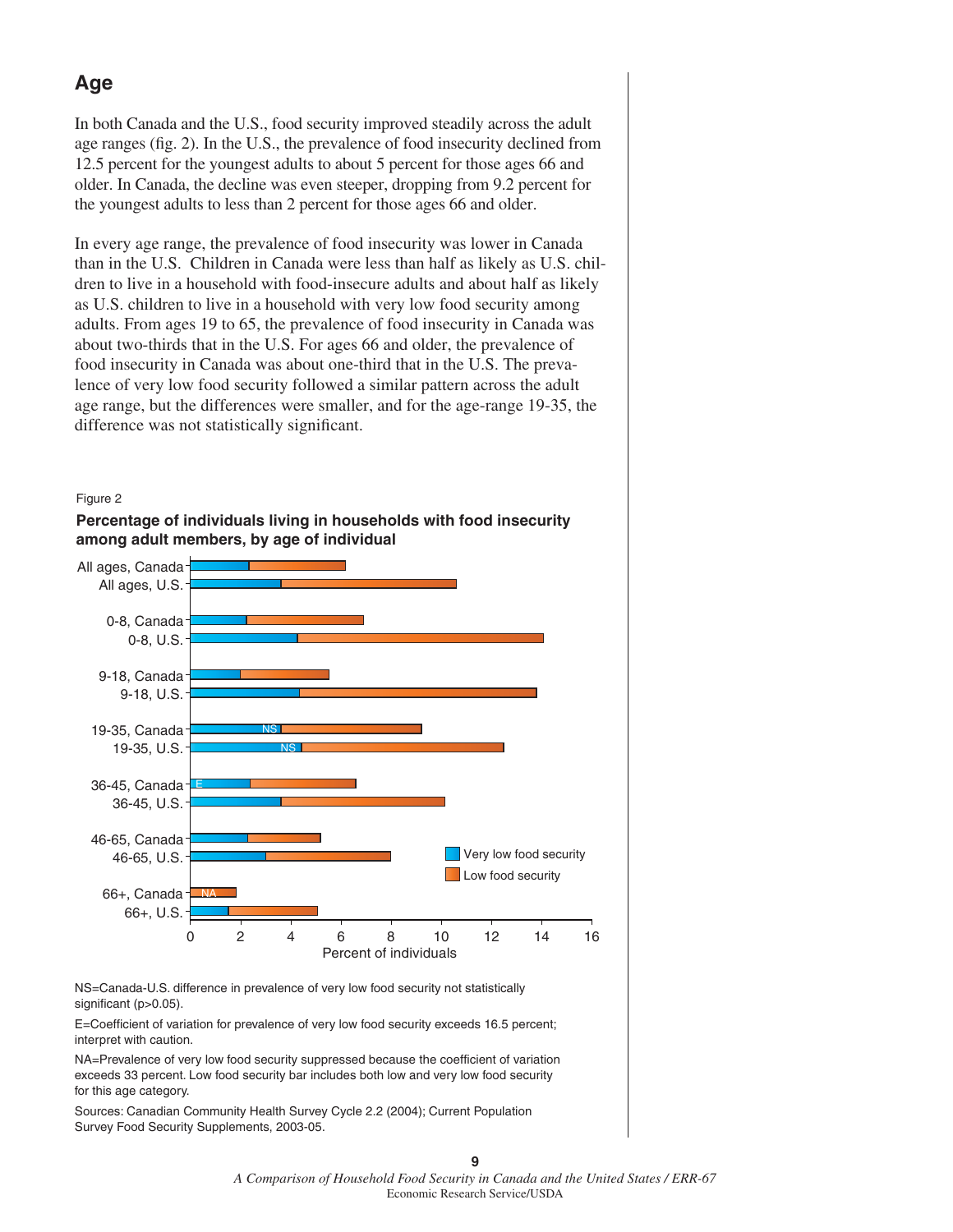In both Canada and the U.S., the percentage of children living in households in which one or more children were food insecure increased with age until the early teenage years (fig. 3). Food security of Canadian children then improved for children ages 14-17, while that of U.S. children remained about the same as that of children ages 9-13. Differences in the food security experienced by individual children probably differed somewhat more across age groups than is suggested by these comparisons. The Children's Food Security Scale is based on whether any child in the household was food insecure. In some households with more than one child, the measure reflects the food insecurity of the oldest child and overstates the severity of food insecurity of younger children.

Parents appear to have protected their children—especially younger children—from the effects of food insecurity to a considerable extent. Adults were more likely to be food insecure than children in the same household, especially compared with children in the youngest age group. In Canada, about 56 percent more children age 3 and younger lived in households with food insecurity among adults than in households with food insecurity among children (7.8 percent vs. 5.0 percent; table 2). In the U.S., the corresponding figure was 64 percent  $(13.9$  percent vs. 8.5 percent). By age 14-17, the corresponding statistics were 7 percent in Canada and 28 percent in the U.S.

Children were protected to an even greater extent from the more severe aspects of food insecurity. Canadian children were about five times as likely, and U.S. children about six times as likely, to live in a household with very low food security among adults as in a household with very low food security among children. For children 3 and younger, the ratio was about 10 to 1

#### Figure 3

#### **Percentage of children living in households with food insecurity among children in the household, by age**



Note: All Canada-U.S. differences are statistically significant with 95-percent confidence.

\*The Canada statistic includes a small proportion of 18-year-olds. In both countries, the child-referenced food security questions were administered only to households with at least one child age 17 or younger. However, 18-year-old siblings of younger children are indistinguishable from children ages 14-17 in the CCHS 2.2 public-use data because age is identified only in ranges. In the U.S. CPS-FSS data, where age is reported in single years, including or omitting 18-year-old siblings results in only negligible changes in the estimated prevalence of food insecurity in this age range.

Sources: Canadian Community Health Survey Cycle 2.2 (2004); Current Population Survey Food Security Supplements, 2003-05.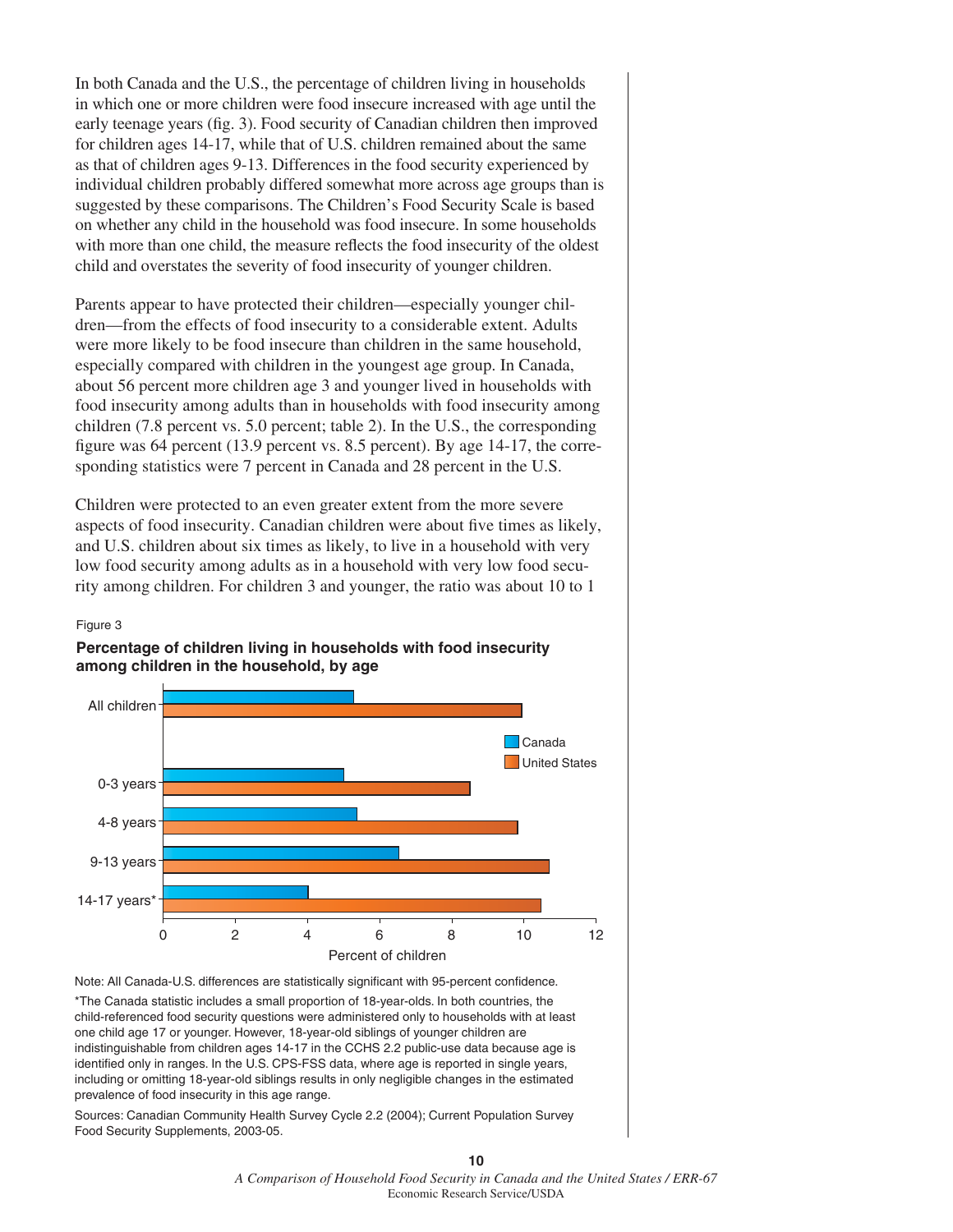#### Table 2 **Percentage of children living in households with food-insecure children and food-insecure adults**

| Canada           |                   |                 |                        | <b>United States</b> |                   |                 |                        |                 |
|------------------|-------------------|-----------------|------------------------|----------------------|-------------------|-----------------|------------------------|-----------------|
|                  |                   | Food insecurity | Very low food security |                      | Food insecurity   |                 | Very low food security |                 |
| Age              | Among<br>children | Among<br>adults | Among<br>children      | Among<br>adults      | Among<br>children | Among<br>adults | Among<br>children      | Among<br>adults |
|                  |                   |                 |                        | Percent              |                   |                 |                        |                 |
| All ages 0-17*   | 5.3               | 6.2             | 0.44                   | 2.12                 | 9.9               | 14.0            | 0.72                   | 4.32            |
| Age 0-3 years    | 5.0               | 7.8             | <b>NA</b>              | 2.76                 | 8.5               | 13.9            | .43                    | 4.37            |
| Age 4-8 years    | 5.4               | 6.3             | <b>NA</b>              | 1.84                 | 9.8               | 14.2            | .64                    | 4.19            |
| Age 9-13 years   | 6.5               | 6.9             | <b>NA</b>              | 3.16                 | 10.7              | 14.3            | .80                    | 4.52            |
| Age 14-17 years* | 4.0               | 4.3             | <b>NA</b>              | .81                  | 10.5              | 13.4            | .97                    | 4.16            |

NA = Prevalence of very low food security not reported because fewer than 30 cases had this characteristic.

\*The Canada statistic includes a small proportion of 18-year-olds. In both countries, the child-referenced food security questions were administered only to households with at least one child age 17 or younger. However, 18-year-old siblings of younger children are indistinguishable from children ages 14-17 in the CCHS 2.2 public-use data because age is identified only in ranges. In the U.S. CPS-FSS data, where age is reported in single years, including or omitting 18-year-old siblings results in only negligible changes in the estimated prevalence of food insecurity in this age range.

Sources: Canadian Community Health Survey Cycle 2.2 (2004); Current Population Survey Food Security Supplements, 2003-05.

in the U.S. The ratio in the Canadian sample was also about 10 to 1, but the number of children in households with very low food security among children was too small to generalize to the population.

# **Household Living Arrangements**

The prevalence of food insecurity among adults did not differ significantly between Canada and the U.S. for either men living alone or women living alone (fig. 4). In both countries, married couples living alone or cohabiting couples living alone (i.e., without children or other individuals in the household) were less likely to be food insecure than men or women living alone. Couples either with or without children, as well as single parents with children, were less likely to be food insecure in Canada than in the U.S. The prevalence of food insecurity among adults was highest for single parents with children, 16 percent in Canada and 26 percent in the U.S.

The prevalence of food insecurity among children was also considerably higher in single-parent than in two-parent households in both countries (fig. 5). In all three household categories (two-parent, single parent, and other), Canadian children were less likely to be food insecure than U.S. children.

# **Income**

Income is a primary proximate determinant of food security (Nord et al., 2007; Bartfeld et al., 2006). The association of food security with income in Canada and the U.S. was examined using the Statistics Canada "income adequacy" categories because the public-use data for the CCHS 2.2 provides income information only in these categories. Income adequacy is calculated from annual household income by adjusting for household size (table 3; Statistics Canada, 2005). The incomes of U.S. households were classified into the Statistics Canada income adequacy categories after first being converted to Canadian dollars using the purchasing power parity index for 2004 (Organisation for Economic Cooperation and Development, 2008).9

9U.S. incomes for 2003 and 2005 were first converted to 2004 dollars based on the Consumer Price Index. U.S. incomes for all 3 years were then converted to Canadian dollars using the purchasing power parity index for 2004 published by the Organisation for Economic Cooperation and Development (2008). Purchasing power parities are rates of currency conversion that adjust for differences in price levels. The purchasing power parity was C\$1.23=US\$1.00 in 2004.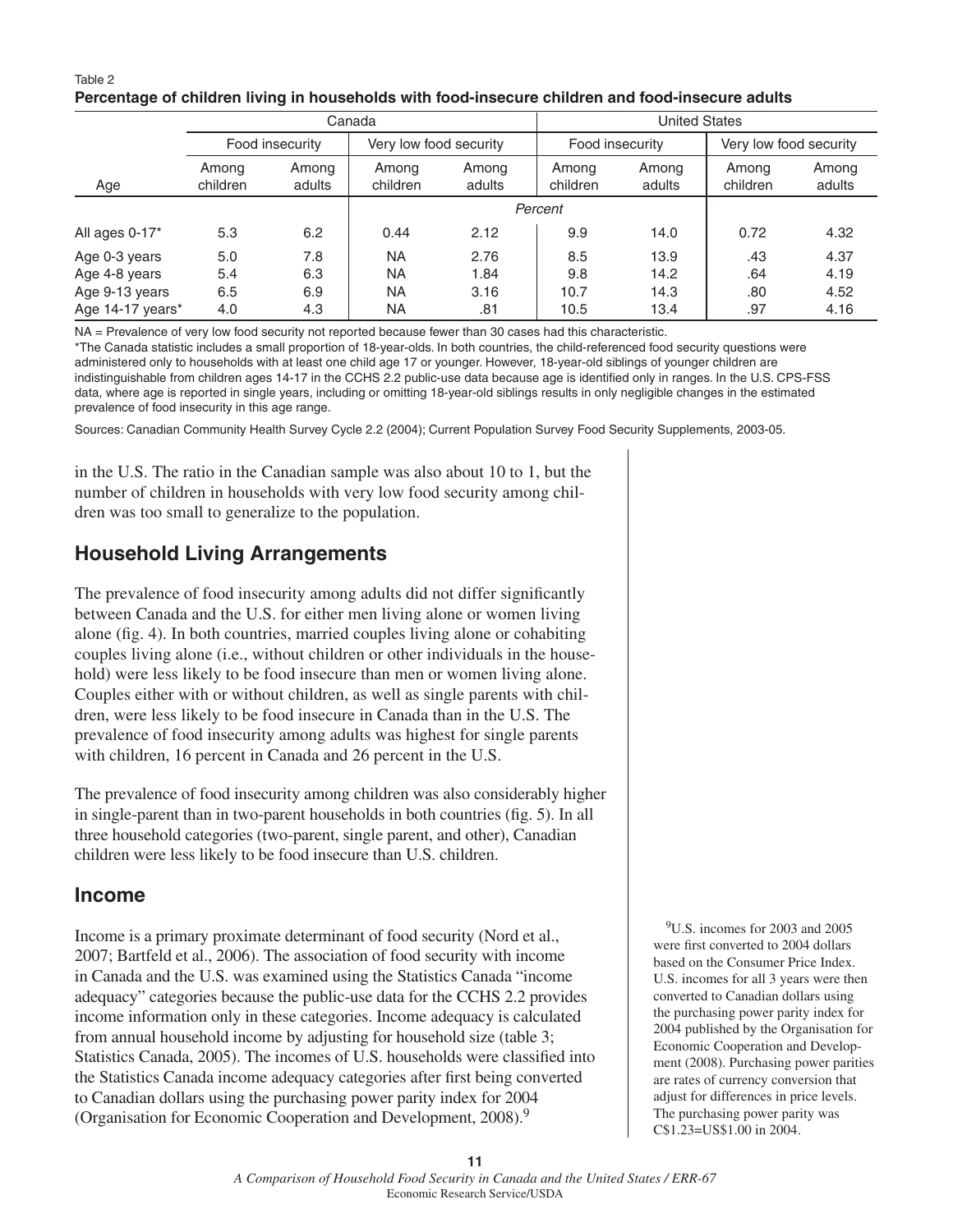

Sources: Canadian Community Health Survey Cycle 2.2 (2004); Current Population Survey Food Security Supplements, 2003-05.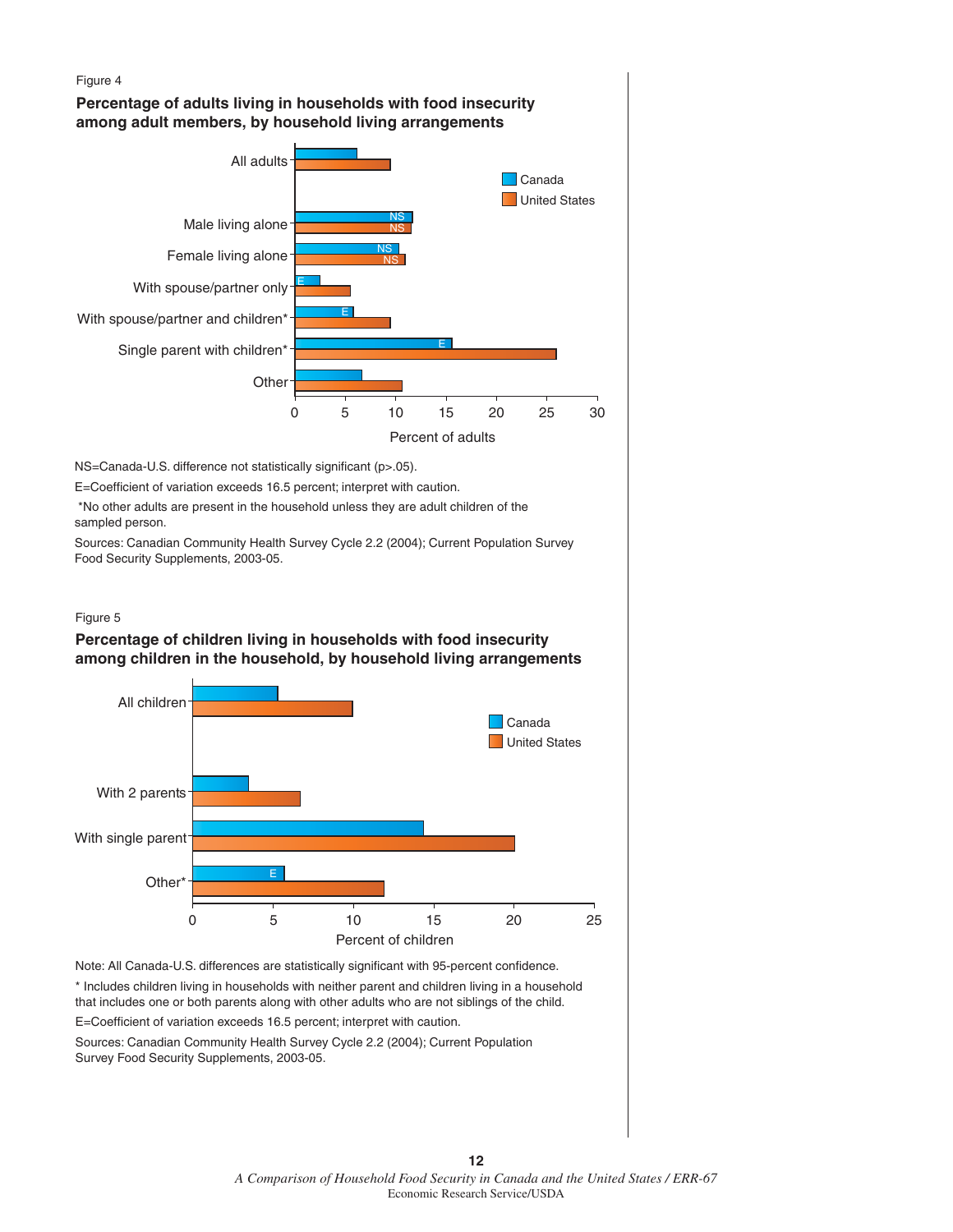| Table 3<br><b>Statistics Canada income adequacy categories</b> |                                                       |                                              |  |  |  |  |
|----------------------------------------------------------------|-------------------------------------------------------|----------------------------------------------|--|--|--|--|
| Income adequacy<br>category                                    | Household income                                      | Household size                               |  |  |  |  |
|                                                                | (SCND)                                                | <b>Number</b>                                |  |  |  |  |
| Lowest                                                         | < 10,000<br>< 15,000                                  | 1 - 4 persons<br>5+ persons                  |  |  |  |  |
| Lower-middle                                                   | 10,000 - 14,999<br>10,000 - 19,999<br>15,000 - 29,000 | 1 - 2 persons<br>3 - 4 persons<br>5+ persons |  |  |  |  |
| Middle                                                         | 15,000 - 29,999<br>20,000 - 39,999<br>30,000 - 59,999 | 1 - 2 persons<br>3 - 4 persons<br>5+ persons |  |  |  |  |
| Upper-middle                                                   | 30,000 - 59,999<br>40,000 - 79,999<br>60,000 - 79,999 | 1 - 2 persons<br>3 - 4 persons<br>5+ persons |  |  |  |  |
| Highest                                                        | $\geq 60,000$<br>$\geq 80,000$                        | 1 - 2 persons<br>3+ persons                  |  |  |  |  |

Source: Statistics Canada, 2005. Canadian Community Health Survey (CCHS), Cycle 2.2 (Nutrition) 2004: Derived Variables Specifications.

Income concepts in the two surveys were similar; both of them included all pretax cash income received by the household, but omitted in-kind assistance.

Income adequacy categories are not directly comparable with U.S. incometo-poverty categories or with Statistics Canada's low-income cutoffs (LICOs, a commonly used measure of income poverty in Canada). The U.S. poverty line and Canadian LICOs adjust more completely for household size and age composition than do the income adequacy categories. Most households in the lowest income adequacy category have incomes less than 50 percent of the U.S. poverty line, those in the lower-middle-income adequacy category have incomes near the U.S. poverty line, and those in the middle-income adequacy category have incomes around 1.5 times the U.S. poverty line (see box, "Income Adequacy and Poverty," p. 14). Similarly, household incomes in the lowest and lower-middle income adequacy categories, and some of those in the middle-income adequacy group, fall below Statistics Canada's LICOs.

As expected, food insecurity was strongly associated with income adequacy in both countries. About one-third of people in the lowest income adequacy category lived in households with food-insecure adults, compared with 1 to 2 percent in the highest income adequacy category (fig.  $6$ ). In the lowest income adequacy category, the prevalence of adult food insecurity was similar in the two countries (somewhat higher in Canada than in the U.S. in the sample, but the difference was not statistically significant). In all other income adequacy categories, the prevalence of adult food insecurity was lower in Canada than in the U.S. Food insecurity among children was less prevalent in Canada than in the U.S. in all income adequacy categories in the sample, but the differences were not statistically significant in the two lowest income adequacy categories (fig. 7).

Income distribution differed between the Canadian and U.S. surveys. The U.S. had larger population shares than Canada in the lowest and lower-middle income adequacy categories, in which food insecurity was more prevalent in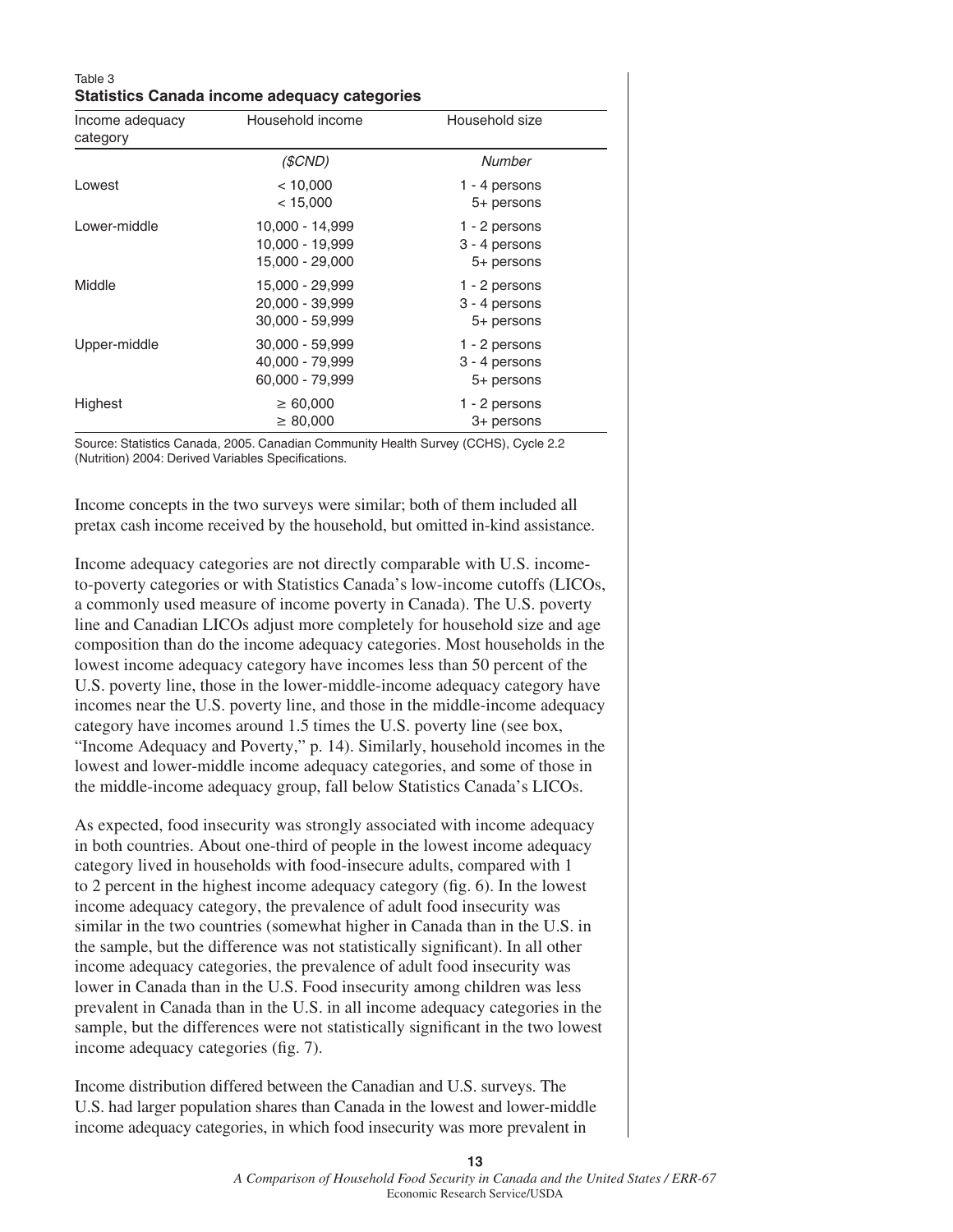#### **Income Adequacy and Poverty**

Statistics Canada provides household income data in some public-use files in "income adequacy categories" that represent annual income adjusted for household size. The categories primarily differentiate income across a relatively low income range; median income for all households in the country is in the upper-middle income adequacy category. The only income data available in the Canadian Community Health Survey 2.2 is for income adequacy.

Income adequacy categories are not directly comparable with U.S. income-topoverty categories (or with Statistics Canada's low income cutoff, which is a commonly used measure of income poverty in Canada). The poverty line and low income cutoff adjust more completely for household size and age composition than do the income adequacy categories.

To relate income adequacy to U.S. poverty line-based income categories that are more familiar to most readers in the U.S., the 25th percentile, median, and 75th percentile of the income-to-poverty ratio for U.S. households in the analysis file for this study were calculated within each income adequacy category. The poverty line for each household was calculated based on the U.S. Census Bureau's table of poverty thresholds for the survey year. The annual income reported by each household (evaluated at the midpoint of the range in which it was reported) was divided by the poverty line for that household to calculate the income-to-poverty ratio. The income adequacy category was assigned according to Statistics Canada criteria, after first converting the U.S. dollar income to Canadian dollars based on the purchasing power parity index (OECD, 2008).

Median income of households in the lowest income adequacy category was less than half the poverty line; for those in the lower-middle income adequacy category, the median was about at the poverty line; and for those in the middleincome adequacy category, at about 1.6 times the poverty line.





Source: Current Population Survey Food Security Supplements, 2003-05.

*A Comparison of Household Food Security in Canada and the United States / ERR-67* Economic Research Service/USDA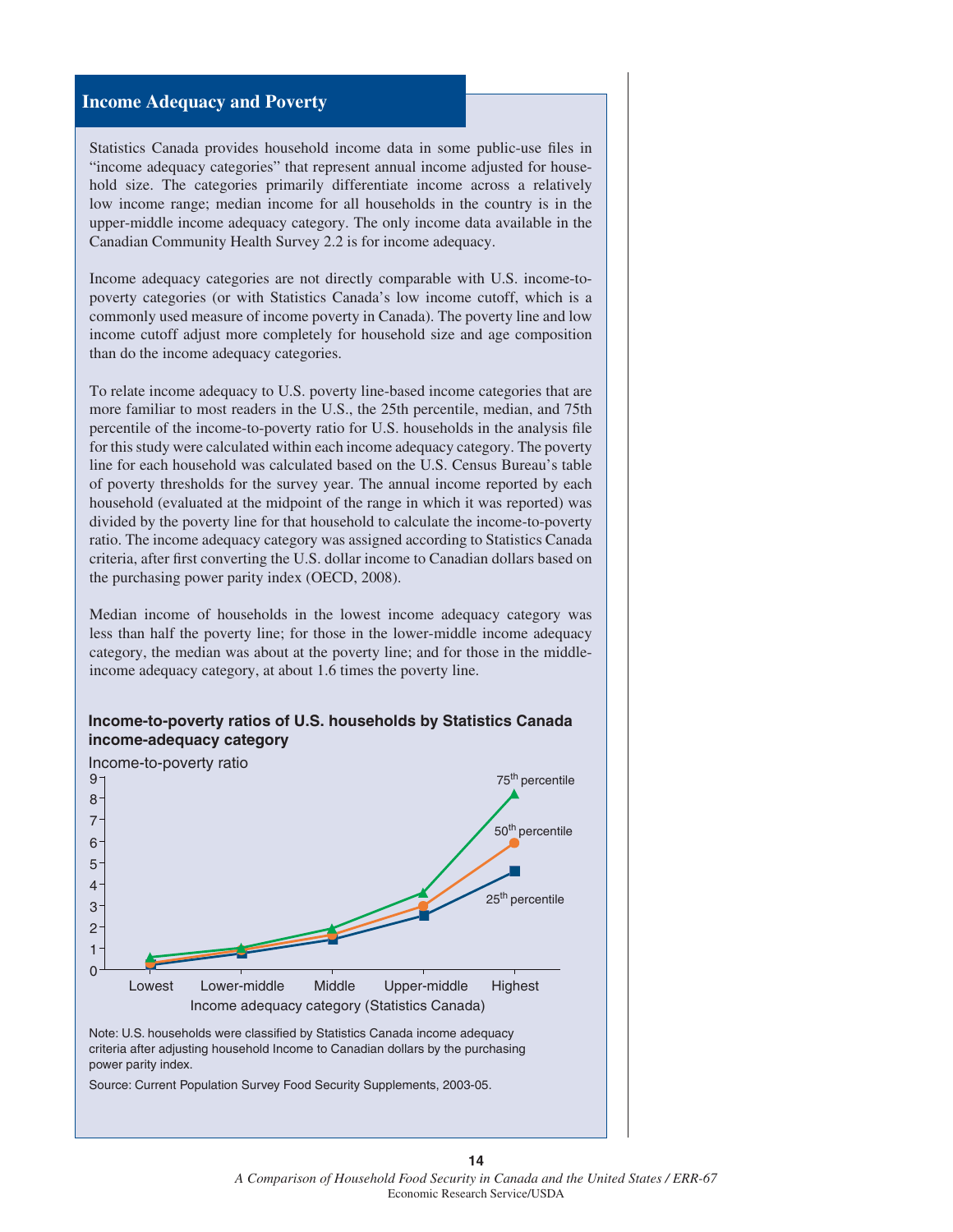

\* Income adequacy is a Statistics Canada classification of households by annual income adjusted for household size. Low and lower-middle income adequacy correspond approximately to incomes below the U.S. poverty line; middle income adequacy corresponds approximately to the range of from 1 to 2 times the U.S. poverty line; and upper-middle income adequacy corresponds approximately to the range of from 2 to 3.5 times the U.S. poverty line.

Sources: Canadian Community Health Survey Cycle 2.2 (2004); Current Population Survey Food Security Supplements, 2003-05.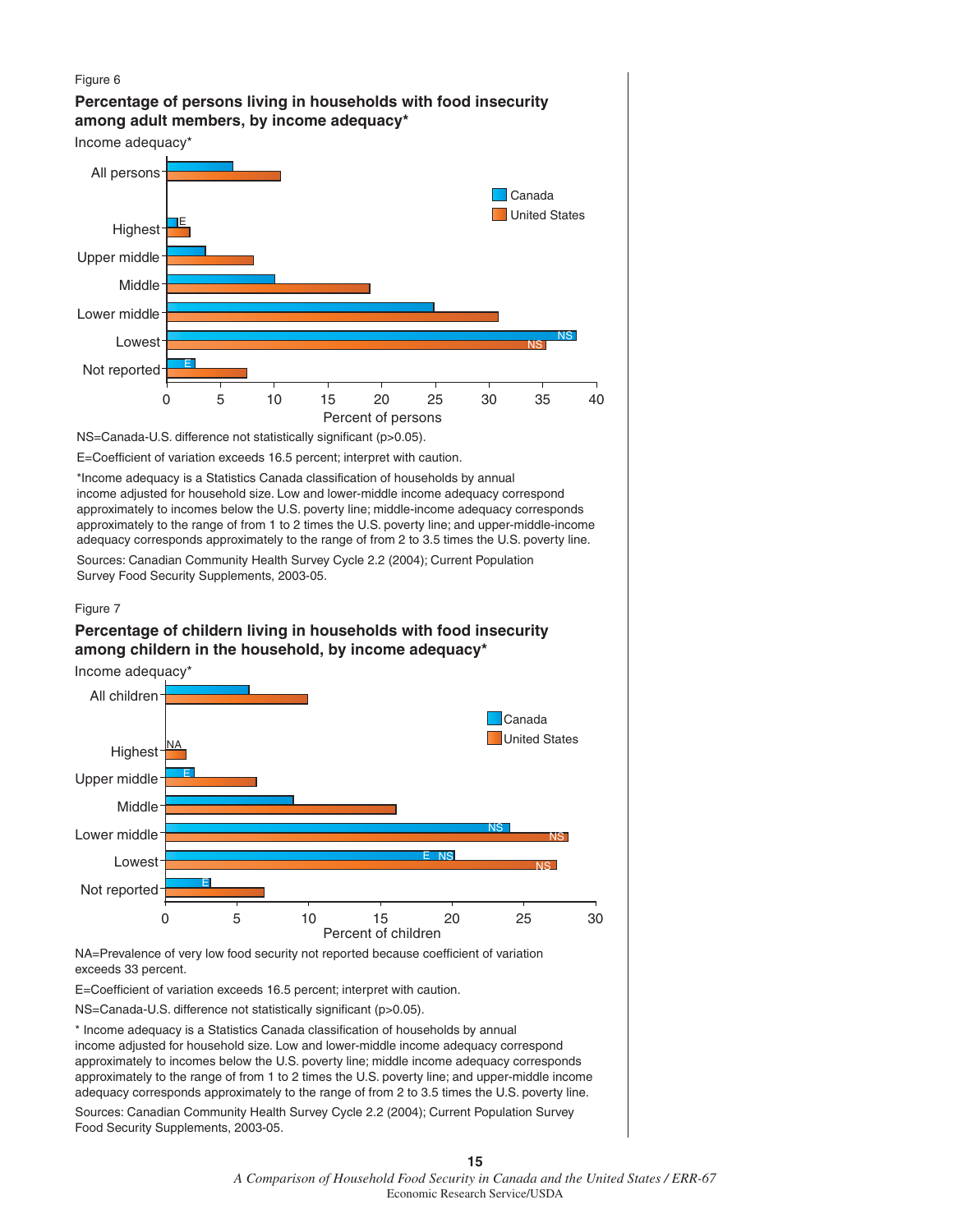both countries, but also in the highest income adequacy category, in which food insecurity was least prevalent in both countries (fig.  $8$ ).<sup>10</sup> It is not apparent whether the combined effect of the two differences contributed to the overall Canada-U.S. difference in the prevalence of food insecurity, since the effects would be partially or completely offsetting. This question will be explored in the multivariate analysis later in the report.

# **Employment and Labor Force Status**

In both Canada and the U.S., adults who were employed or retired were less likely to live in households with food insecurity among adults than those who were unemployed, disabled, or not in the labor force for other reasons (fig.  $9$ ).<sup>11</sup> Canadian adults who were employed, retired, or unemployed were less likely to live in households with food insecurity among adults than their U.S. counterparts. The largest difference was for those who were unemployed. Canada-U.S. differences were not statistically significant for adults who were out of the labor force because of disability or for reasons other than disability or retirement.

# **Education**

Educational attainment of the most highly educated adult in the household was associated with adult food insecurity in both countries, but the association was stronger in the U.S. than in Canada  $(f_1 g_1 10)$ . In Canada, the percentage of people living in households with adult food insecurity was about the same (10 percent) across the three lowest education categories and

#### Figure 8

#### **Distribution of population by income adequacy\* in the Canadian Community Health Survey Cycle 2.2 and the U.S. Current Population Survey Food Security Supplement**

Percentage of population



Income adequacy (Statistics Canada system)

\* Income adequacy is a Statistics Canada classification of households by annual income adjusted for household size. Low- and lower-middle income adequacy correspond approximately to incomes below the U.S. poverty line; middle-income adequacy corresponds approximately to the range of from 1 to 2 times the U.S. poverty line; and upper-middle income adequacy corresponds approximately to the range of from 2 to 3.5 times the U.S. poverty line. United States incomes were adjusted to Canadian dollars by purchasing power parity index. Sources: Canadian Community Health Survey Cycle 2.2 (2004); Current Population Survey Food Security Supplements, 2003-05.

 10The differences in income distribution between Canada and the U.S. observed in these surveys are consistent with those for family income in 1995 reported by Wolfson and Murphy (1998).

 11Employment status generally referred to "usual" status, but unemployed (in this report, referring to those actively seeking work) referred to the current status (i.e., a week prior to the interview). See appendix B for details of the classification protocol.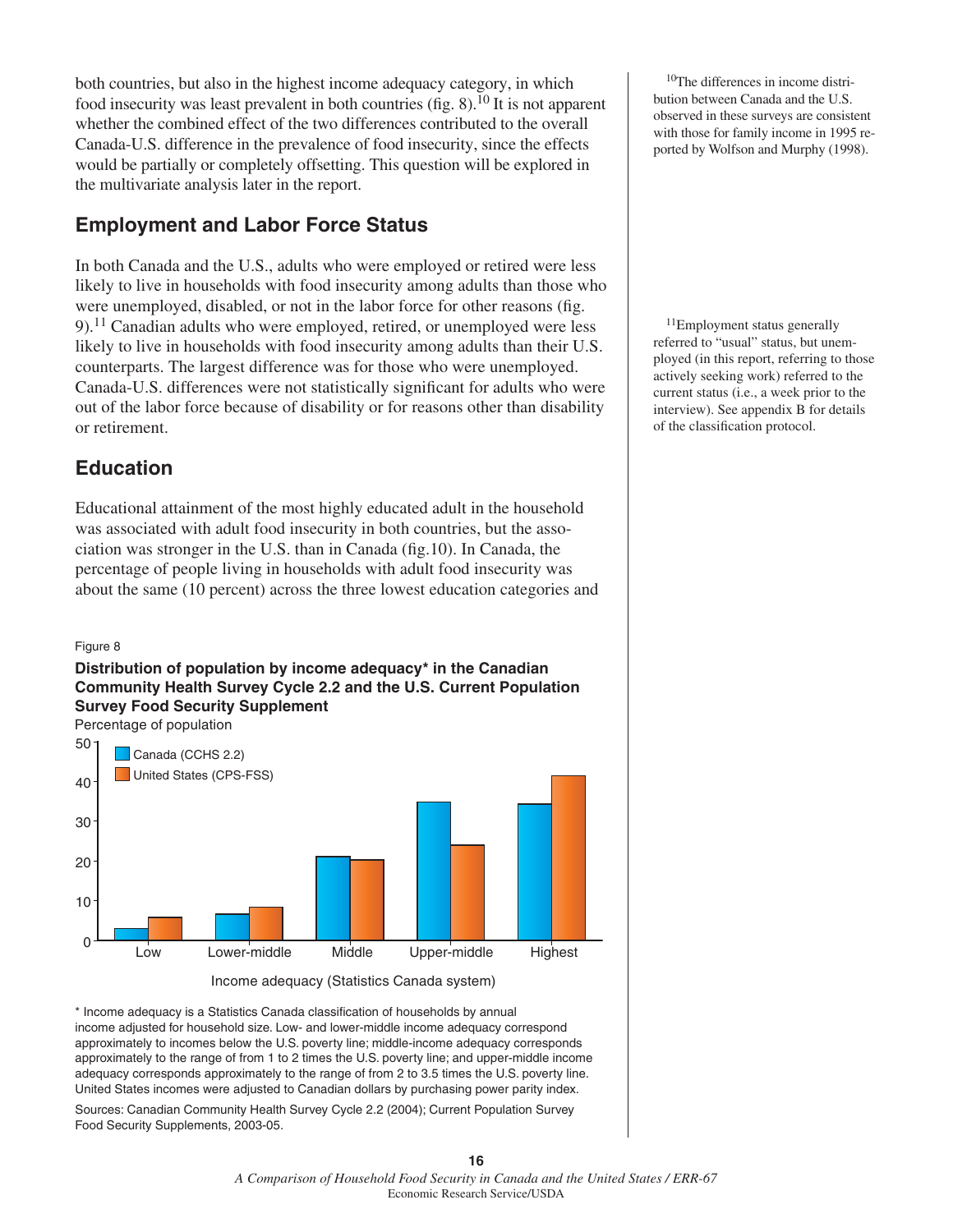

**17** *A Comparison of Household Food Security in Canada and the United States / ERR-67* Economic Research Service/USDA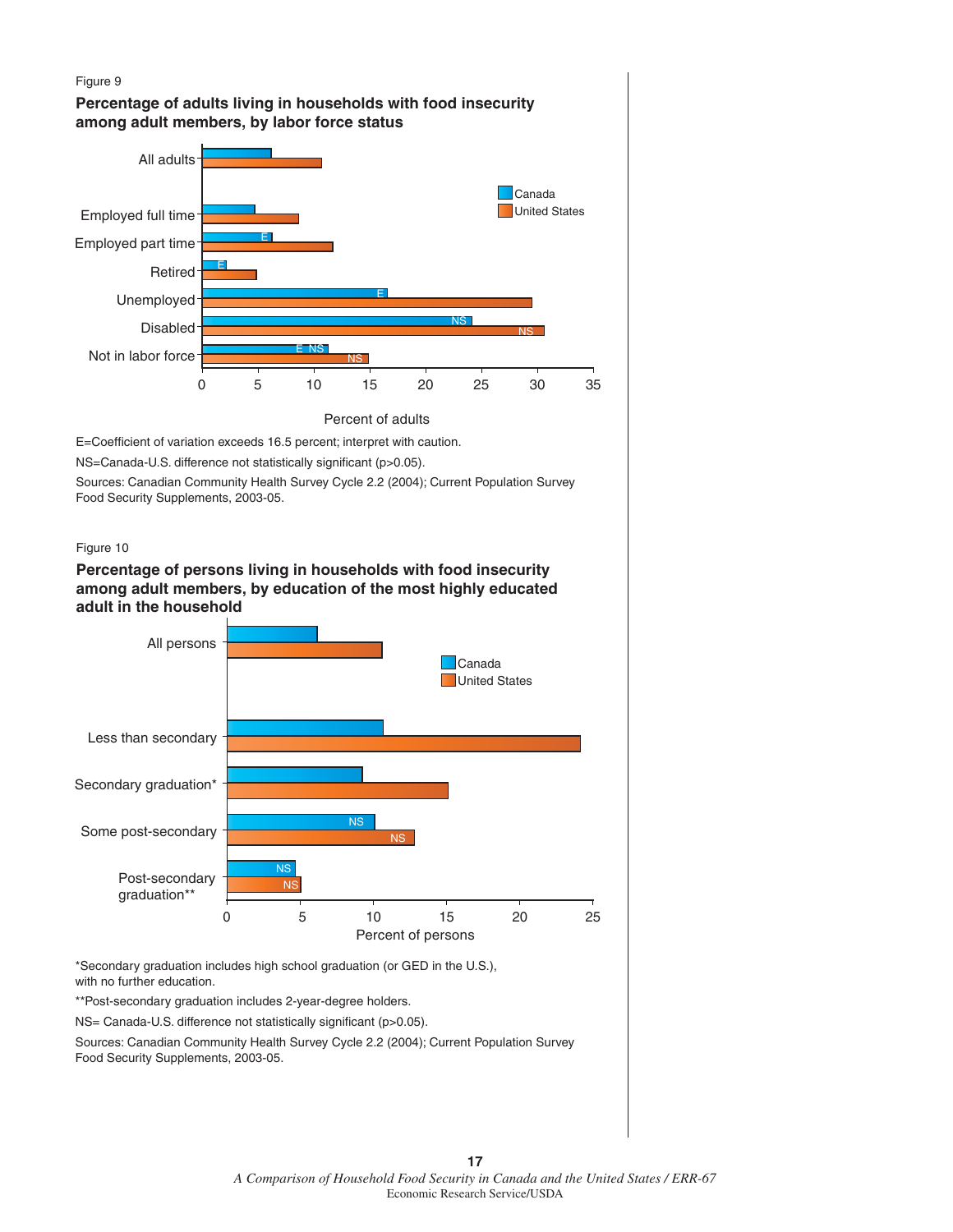about half as high for those in households with a post-secondary graduate. In the U.S., food insecurity among adults was about twice as prevalent in households in which the most educated adult had less than a secondaryschool education—i.e., less than a high school diploma or General Education Development certificate (GED)—as in households with an adult with some post-secondary education, and almost five times as high compared with households with a post-secondary graduate.

The prevalence of food insecurity for individuals living in households in which a member had completed post-secondary schooling was similar in the two countries (about 5 percent), and was considerably lower than in other households.12 The share of the population that lived in households with a post-secondary graduate was larger in Canada than in the U.S. (72 percent vs. 48 percent in these surveys). The extent to which this is associated with the overall difference in food insecurity between the two countries will be explored in the multivariate analysis later in the report.

<sup>12</sup>The post-secondary graduation category included those with a 2-year college degree.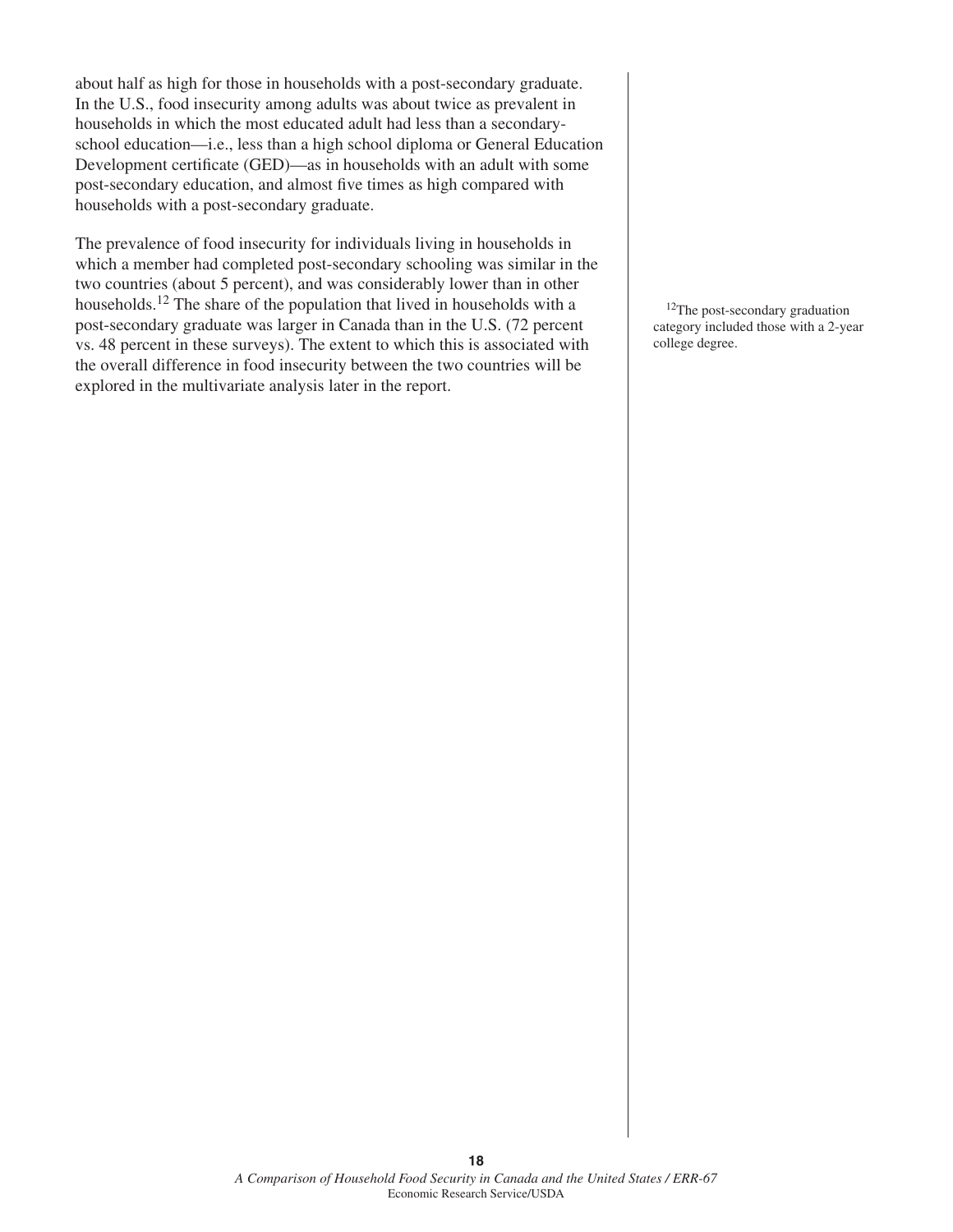# **Multivariate Analysis: To What Extent Might Differences in Income, Employment, Education, Age, and Household Structure Account for the Lower Prevalence of Food Insecurity in Canada?**

### **Analytic Approaches**

The national-level difference in food security between Canada and the U.S. could result from a variety of social, economic, and policy differences in the two countries. Effects of such differences cannot be examined directly in the data used in this study, but analysis of associations of food insecurity with more proximate causal factors may provide indirect information about the effects of those policies. Two analytic approaches were used to explore two general questions about possible effects of proximate causal factors. Both approaches used multivariate logistic regression analyses, which assess the associations of food insecurity (measured at the household level) with multiple, potentially causal factors, while statistically holding constant the other potentially causal factors in the analysis.

#### *Did Composition of the Canadian and U.S. Populations Account for Differences in Food Insecurity?*

The first approach examined whether differences in the makeup of the Canadian and U.S. population across factors that were measured in both surveys could account for the national-level differences in food insecurity. The bivariate associations described above demonstrate that adults in both countries were more likely to live in food-insecure households if they were younger, less educated, unemployed, disabled, living alone or as a single parent, or in a household with lower income. If there were smaller proportions of these vulnerable populations in Canada than in the U.S., then those differences in population composition could account for some or all of the difference in food security between the two countries.

To assess the extent to which the data are consistent with this potential explanatory scenario, a series of logistic regression models were estimated using pooled data for adults from the two countries. Food insecurity among adults in the household was the dependent variable in these models, and the independent variable of primary interest was a binary variable indicating whether the observation was from the Canada CCHS 2.2 data (*Canadian residence*=1) or the U.S. CPS-FSS data (*Canadian residence*=0).

In the baseline model, the *Canadian residence* variable was the only independent variable. The logistic regression coefficient on the variable reflects the overall difference in food insecurity between the two countries.

The full model was estimated next, including sets of dummy variables for age, household living arrangements, income adequacy, employment and labor force status, and education. The extent to which the coefficient on the *Canadian residence* variable approaches zero (or the associated odds ratio approaches 1) in this model, compared with the baseline model, is a measure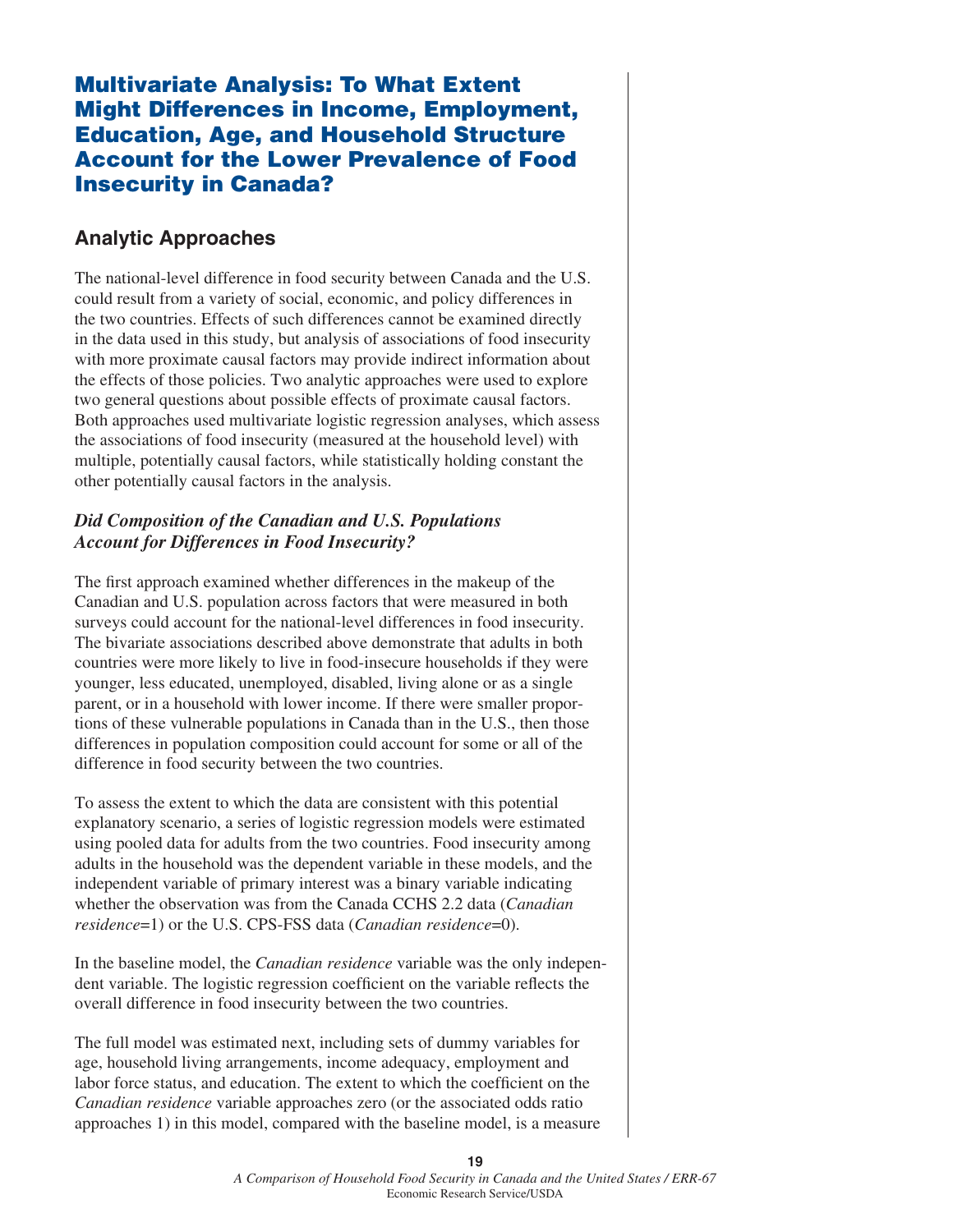of the extent to which differences in composition of the Canadian and U.S. populations across these observed characteristics might account for the overall difference in food insecurity between the two countries. If the size of the coefficient on the *Canadian residence* variable were to become zero or very small (i.e., if the odds ratio approached 1.0), it would suggest that differences in population composition could account for much or all of the Canada-U.S. difference. If the coefficient remains unchanged or near that of the baseline model, it would suggest that differences in population composition are, at most, a minor factor in the overall difference.<sup>13</sup>

Several partial models were then estimated to identify which characteristics accounted for the change observed between the baseline and full model (while holding other factors constant). Again, the indicator of interest was the coefficient on the *Canadian residence* variable.

#### *Which Characteristics Were Differently Associated With Food Insecurity in the U.S. and Canada?*

The second approach examined the assumption, implicit in the pooled-data analyses, that each independent variable was similarly associated with food insecurity in the two countries. Separate models for adults in Canada and the U.S. were estimated, and the size of each coefficient was compared between the two countries. The models comprised the same covariates as the full model described above, except that the *Canadian residence* variable was omitted.

The purpose of the separate regression models was to identify characteristics that were associated differently with food insecurity in the two countries, while holding other factors constant. These characteristics may suggest economic or policy factors that could be influencing food security. These analyses cannot definitively identify specific factors responsible for the differences, but by identifying subpopulations that are affected differentially, they may suggest policy factors that could be responsible and may thus suggest fruitful directions for research.

All of the logistic regression analyses were repeated with children ages 0-17 as the unit of analysis and food insecurity among children as the dependent variable. Employment could not be included in the analysis of children's food security because household-level employment information is not available in the CCHS 2.2 data.

In all regression analyses, sample weights were adjusted to approximate the number of independent observations. Sample weights in the Canadian data were multiplied by a constant selected to equate the sum of weights to the number of unweighted cases. Sample weights in the U.S. data were multiplied by a constant selected to equate the sum of weights to the sum of unweighted households represented by the adult cases in the sample (or child cases in the child analyses). In the U.S. data, each member of a household contributes a case to the analysis file, but all members of the same household have the same food security status since food security was measured at the household level. (In the Canadian survey, only one person was interviewed in each household.) The logistic regression analyses and calculation of variances of the logistic coefficients were based on these adjusted weights. The weight adjustments did not account for any further clustering due to the

<sup>13</sup>Caution should be exercised in inferring causality from these results. Cross-sectional association does not prove causality. However, a lack of change in the *Canadian residence* coefficient with controls for characteristics that are known to be strongly associated with food insecurity is quite strong evidence that differences in population distribution on those characteristics does not account for the Canada-U.S. difference in food insecurity.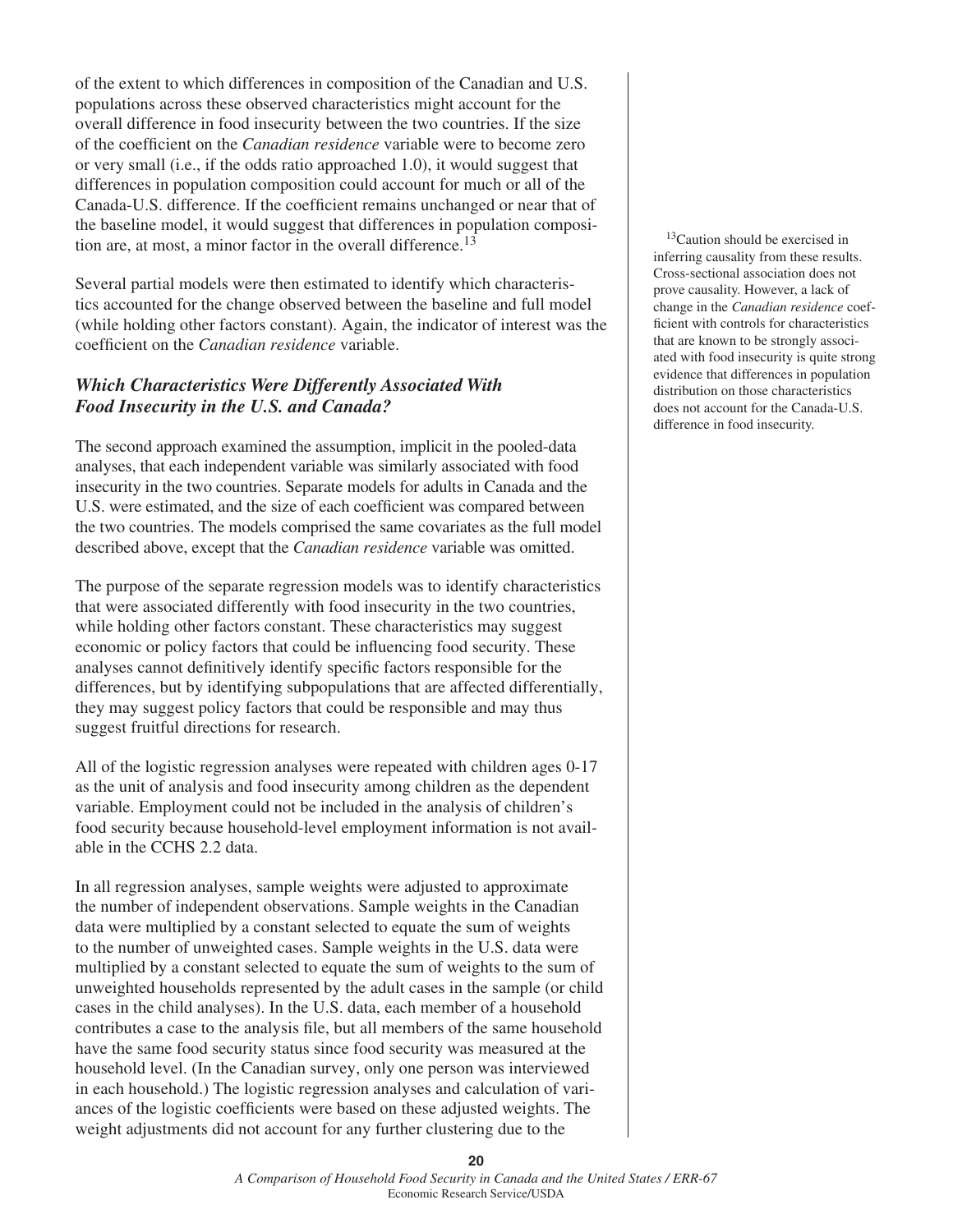sampling designs. However, such clustering is not likely to substantially affect variance estimates for complex associations involving the number of covariates in these models, and marginally significant associations are interpreted with caution.14

Details on measurement of covariates are provided in appendix B, along with percentage breakdowns of adults and children by these characteristics in the Canadian and U.S. analysis samples.

Several subsidiary analyses were conducted to assess the robustness of the findings to various analytic decisions. Descriptions of those analyses and results are reported after the main findings.

# **Findings of the Multivariate Analyses**

#### *Population Composition and Adult Food Insecurity*

Canada-U.S. differences in population composition on characteristics measured in both surveys accounted for only a modest proportion of the lower prevalence of food insecurity in Canada. The baseline difference in adult food insecurity corresponded to a Canada-to-U.S. odds ratio of 0.636 (table 4). In other words, for adults age 19 or older, the odds of living in a household with food insecurity among adults were 36.4 percent lower in Canada than in the U.S. Controlling for age, household living arrangements, income adequacy, employment, and education only reduced that down to 30.7 percent (odds ratio=0.693 in the full model). Thus, the proportion of the overall Canada-U.S. difference in the prevalence of adult food insecurity that was associated with differences in population composition (on the observed variables) amounted to about 16 percent if calculated on odds ratios. If calculated based on the logistic regression coefficients (not shown), the proportion was 19 percent.<sup>15</sup>

Thus, the Canada-U.S. difference in food insecurity does not appear to have resulted, to any great extent, from differences in population composition that were measured in both of these surveys. The lack of a substantial reduction in the size of the Canadian residence coefficient does not reflect a poorly fitting or inadequately specified model. In fact, the model fit the data quite well. Each set of variables representing a characteristic or construct was highly significant, and coefficients for almost all individual variables were statistically significant (i.e., they differed from the reference category by a statistically significant amount). Somers' D for the full model was .629, also indicating a reasonably good fit.<sup>16</sup>

The small proportion of the Canada-U.S. difference accounted for by the model could result from there being only small differences in population composition on the characteristics represented in the model, or from the effects of some differences in composition offsetting the effects of others. To explore the latter possibility, additional models were estimated with selected sets of variables included.

 14Neither survey provides the information on sample design that would be needed to calculate corrected variance estimates using Taylor series approximations. The average design effect for national-level prevalence estimates in the CPS-FSS has been calculated at about 1.6 (Cohen et al., 2002). Design effects for age-specific prevalence estimates in the CCHS 2.2 range from 3.11 to 4.03 (Statistics Canada, 2005). Effects of survey design on the complex associations in the multivariate models are expected to be much smaller.

 15A Blinder-Oaxaca decomposition (Blinder 1973; Oaxaca, 1973) using a linear probability model and average coefficients, assigned 22 percent of the Canada-U.S. difference to differences in population composition.

 16Somers' D is a measure of how well a logistic regression model fits the observed data. In a model with food insecurity as the dependent variable, for example, it assesses the extent to which predicted probabilities of food insecurity are higher for food-insecure households than for food-secure households. A value of 1.0 would indicate that predicted probabilities are higher for all food-insecure households than for any food-secure households.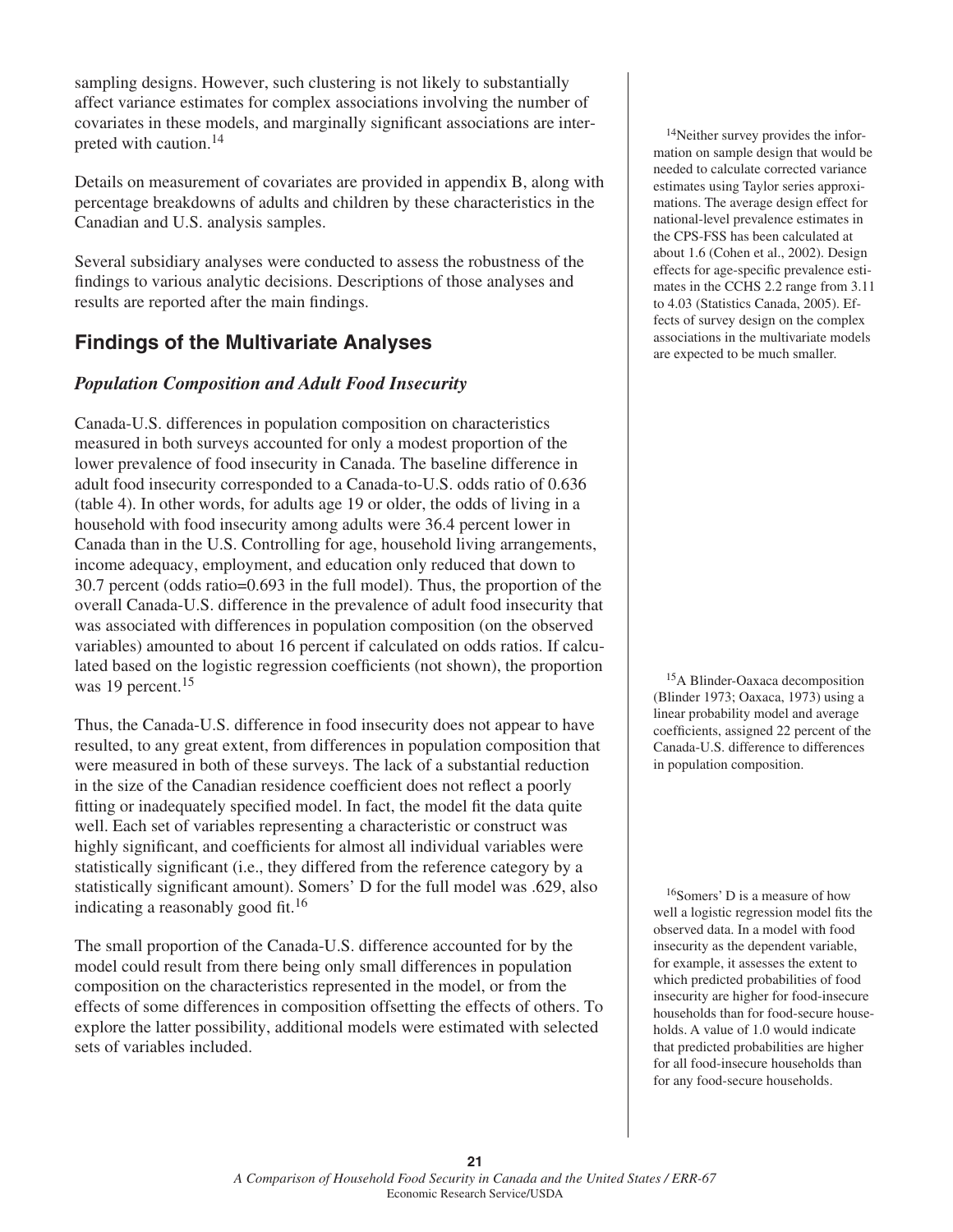#### Logistic regression of food insecurity of adults<sup>1</sup> on individual and **household characteristics and residence in Canada vs. the United States**

|                                                            | Baseline model |         |            | Full model |
|------------------------------------------------------------|----------------|---------|------------|------------|
| Characteristic                                             | Odds ratio     | р       | Odds ratio | р          |
| Canadian residence                                         | 0.636          | $-.001$ | 0.693      | $-.001$    |
| Age 19-24 (reference)                                      |                |         | 1.000      | --.--      |
| Age 25-35                                                  |                |         | 1.074      | .023       |
| Age 36-45                                                  |                |         | .998       | .958       |
| Age 46-55                                                  |                |         | .884       | $-.001$    |
| Age 56-65                                                  |                |         | .684       | $-.001$    |
| Age 66 or older                                            |                |         | .432       | $-.001$    |
| Male living alone <sup>2</sup>                             |                |         | 1.197      | < .001     |
| Female living alone <sup>2</sup>                           |                |         | 1.278      | < .001     |
| Male or female with spouse or                              |                |         |            |            |
| partner only <sup>3</sup> (reference)                      |                |         | 1.000      | --.--      |
| Couple (married or cohabiting)                             |                |         |            |            |
| with one or more child <sup>4</sup>                        |                |         | 1.139      | $-.001$    |
| Single male with one or more child <sup>4</sup>            |                |         | 1.793      | $-.001$    |
| Single female with one or more child <sup>4</sup>          |                |         | 1.761      | $-.001$    |
| Other male                                                 |                |         | 1.281      | $-.001$    |
| Other female                                               |                |         | 1.301      | $-.001$    |
| Lowest income adequacy                                     |                |         | 1.954      | < .001     |
| Lower-middle income adequacy                               |                |         | 1.758      | < .001     |
| Middle income adequacy (reference)                         |                |         | 1.000      | --.--      |
| Upper-middle income adequacy                               |                |         | .443       | $-.001$    |
| Highest income adequacy                                    |                |         | .128       | < .001     |
| Income not reported                                        |                |         | .396       | $-.001$    |
| Employed full time (reference)                             |                |         | 1.000      | --.--      |
| Employed part time                                         |                |         | 1.121      | < .001     |
| Unemployed (looking for work)                              |                |         | 2.282      | $-.001$    |
| Disabled, not in labor force                               |                |         | 2.376      | < .001     |
| Retired, not in labor force                                |                |         | .695       | < .001     |
| Not in labor force for other reasons                       |                |         | 1.099      | .002       |
| Education less than secondary<br>graduation <sup>5</sup>   |                |         | 1.278      | $-.001$    |
| Education secondary graduation <sup>5</sup><br>(reference) |                |         | 1.000      | --.--      |
| Education some post-secondary <sup>5</sup>                 |                |         | .982       | .486       |
| Education post-secondary graduation <sup>5</sup>           |                |         | .615       | $-.001$    |
| Somers' D                                                  | .016           |         | .629       |            |

<sup>1</sup> Adults age 19 and older were the units of analysis, and food insecurity (low or very low food security) among adults was the dependent variable. There were 276,928 observations, but the U.S. observations were down-weighted to the number of households, resulting in an effective N for the combined Canada-U.S. sample (used to calculate variances) of 160,517.

2 No other person lived in these households.

3 These are two-person households.

 4 No other adults lived in these households unless they were an adult child of the individual in the sample.

 5 Education variables refer to education of the most highly educated adult in the household. Secondary graduation includes high school graduation (or GED in the U.S.), with no further education. Post-secondary graduation includes 2-year-degree holders.

Sources: Canadian Community Health Survey Cycle 2.2 (2004); Current Population Survey Food Security Supplements, 2003-05.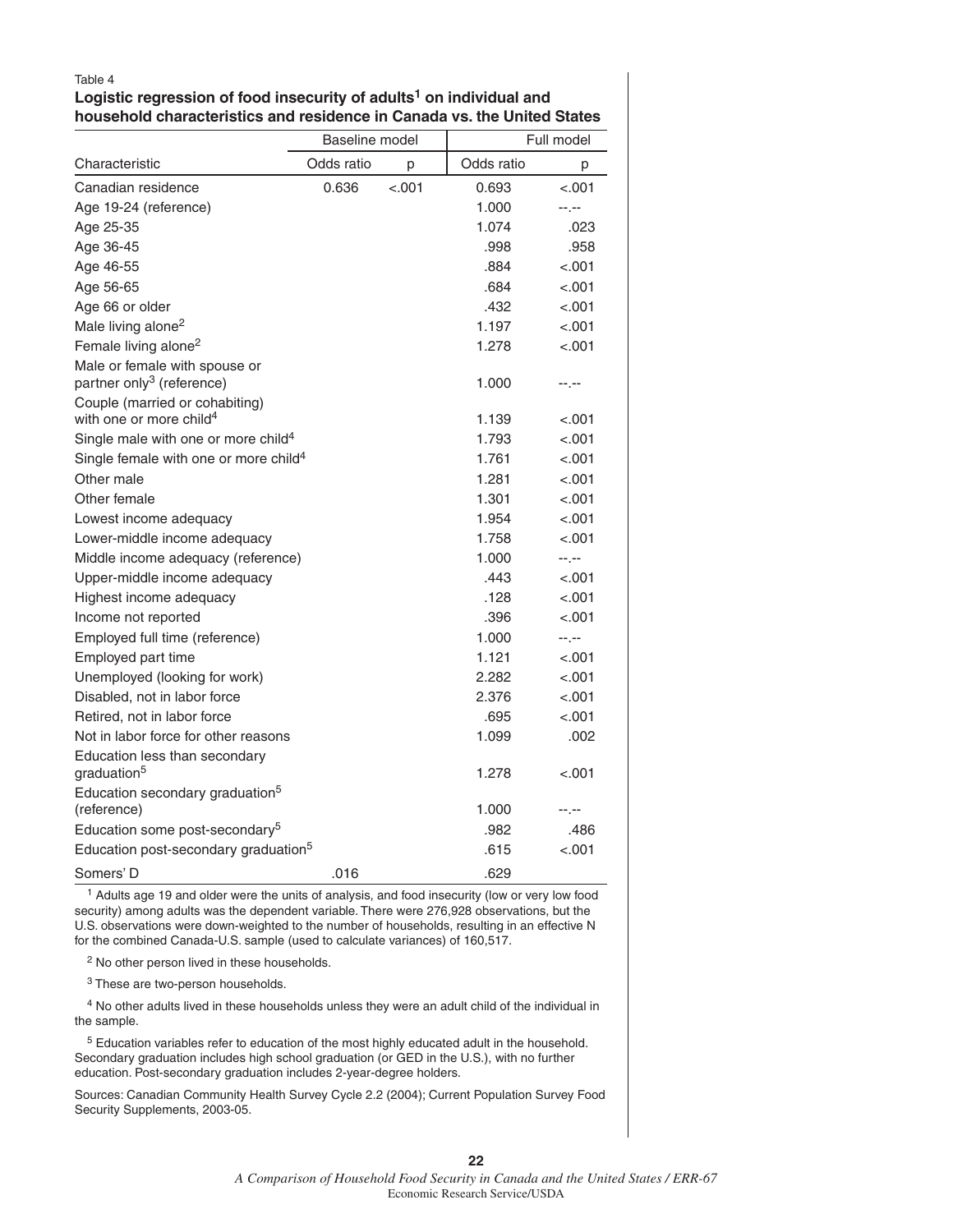The general picture that emerges from these analyses is that:

- Differences in age and household living arrangements in the two countries account for little or none of the difference in adult food insecurity;
- Differences in education could account for nearly half of the difference in adult food insecurity; and
- The effects of education were partially offset by differences in income and employment.

Omitting either the age variables (table 5, model 3) or the household living arrangement variables (model 4) from the full model left the coefficient on *Canadian residence* essentially unchanged from that in the full model (model 2). Furthermore, including only those two sets of variables in the model resulted in a coefficient on *Canadian residence* almost identical to that in the baseline model (model 5). Adding the education variables, but still omitting income and employment variables (model 6), reduced the logistic coefficient on *Canadian residence* by nearly half from the baseline (model 1). The full model, including income and employment variables (model 2), reduced the size of the logistic coefficient on *Canadian residence* by only 19 percent from the baseline (model 2), so the effect of adding income and employment variables was to partially offset the effect of education differences. Comparison of the coefficients on *Canadian residence* in models 7 and 8 suggests that difference in income composition rather than employment composition was the major offsetting factor. Model 9 confirmed that if composition on all factors except education were the same in the two countries, the difference in food insecurity would be *larger* than the difference actually observed (provided associations between food insecurity and the modeled household characteristics remained unchanged).

#### *Population Composition and Children's Food Insecurity*

The Canada-U.S. difference in children's food insecurity, like that in adults' food insecurity, was primarily associated with subpopulation-specific differences in food insecurity rates rather than with differences in population composition. The baseline (i.e., national-level) difference in the proportion of children living in households in which one or more child was food insecure corresponded to a Canada-to-U.S. odds ratio of 0.506 (table 6). In other words, for children ages 0-17, the odds of living in a household with food insecurity among children were 49.4 percent lower in Canada than in the U.S. Controlling for age, household living arrangements, income adequacy, and adults' education reduced that only to 40.0 percent (odds ratio=0.600 in the full model). Thus, the proportion of the overall Canada-U.S. difference in the prevalence of children's food insecurity that was associated with differences in population composition (on the observed variables) amounted to about 19 percent if calculated on odds ratios. If calculated based on the logistic regression coefficients (not shown), the proportion was  $25$  percent.<sup>17</sup>

The model fit the child data reasonably well, as was true for the adult data. Each set of variables representing a characteristic or construct was highly significant, and coefficients for almost all individual variables were statistically significant. Somers' D for the full model was 0.605, also indicating a reasonably good fit.

<sup>17</sup>A Blinder-Oaxaca decomposition (Blinder 1973; Oaxaca, 1973) using a linear probability model and average coefficients assigned 30 percent of the Canada-U.S. difference to differences in population composition.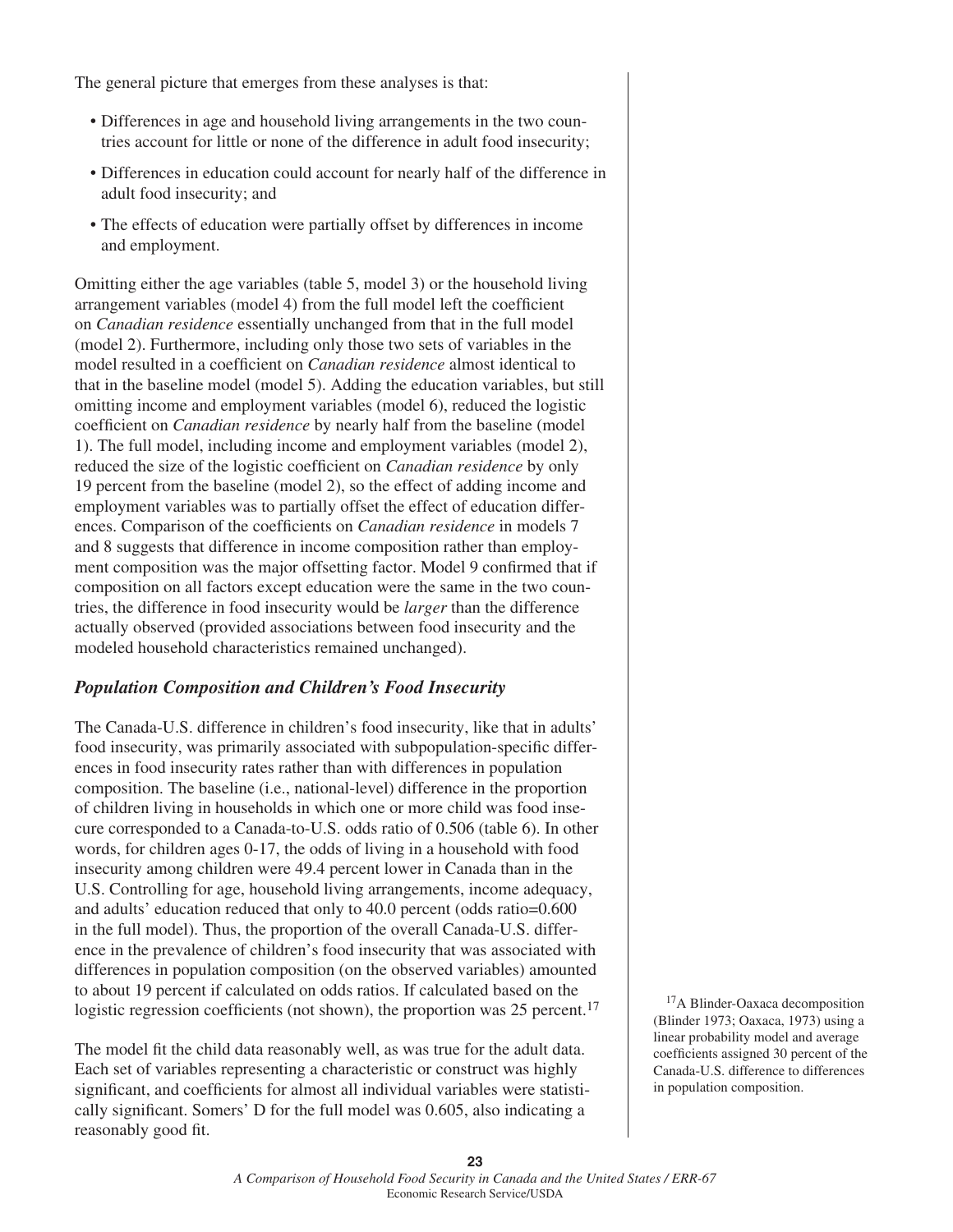#### Coefficient on residence in Canada from logistic regressions of food insecurity of adults<sup>1</sup> on selected sets **of individual and household characteristics 2**

|                         | Description of model<br>"X" indicates that variables representing the characteristic<br>or construct are in the model) |                                     |        |            |           | Coefficient on Canadian residence |                         |                                          |
|-------------------------|------------------------------------------------------------------------------------------------------------------------|-------------------------------------|--------|------------|-----------|-----------------------------------|-------------------------|------------------------------------------|
| Model                   | Age                                                                                                                    | Household<br>living<br>arrangements | Income | Employment | Education | Odds ratio                        | Logistic<br>coefficient | Std. Error<br>of logistic<br>coefficient |
| Model 1<br>(Baseline)   |                                                                                                                        |                                     |        |            |           | 0.636                             | $-0.453$                | 0.031                                    |
| Model 2<br>(Full model) | X                                                                                                                      | X                                   | X      | X          | X         | .693                              | $-.367$                 | .033                                     |
| Model 3                 |                                                                                                                        | X                                   | X      | X          | X         | .693                              | $-0.366$                | .033                                     |
| Model 4                 | X                                                                                                                      |                                     | X      | X          | X         | .699                              | $-.358$                 | .033                                     |
| Model 5                 | X                                                                                                                      | X                                   |        |            |           | .632                              | $-.459$                 | .031                                     |
| Model 6                 | X                                                                                                                      | X                                   |        |            | X         | .775                              | $-255$                  | .032                                     |
| Model 7                 | X                                                                                                                      | X                                   |        | X          | X         | .768                              | $-265$                  | .032                                     |
| Model 8                 | X                                                                                                                      | X                                   | X      |            | X         | .707                              | $-.347$                 | .033                                     |
| Model 9                 | X                                                                                                                      | X                                   | X      | X          |           | .606                              | $-.500$                 | .032                                     |

1 Adults age 19 and older were the units of analysis and food insecurity (low or very low food security) among adults was the dependent variable. There were 276,928 observations, but the U.S. observations were down-weighted to the number of households, resulting in an effective N for the combined Canada-U.S. sample (used to calculate variances) of 160,517.

<sup>2</sup> See table 4 for specific variables representing each characteristic or construct.

Source: Canadian Community Health Survey Cycle 2.2 (2004); Current Population Survey Food Security Supplements, 2003-05.

In the child model, as in the adult model, differences in educational attainment accounted for most of the relatively small proportion of overall difference associated with population composition. Differences between the two countries in children's ages and household living arrangements also contributed, and together, age, household living arrangements, and education differences could account for nearly half of the baseline difference (table 7, model 6 compared with model 1). Differences in income partially offset the differences in composition on the other characteristics.

#### *Characteristics Differently Associated With Food Insecurity of Adults in Canada and the U.S.*

Since the greater part of the Canada-U.S. difference in adult food insecurity cannot be accounted for by differences in population composition, it must reflect differences in food insecurity between Canadian and U.S. households that are economically and demographically similar (as measured by the variables available for this study). Comparison of coefficients from models estimated separately for the two countries identifies characteristics that are differently associated with food insecurity, holding effects of other characteristics in the model constant (table 8).

The log-odds of food insecurity presented in table 8 are those predicted for the specified subpopulation, with other characteristics held constant at the reference characteristics. The reference population was specified as a man or woman age 19-24 living with a spouse or partner only, with income in the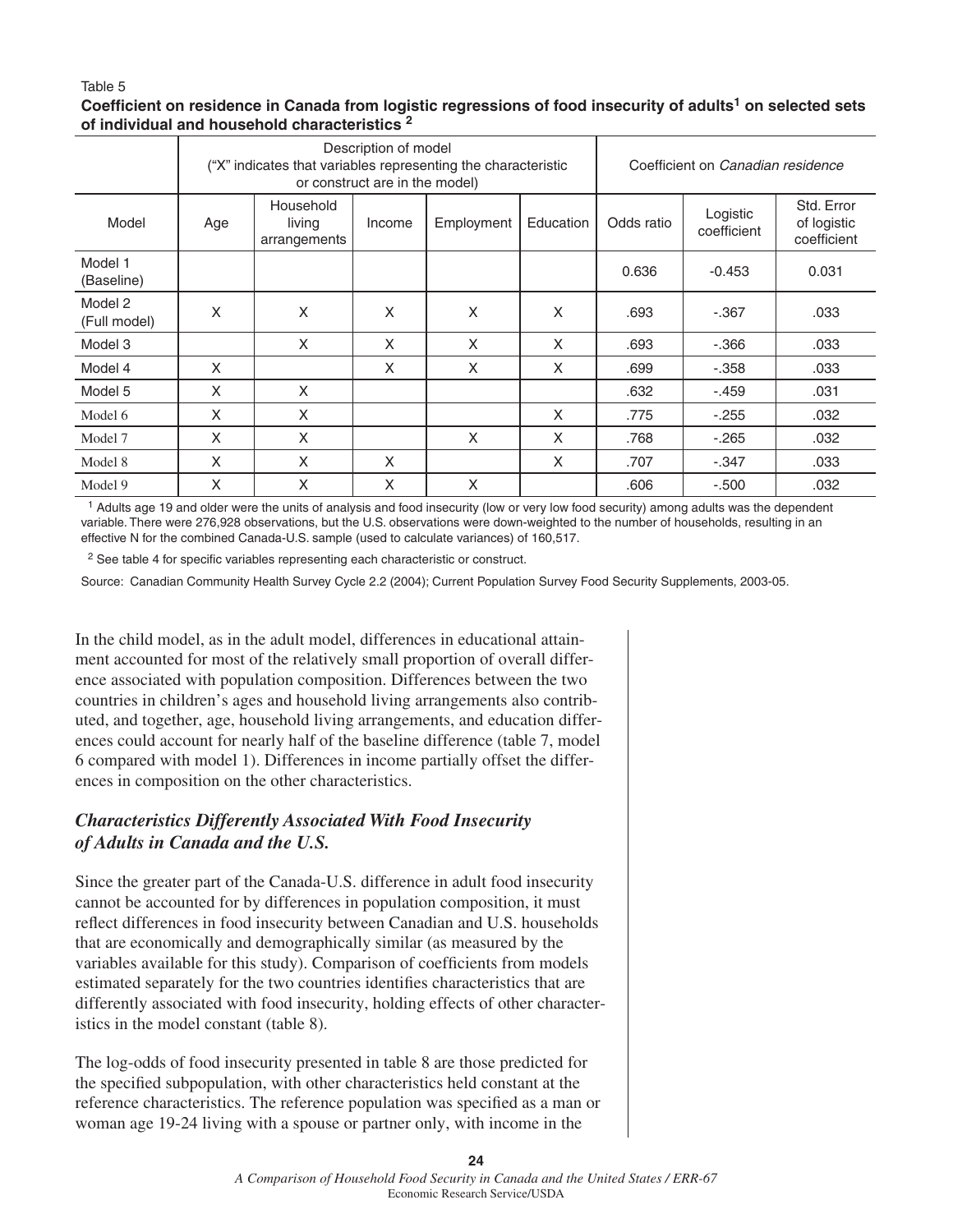#### Logistic regression of children's food insecurity<sup>1</sup> on the child's age, **household characteristics, and residence in Canada vs. the United States**

|                                                  | Baseline model |        |            | Full model |
|--------------------------------------------------|----------------|--------|------------|------------|
| Characteristic                                   | Odds ratio     | р      | Odds ratio | р          |
| Canadian residence                               | 0.506          | < .001 | 0.600      | $-.001$    |
| Age 0-3                                          |                |        | .730       | < .001     |
| Age 4-8                                          |                |        | .871       | .001       |
| Age 9-13                                         |                |        | 1.028      | .503       |
| Age 14-17 (reference)                            |                |        | 1.000      | --.--      |
| With two parents (reference) <sup>2</sup>        |                |        | 1.000      | --.--      |
| With single parent <sup>2</sup>                  |                |        | 1.663      | $-.001$    |
| In other living arrangements <sup>3</sup>        |                |        | 1.336      | < .001     |
| Lowest income adequacy                           |                |        | 1.633      | $-.001$    |
| Lower-middle income adequacy                     |                |        | 1.930      | $-.001$    |
| Middle income adequacy (reference)               |                |        | 1.000      | --.--      |
| Upper-middle income adequacy                     |                |        | .362       | $-.001$    |
| Highest income adequacy                          |                |        | .099       | $-.001$    |
| Income not reported                              |                |        | .400       | $-.001$    |
| Education less than secondary                    |                |        |            |            |
| graduation <sup>4</sup>                          |                |        | 1.317      | $-.001$    |
| Education secondary graduation <sup>4</sup>      |                |        |            |            |
| (reference)                                      |                |        | 1.000      |            |
| Education some post-secondary <sup>4</sup>       |                |        | 1.003      | .939       |
| Education post-secondary graduation <sup>4</sup> |                |        | .702       | $-.001$    |
| Somers' D                                        | .059           |        | .605       |            |

<sup>1</sup> Children ages 0 to 17 were the units of analysis, and food insecurity (low or very low food security) among children was the dependent variable. There were 105,721 observations, but the U.S. observations were down-weighted to the number of households, resulting in an effective N for the combined Canada-U.S. sample (used to calculate variances) of 62,873. The Canadian sample includes a small proportion of 18-year-olds. In both countries, the child-referenced food security questions were administered only to households with at least one child age 17 or younger. However, 18-year-old siblings of younger children are indistinguishable from children ages 14-17 in the CCHS 2.2 public-use data because age is identified only in ranges. In the U.S. CPS-FSS data, where age is reported in single years, including or omitting 18-year-old siblings results in only negligible changes in the estimated prevalence of food insecurity in this age range.

 $2$  Some of these households included an adult sibling of the child in addition to the child's parent(s). Households that included adults other than the child's parents or siblings were classified as "In other living arrangements."

 3 Includes children living in households with neither parent, and children living in a household that includes one or both parents along with other adults who are not siblings of the child.

 4 Education variables refer to education of the most highly educated adult in the household. Secondary graduation includes either high school (or GED in the U.S.), with no further education. Post-secondary graduation includes 2-year-degree holders.

Sources: Canadian Community Health Survey Cycle 2.2 (2004); Current Population Survey Food Security Supplements, 2003-05.

middle-income adequacy range, employed full time, living in a household in which the most educated person had completed secondary schooling (high school or GED) but had no further education. The prevalence of adult food insecurity for this reference subpopulation is reflected in the log-odds for each of the reference categories.<sup>18</sup> The Canada-U.S. difference for the reference population was relatively small (17.0 percent in Canada compared with 16.3 percent in the U.S.) and was not statistically significant ( $p = .753$ ).<sup>19</sup>

The subpopulations with lower prevalence of food insecurity in Canada than in the U.S., holding constant the other characteristics in the model at reference cate-

 $18$ The coefficients shown in other categories were calculated as the sum of the intercept and the regression coefficient for that category. The size of the difference in log-odds depends on the selection of the reference population, but the ranking of differences is invariant to this specification.

<sup>19</sup>Percentages are calculated from log-odds (the metric of the coefficients in the logistic regression) as follows: Percentage =  $100/(1+1/\exp(\text{Log-odds})).$ 

#### *A Comparison of Household Food Security in Canada and the United States / ERR-67* Economic Research Service/USDA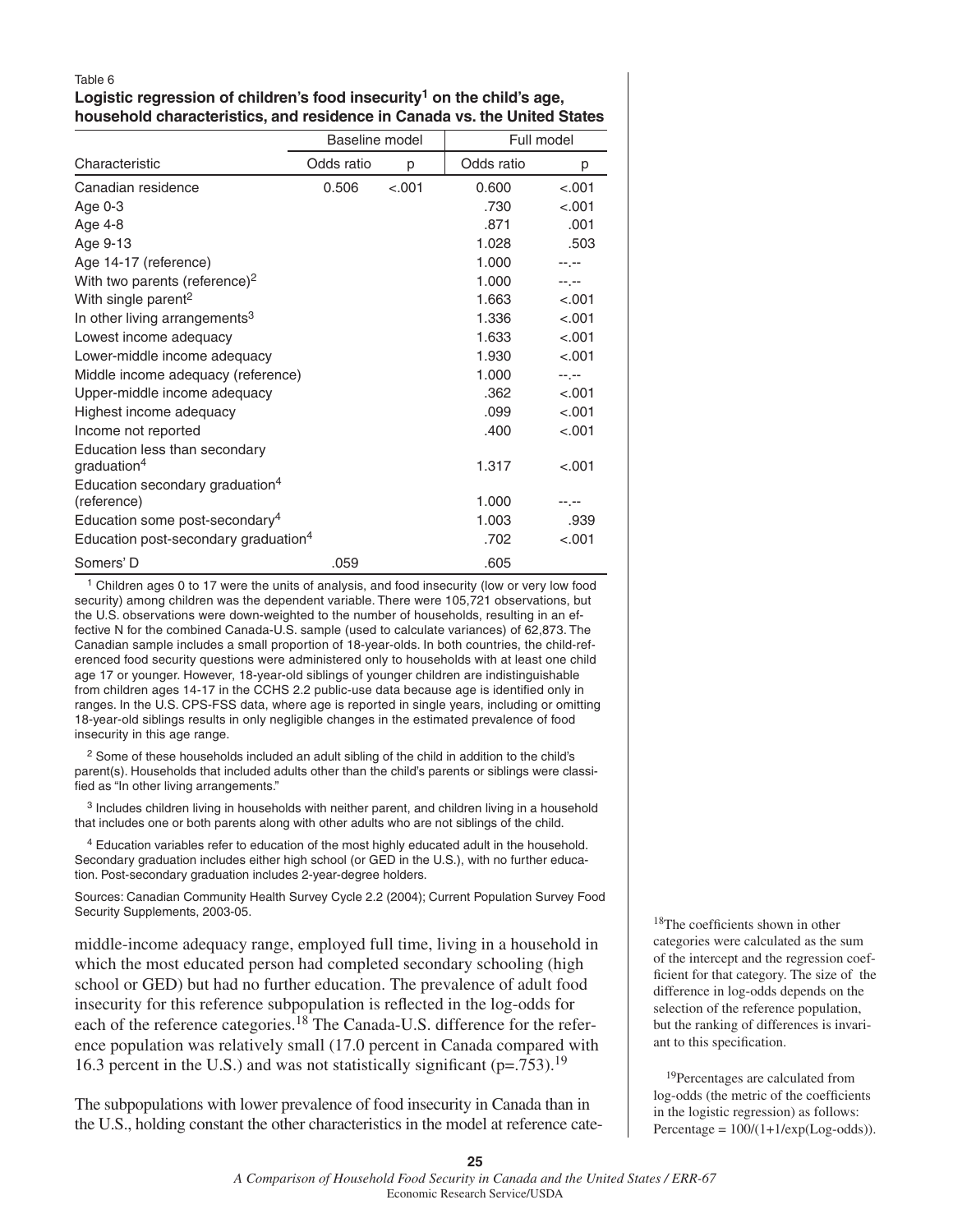#### Coefficient on residence in Canada from logistic regressions of children's food insecurity<sup>1</sup> on selected **sets of individual and household characteristics 2**

|                         | Description of model<br>"X" indicates that variables representing the<br>characteristic or construct are in the model) |                                  |        |           |            | Coefficient on Canadian residence |                                          |
|-------------------------|------------------------------------------------------------------------------------------------------------------------|----------------------------------|--------|-----------|------------|-----------------------------------|------------------------------------------|
| Model                   | Age                                                                                                                    | Household living<br>arrangements | Income | Education | Odds ratio | Logistic<br>coefficient           | Std. Error<br>of logistic<br>coefficient |
| Model 1<br>(Baseline)   |                                                                                                                        |                                  |        |           | 0.506      | $-0.681$                          | 0.041                                    |
| Model 2<br>(Full model) | X                                                                                                                      | X                                | X      | X         | .600       | $-.510$                           | .044                                     |
| Model 3                 |                                                                                                                        | X                                | X      | X         | .609       | $-.496$                           | .044                                     |
| Model 4                 | X                                                                                                                      |                                  | X      | X         | .604       | $-.504$                           | .044                                     |
| Model 5                 | X                                                                                                                      | X                                |        |           | .539       | $-0.618$                          | .041                                     |
| Model 6                 | X                                                                                                                      | X                                |        | X         | .693       | $-.367$                           | .042                                     |
| Model 7                 | X                                                                                                                      | X                                | X      |           | .532       | $-631$                            | .042                                     |

<sup>1</sup> Children aged 0 to 17 were the units of analysis, and food insecurity (low or very low food security) among children was the dependent variable. There were 105,721 observations, but the U.S. observations were down-weighted to the number of households, resulting in an effective N for the combined Canada-U.S. sample (used to calculate variances) of 62,873. The Canadian sample includes a small proportion of 18-year-olds. In both countries, the child-referenced food security questions were administered only to households with at least one child age 17 or younger. However, 18-year-old siblings of younger children are indistinguishable from children ages 14-17 in the CCHS 2.2 public-use data because age is identified only in ranges. In the U.S. CPS-FSS data, where age is reported in single years, including or omitting 18-year-old siblings results in only negligible changes in the estimated prevalence of food insecurity in this age range.

<sup>2</sup> See table 6 for specific variables representing each characteristic or construct.

Source: Canadian Community Health Survey Cycle 2.2 (2004); Current Population Survey Food Security Supplements, 2003-05.

gories, are identified by more negative values in the next-to-right-hand column in table 8 Those with substantially lower prevalence in Canada included:

- All age groups older than 19-24 (possibly excepting ages 25-35, for which the difference is only marginally statistically significant), and especially those ages 46-55 and ages 66 and older. These differences were not due to differences in income, employment, education, or household living arrangements, since those factors were controlled in the regression analyses;
- Single men with children (although the number of such cases in the CCHS 2.2 was so small that its effect on the national-level prevalence was negligible, and the estimation of the coefficient is somewhat suspect);
- People with incomes in the upper-middle income adequacy range;
- People employed part-time, or unemployed and looking for work; and
- People in households in which no one had completed high school.

On the other hand, some subpopulations had higher prevalence rates of food insecurity in Canada than in the U.S., holding constant other factors at the reference values. These included:

- Men or women living alone,
- Couples with children (marginally statistically significant), and
- Those with incomes in the lowest and lower-middle income adequacy range.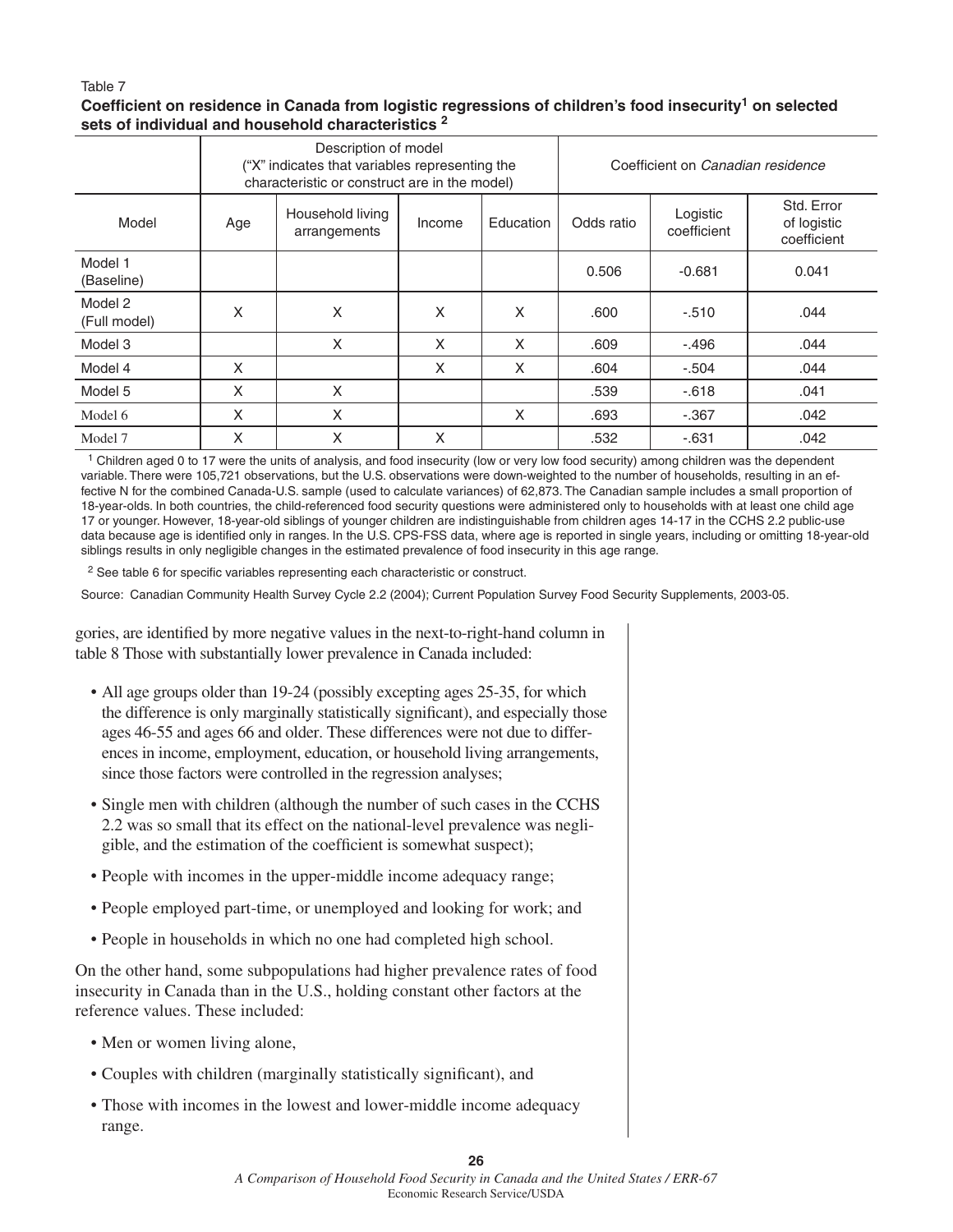**Predicted log-odds of food insecurity of adults based on logistic regression of food insecurity on individual and household characteristics in Canada and the United States1**

|                                                                     |          | Canada |          | U.S.  |          | Canada-U.S. difference |  |
|---------------------------------------------------------------------|----------|--------|----------|-------|----------|------------------------|--|
| Characteristic                                                      | Log-odds | S.E.   | Log-odds | S.E.  | Log-odds | р                      |  |
| Age 19-24 (reference)                                               | $-1.59$  | 0.153  | $-1.64$  | 0.043 | 0.05     | .753                   |  |
| Age 25-35                                                           | $-1.75$  | .105   | $-1.55$  | .033  | $-20$    | .068                   |  |
| Age 36-45                                                           | $-1.98$  | .111   | $-1.61$  | .034  | $-.37$   | .001                   |  |
| Age 46-55                                                           | $-2.33$  | .117   | $-1.71$  | .036  | $-62$    | .000                   |  |
| Age 56-65                                                           | $-2.33$  | .140   | $-2.00$  | .044  | $-.34$   | .022                   |  |
| Age 66 or older                                                     | $-3.42$  | .233   | $-2.40$  | .061  | $-1.02$  | .000                   |  |
| Male living alone <sup>2</sup>                                      | $-1.01$  | .141   | $-1.50$  | .044  | .49      | .001                   |  |
| Female living alone <sup>2</sup>                                    | $-1.08$  | .133   | $-1.43$  | .041  | .34      | .013                   |  |
| Male or female with spouse or partner only <sup>3</sup> (reference) | $-1.59$  | .153   | $-1.64$  | .043  | .05      | .753                   |  |
| Couple (married or cohabiting) with one or more child <sup>4</sup>  | $-1.28$  | .122   | $-1.52$  | .034  | .24      | .061                   |  |
| Single male with one or more child <sup>4</sup>                     | $-2.06$  | .507   | $-1.02$  | .060  | $-1.04$  | .042                   |  |
| Single female with one or more child <sup>4</sup>                   | $-.92$   | .171   | $-1.08$  | .062  | .16      | .381                   |  |
| Other male                                                          | $-1.37$  | .124   | $-1.39$  | .034  | .02      | .899                   |  |
| Other female                                                        | $-1.26$  | .124   | $-1.38$  | .035  | .12      | .356                   |  |
| Lowest income adequacy                                              | $-12$    | .111   | $-1.05$  | .035  | .94      | .000                   |  |
| Lower-middle income adequacy                                        | $-.64$   | .096   | $-1.12$  | .031  | .48      | .000                   |  |
| Middle income adequacy (reference)                                  | $-1.59$  | .153   | $-1.64$  | .043  | .05      | .753                   |  |
| Upper-middle income adequacy                                        | $-2.68$  | .088   | $-2.42$  | .030  | $-26$    | .005                   |  |
| Highest income adequacy                                             | $-3.86$  | .139   | $-3.67$  | .040  | $-19$    | .178                   |  |
| Income not reported                                                 | $-2.97$  | .159   | $-2.55$  | .031  | $-.42$   | .010                   |  |
| Employed full time (reference)                                      | $-1.59$  | .153   | $-1.64$  | .043  | .05      | .753                   |  |
| Employed part time                                                  | $-1.86$  | .113   | $-1.49$  | .033  | $-.37$   | .002                   |  |
| Unemployed (looking for work)                                       | $-1.04$  | .113   | $-.79$   | .039  | $-25$    | .034                   |  |
| Disabled, not in labor force                                        | $-0.83$  | .120   | $-.77$   | .036  | $-0.06$  | .616                   |  |
| Retired, not in labor force                                         | $-2.05$  | .189   | $-1.98$  | .054  | $-.08$   | .695                   |  |
| Not in labor force for other reasons                                | $-1.57$  | .105   | $-1.54$  | .031  | $-.03$   | .790                   |  |
| Education less than secondary graduation <sup>5</sup>               | $-1.79$  | .120   | $-1.34$  | .031  | $-.44$   | .000                   |  |
| Education secondary graduation <sup>5</sup> (reference)             | $-1.59$  | .153   | $-1.64$  | .043  | .05      | .753                   |  |
| Education some post-secondary <sup>5</sup>                          | $-1.69$  | .126   | $-1.66$  | .027  | $-.04$   | .778                   |  |
| Education post-secondary graduation <sup>5</sup>                    | $-2.08$  | .086   | $-2.14$  | .027  | .06      | .496                   |  |
| Number of cases (number of households in U.S.)                      | 20,177   |        | 140,340  |       |          |                        |  |
| Somers' D                                                           |          | .722   |          | .622  |          |                        |  |

<sup>1</sup> Adults age 19 and older were the units of analysis. Food insecurity (low or very low food security) among adults was the dependent variable. Separate models were estimated for Canada and the U.S. The coefficient for the intercept (constant) is shown for each reference category and was added to the coefficients for the other variables.

2 No other person lived in these households.

<sup>3</sup> These are two-person households.

4 No other adults lived in these households unless they were an adult child of the individual in the sample.

 5 Education variables refer to education of the most highly educated adult in the household. Secondary graduation includes high school graduation (or GED in the U.S.), with no further education. Post-secondary graduation includes 2-year-degree holders.

Sources: Canadian Community Health Survey Cycle 2.2 (2004); Current Population Survey Food Security Supplements, 2003-05.

#### *Characteristics Differently Associated With Food Insecurity of Children in Canada and the U.S.*

Logistic regression models of children's food insecurity estimated separately for the two countries are compared in table 9 to examine whether any characteristics were differentially associated with food insecurity in the two countries, holding constant effects of other characteristics in the models. The log-odds presented in table 9 are those for the specified subpopulation with other characteristics held constant at reference categories. The reference population was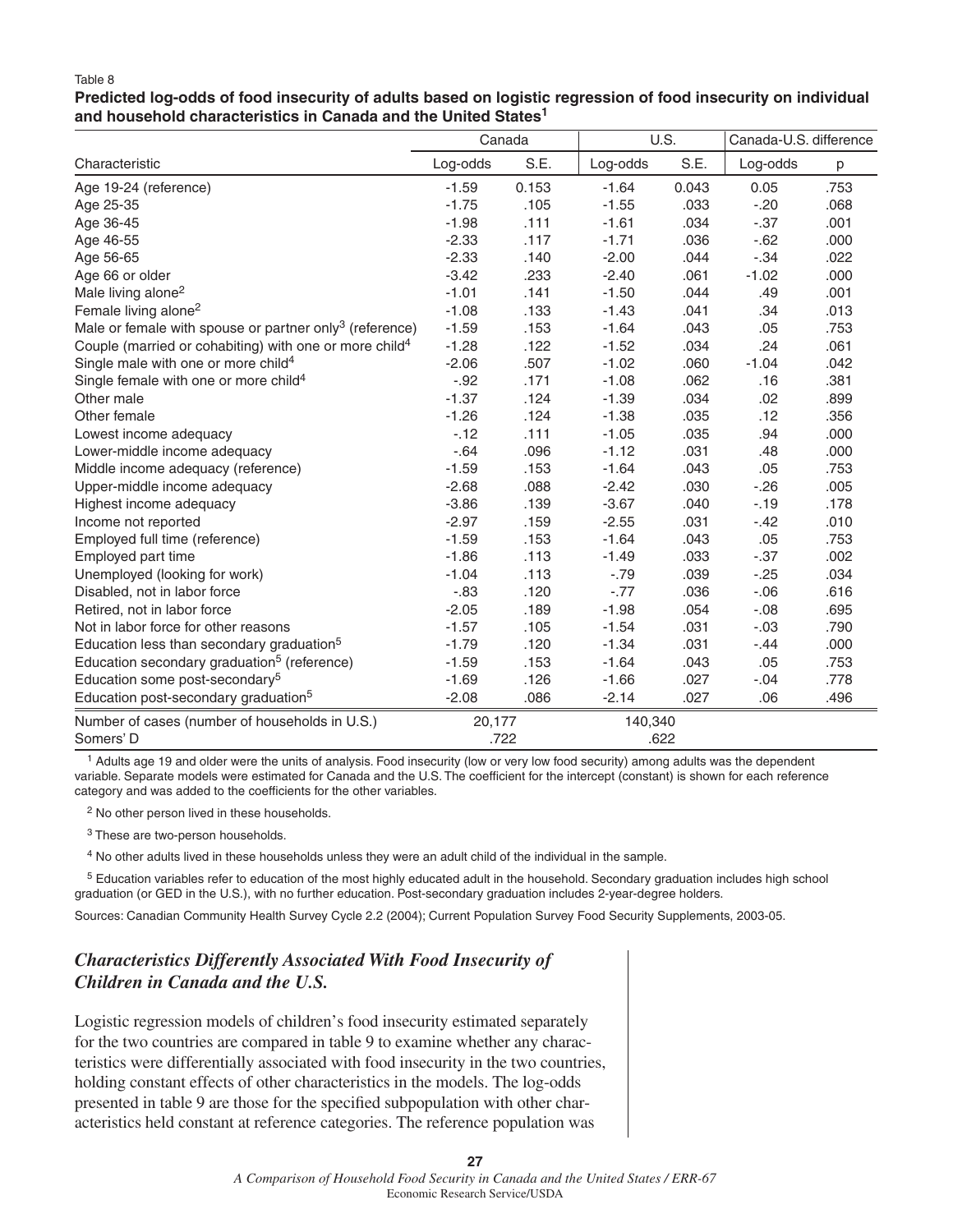#### **Predicted log-odds of children's food insecurity based on logistic regression of food insecurity on individual and household characteristics in Canada and the United States1**

|                                                         |          | Canada |          | U.S.  |          | Canada-U.S. difference |
|---------------------------------------------------------|----------|--------|----------|-------|----------|------------------------|
| Characteristic                                          | Log-odds | S.E.   | Log-odds | S.E.  | Log-odds | р                      |
| Age $0-3$                                               | $-2.51$  | 0.130  | $-2.01$  | 0.050 | $-0.50$  | $-.001$                |
| Age 4-8                                                 | $-2.51$  | .118   | $-1.81$  | .046  | $-0.70$  | < .001                 |
| Age 9-13                                                | $-2.26$  | .111   | $-1.67$  | .044  | $-0.60$  | < .001                 |
| Age 14-17 (reference)                                   | $-2.65$  | .140   | $-1.63$  | .050  | $-1.01$  | $-.001$                |
| With two parents (reference) <sup>2</sup>               | $-2.65$  | .140   | $-1.63$  | .050  | $-1.01$  | < .001                 |
| With single parent <sup>2</sup>                         | $-2.09$  | .094   | $-1.14$  | .041  | $-0.95$  | < .001                 |
| In other living arrangements <sup>3</sup>               | $-2.65$  | .120   | $-1.32$  | .039  | $-1.32$  | < .001                 |
| Lowest income adequacy                                  | $-1.87$  | .158   | $-1.18$  | .052  | $-0.69$  | < .001                 |
| Lower-middle income adequacy                            | $-1.61$  | .099   | $-1.06$  | .045  | $-0.54$  | < .001                 |
| Middle income adequacy (reference)                      | $-2.65$  | .140   | $-1.63$  | .050  | $-1.01$  | < .001                 |
| Upper-middle income adequacy                            | $-4.13$  | .131   | $-2.55$  | .055  | $-1.58$  | < .001                 |
| Highest income adequacy                                 | $-5.35$  | .220   | $-3.88$  | .074  | $-1.47$  | < .001                 |
| Income not reported                                     | $-3.66$  | .161   | $-2.53$  | .054  | $-1.12$  | < .001                 |
| Education less than secondary graduation <sup>4</sup>   | $-2.56$  | .146   | $-1.33$  | .046  | $-1.23$  | < .001                 |
| Education secondary graduation <sup>4</sup> (reference) | $-2.65$  | .140   | $-1.63$  | .050  | $-1.01$  | < .001                 |
| Education some post-secondary <sup>4</sup>              | $-2.37$  | .147   | $-1.67$  | .044  | $-0.70$  | < .001                 |
| Education post-secondary graduation <sup>4</sup>        | $-2.71$  | .109   | $-2.06$  | .045  | $-0.64$  | $-.001$                |
| Number of cases (number of households in U.S.)          | 14,187   |        | 48,683   |       |          |                        |
| Somers' D                                               |          | .672   |          | .592  |          |                        |

<sup>1</sup> Children ages 0 to 17 were the units of analysis, and food insecurity (low or very low food security) among children was the dependent variable. The Canadian sample includes a small proportion of 18-year-olds. In both countries, the child-referenced food security questions were administered only to households with at least one child age 17 or younger. However, 18-year-old siblings of younger children are indistinguishable from children ages 14-17 in the CCHS 2.2 public-use data because age is identified only in ranges. In the U.S. CPS-FSS data, where age is reported in single years, including or omitting 18-year-old siblings results in only negligible changes in the estimated prevalence of food insecurity in this age range. The coefficient for the intercept (constant) is shown for each reference category and was added to the coefficients for the other variables.

<sup>2</sup> Some of these households included an adult sibling of the child in addition to the child's parent(s). Households that included adults other than the child's parents or siblings were classified as "in other living arrangements."

<sup>3</sup> Includes children living in households with neither parent present, and children living in a household that include one or both parents along with other adults who are not siblings of the child.

4 Education variables refer to education of the most highly educated adult in the household. Secondary graduation includes high school graduation (or GED in the U.S.), with no further education. Post-secondary graduation includes 2-year-degree holders.

Sources: Canadian Community Health Survey Cycle 2.2 (2004); Current Population Survey Food Security Supplements, 2003-05.

specified as children age 14-17 living with both parents (or a parent and his or her spouse or partner), with income in the middle income adequacy range, living in a household in which the most highly educated adult had completed secondary (high school or GED) but had no further education. The prevalence of children's food insecurity for this reference subpopulation is reflected in the coefficients for each of the reference categories. $20$ 

Canada-U.S. differences in predicted prevalence rates of children's food insecurity varied somewhat across subpopulations, but all subpopulations had lower prevalence rates in Canada, given the reference characteristics specified in this analysis. The prevalence rates of children's food insecurity for the reference population were 6.6 percent in Canada and 16.3 percent in the U.S.21 The Canada-U.S. differences were:

• Greater for older children (ages 14-17) than for those ages 13 and younger;

<sup>20</sup>The coefficients shown in other categories were calculated as the sum of the intercept and the regression coefficient for that category. The size of the difference in log-odds depends on the selection of the reference population, but the ranking of differences is invariant to this specification.

21Percentages are calculated from log-odds (the metric of the coefficients in the logistic regression) as follows: Percentage =  $100/(1+1/\exp(Log-odds))$ .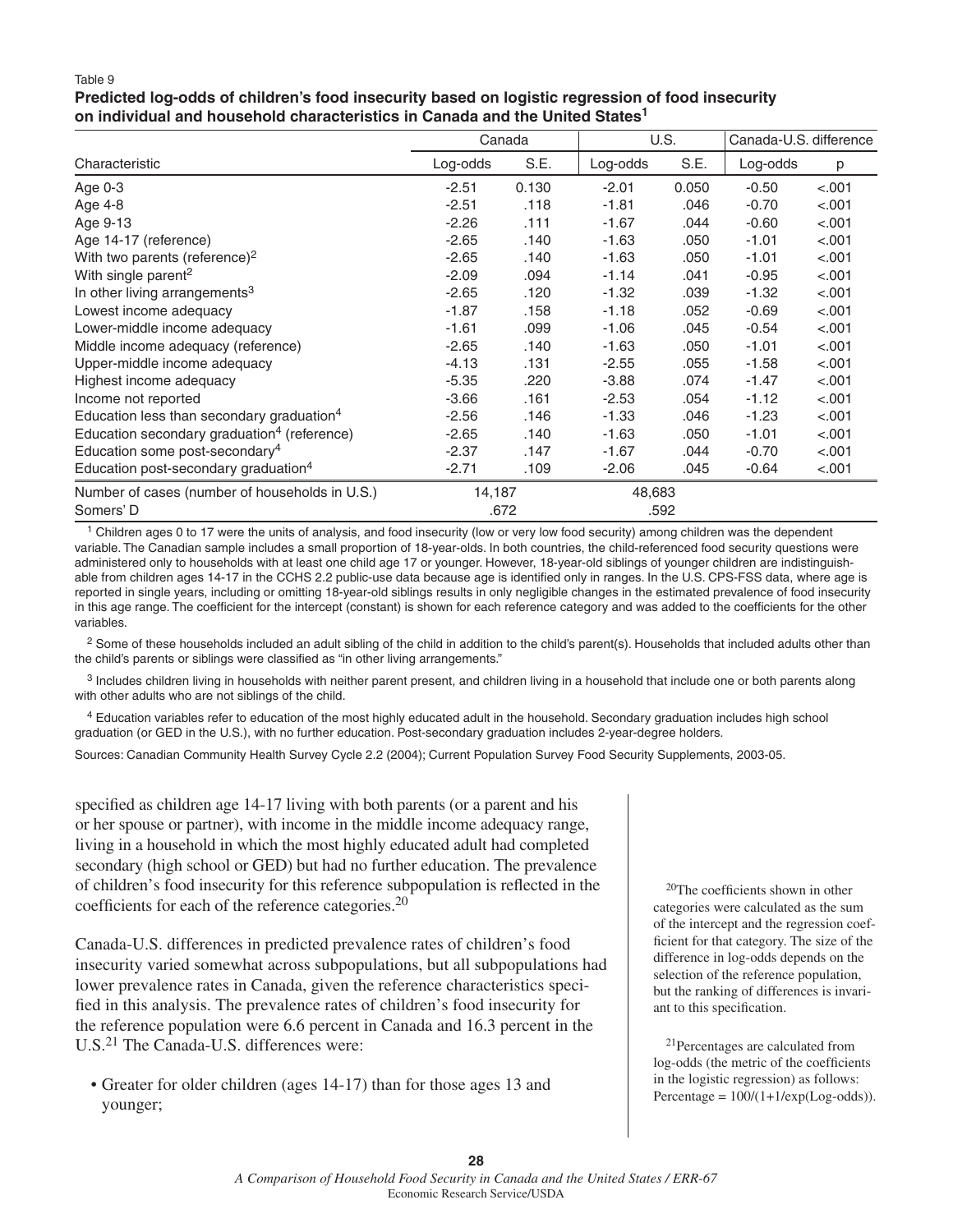- Somewhat greater for children in complex living arrangements than for those living with one or both parents and siblings only;
- Considerably greater for those living in households with upper-middle or highest income adequacy than for those with lower incomes; and
- Somewhat greater for those in households in which the most highly educated adult had not completed high school, or had completed high school but had no further education.

Almost all subpopulations of children that can be identified by combinations of characteristics measured in both surveys had lower predicted prevalence rates of food insecurity in Canada than in the U.S. Only for a subpopulation selected to minimize the Canada-U.S. differences in every category in table 9 was the predicted prevalence of children's food insecurity higher, or about the same, in Canada as in the U.S.<sup>22</sup> Estimated prevalence rates of children's food insecurity for that subpopulation—age 3 years or younger, living with one or both parents, lower-middle or lowest income adequacy, most-educated adult a post-secondary graduate or with some post-secondary education were, in fact, nearly the same in Canada (15 percent) and the U.S. (17 percent). However, that subpopulation comprised only about 1 percent of children in each country.

#### *Robustness of Reported Results*

U.S. incomes may, on average, be understated somewhat in the analyses reported here. Household income in the CPS is reported in 14 ranges, and U.S. households were assigned to income adequacy categories based on the midpoint of the range in which they reported their income. However, in the lower half of the income distribution (where food insecurity is most prevalent), the distribution of households within each income category is likely to be concentrated in the upper part of the income range for the category rather than distributed uniformly or symmetrically. The mean income in each range, then, is likely to have been somewhat higher than the midpoint of the range.

The descriptives and regressions were reestimated with income adequacy categories for U.S. households assigned at the three-quarters point of each income range rather than at the midpoint. This resulted in about 4 percent of U.S. respondents moving to the next- higher income adequacy category, but changes in the descriptives were negligible. In the full models, the odds ratios for the *Residence in Canada* variable were 0.656 for adults and 0.566 for children. These were both lower (farther from 1.0) than the corresponding coefficients in the full model reported in tables 4 and 6. These findings strengthen the conclusions that population composition accounted for only a small proportion of the overall Canada-U.S. difference in the prevalence of food insecurity and that differences in income between the two countries acted to reduce the Canada-U.S. difference in food security rather than contributing to the difference. The differences between the Canada and U.S. coefficients when the models were estimated separately did not vary in any important way from those reported in tables 8 and 9.

To examine whether income adequacy categories appeared to be adjusting correctly for household size, a set of dummy variables representing the number of persons in the household was added to the regression models.

 22This inference depends on the associations reflected in the regression coefficients being purely additive. Interactions among characteristics interactions that were not modeled in the logistic regression—could reduce the combined association to a value lower than that implied by the sum of the coefficients. Actual prevalence rates in the identified "least different" subpopulation were, however, nearly the same in the two countries, consistent with associations being purely additive, suggesting that effects of interactions were modest at most.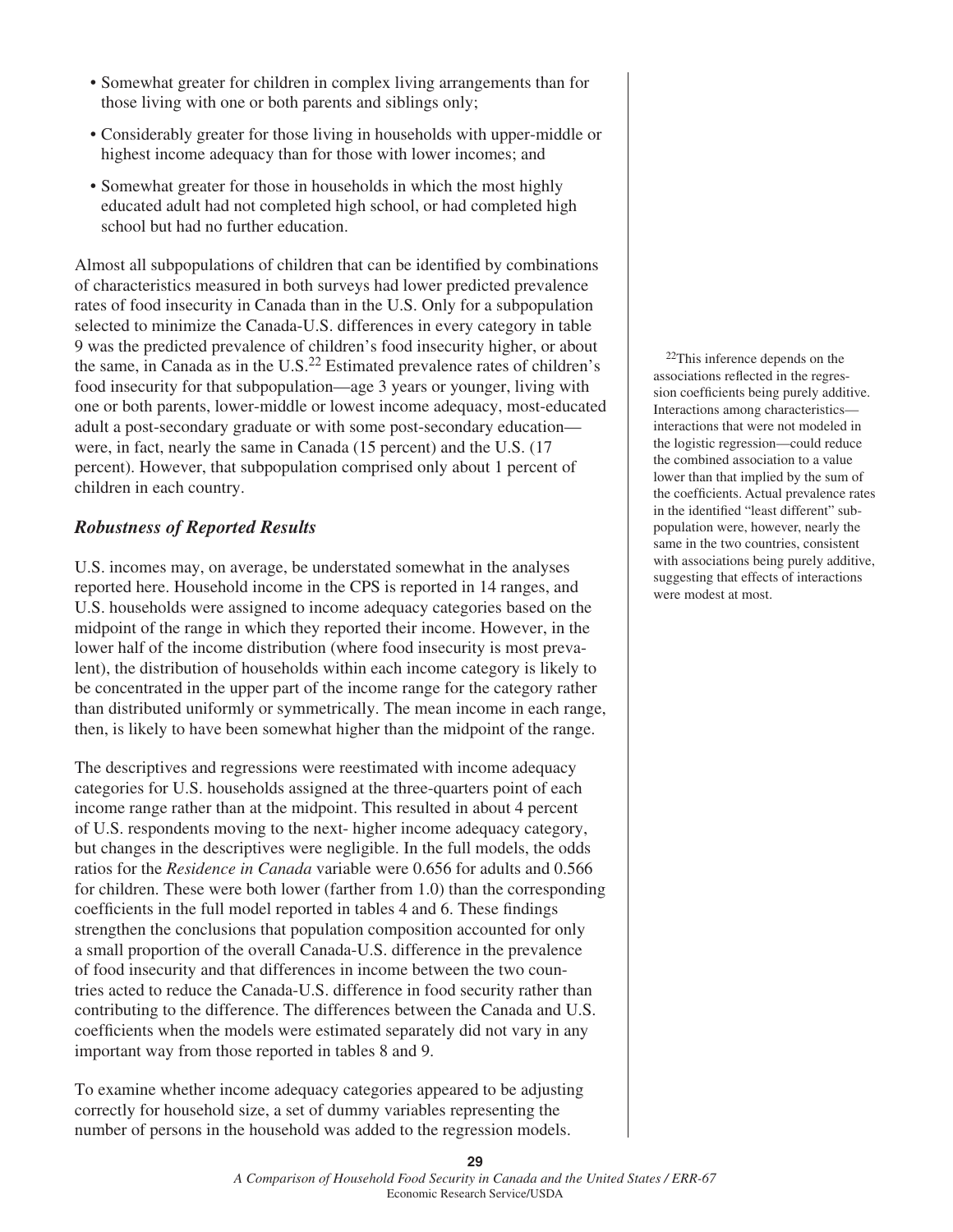Coefficients on the income adequacy variables did not change appreciably with controls for the number of persons in the household, and the coefficient on the *Residence in Canada* variable was unchanged.

To examine the effects of the imprecise control for income that results from using only five income adequacy categories, the full logistic regression models were reestimated for the U.S. sample using a set of dummy variables for nine income-to-poverty categories in place of the income adequacy variables. Changes in coefficients for non-income variables were modest at most. The differences that were observed suggest that the results reported in table 4 slightly understate the extent to which men living alone and women living alone are at greater risk of food insecurity than couples with no children, overstate the extent to which couples with children are at greater risk of food insecurity than couples without children, and overstate the protective effect of post-secondary graduation.

The main regression analyses for adults were repeated with the dependent variable as very low food security rather than food insecurity. Differences in population composition between Canada and the U.S. contributed more substantially to the differences between the two countries in the prevalence of this more severe condition than to differences in overall food insecurity. About one-third of the Canada-U.S. difference could be accounted for by the greater proportions of more vulnerable populations in the U.S. than in Canada. For very low food security, as for food insecurity, the difference in educational attainment was the main factor favoring Canada, partially offset by less favorable income and employment characteristics. As was true of food insecurity, however, a substantial majority of the national-level difference in the prevalence of very low food security was due to differences between households with otherwise similar characteristics, so far as these were measured in the two surveys.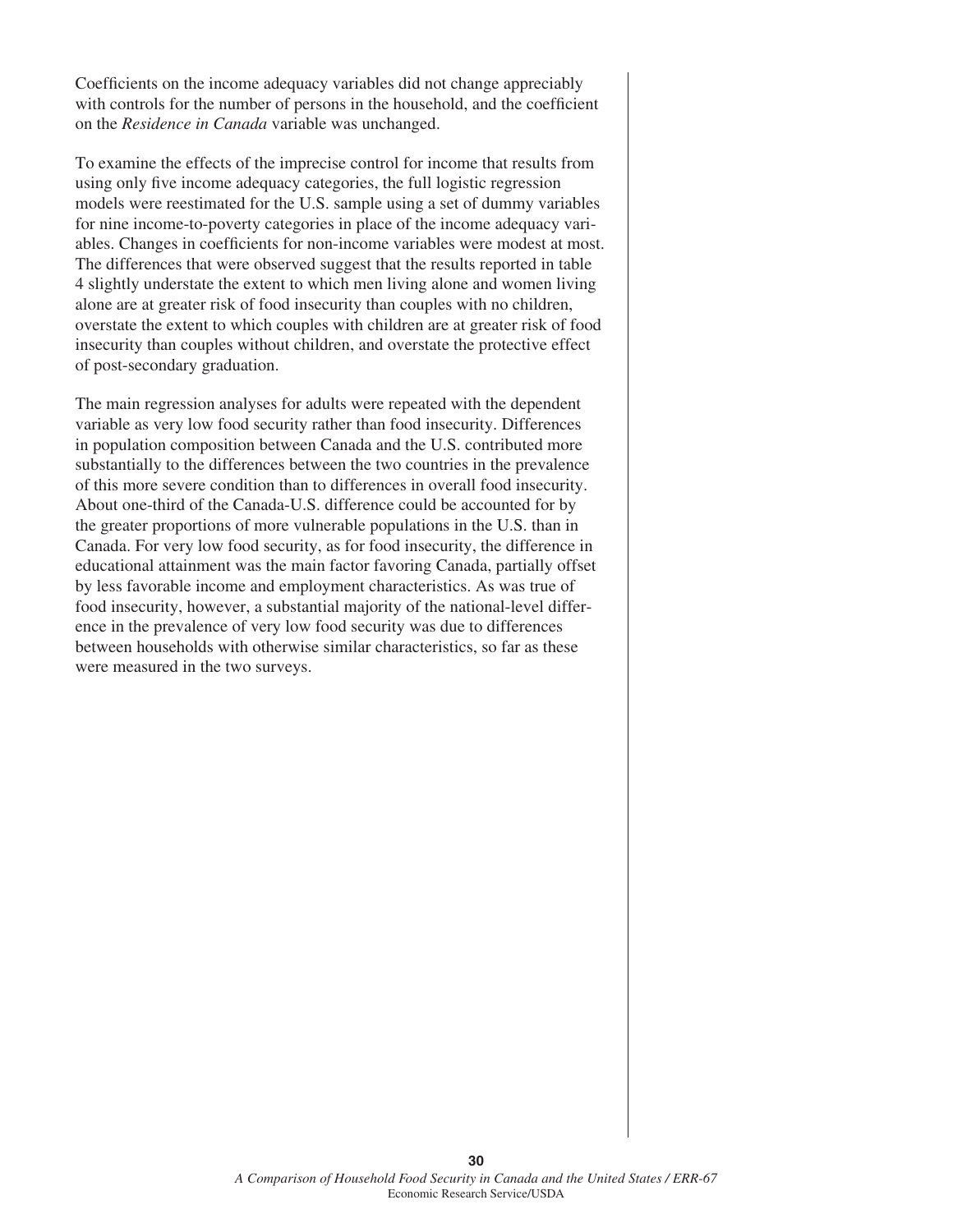# **Conclusions**

About 7.0 percent of Canadians and 12.6 percent of U.S. residents lived in food-insecure households in 2004 (an average of 2003-05 for the U.S.). These prevalence rates were calculated by applying the U.S. classification methodology to comparable data in the two countries.<sup>23</sup>

# **Similarities in Patterns of Food Security**

Although the analyses in this report focused on differences in the patterns of food security between Canada and the U.S., in several important respects the patterns were similar. In both countries:

- Food security among adults generally improved with age. The percentage of adults living in households in which one or more adults were food insecure was highest for respondents ages 19-35, declined with age, and was lowest for those ages 66 and older.
- Single parents with children (and children living with a single parent) were more likely to be food insecure than persons in other living arrangements. Men living alone and women living alone also had prevalence rates above the national averages.
- Adults who were unemployed and looking for work or were out of the labor force because of disability were about three times as likely to live in households with adult food insecurity as were those who were employed full time. These associations weakened, but remained substantial, with controls for income, education, age, and living arrangements.
- Persons living in households in which one or more adults had completed a 2-year or 4-year college degree were much less likely to report food insecurity than those living in a household lacking that level of education. Only about half of this association was accounted for by measured differences in income, employment, age, and living arrangements.

# **Differences in Patterns of Food Insecurity**

Differences in food insecurity across subpopulations in Canada and the U.S. provide insight into the types of policies and programs that may support food security. The findings, while not definitive with regard to any specific program or policy, indicate general types of policies and programs that may be influential by identifying subpopulations particularly affected by food insecurity.

About 15 to 20 percent of the Canada-U.S. difference in adult food insecurity and 20 to 30 percent of the difference in children's food insecurity could be a result of lower proportions in the Canadian population of certain subpopulations that are more vulnerable to food insecurity. The primary factors in this regard—indeed, the only aspects of population composition that were found to have contributed substantially to the national-level difference in food security—were education and, for children, living arrangements. The proportion of the population living in a household in which an adult had completed a 2-year or 4-year college degree was higher in Canada than in the U.S. (72 percent vs. 48 percent). A larger proportion of children lived with two parents in Canada than in the U.S. (73 percent vs. 61 percent).

 23Rates based on the Canadian classification methodology were somewhat higher than those based on the U.S. methodology: 8.7 percent in Canada and 15.5 percent in the U.S. (see appendix A).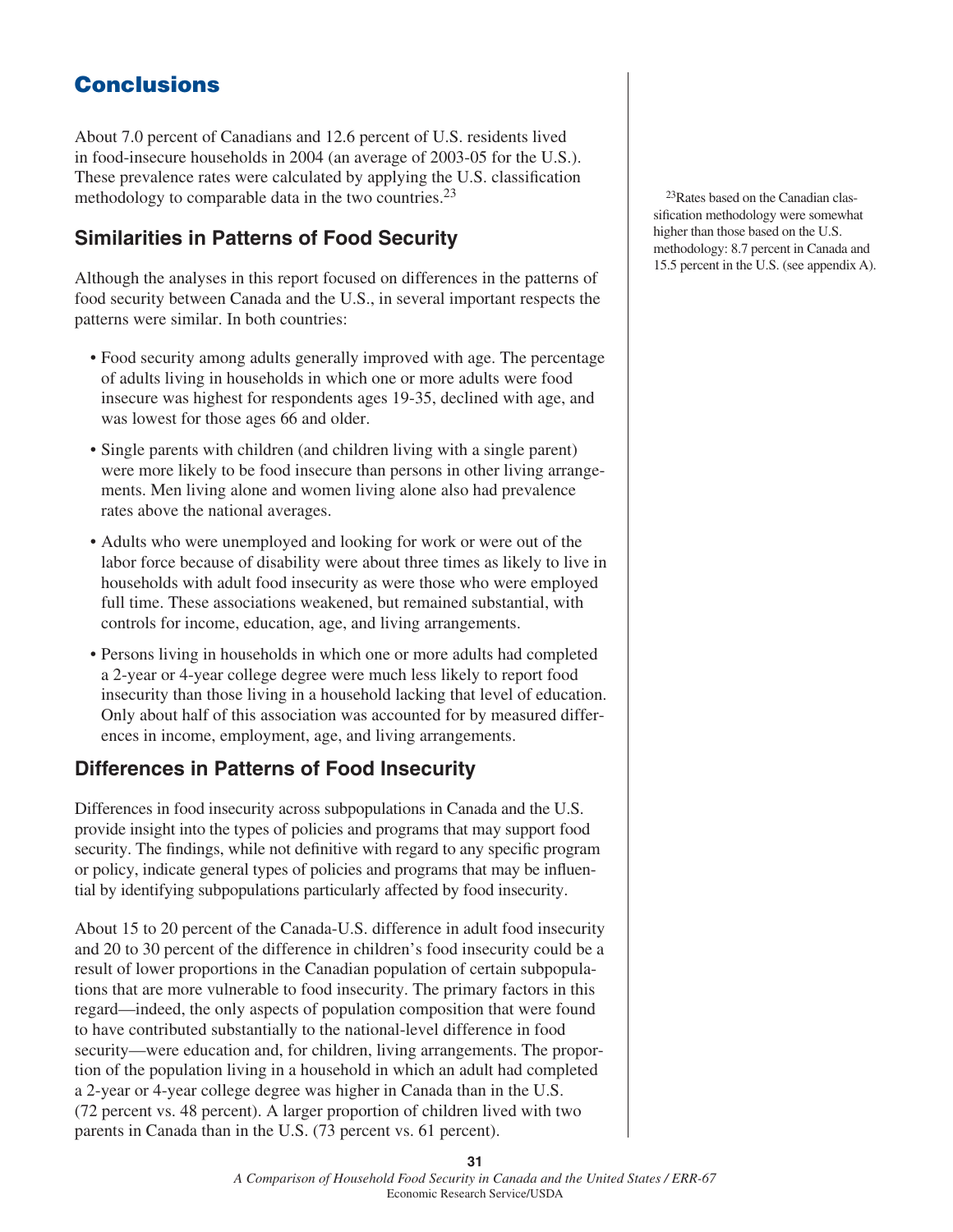Differences in income distribution across income adequacy categories did not contribute to the Canada-U.S. difference in food security. The share of the population in the lowest income adequacy category was larger in the U.S. than in Canada, but so was the share in the highest category. These two factors were offsetting, and, on balance, the difference in income distribution reduced, rather than contributed to, the overall national-level difference.

The findings with regard to pretax income and income distribution have several implications. First, those findings, along with similar findings on employment, suggest that differences in employment and earning opportunities in the economies of the two countries were not responsible for the Canada-U.S. difference in food security. Using a more detailed measure of income might change this inference somewhat. But the change is unlikely to be large enough to reverse the associations observed in this study. Those associations imply that existing differences in the distribution of pretax income acted, on net, to reduce differences in food insecurity between the two countries. Any effects of differences in taxation policies—and thus, of differences in post-tax income—could not be examined using these data. $^{24}$ 

The findings with regard to income also suggest, with some caveats, that differences in cash assistance programs were not responsible for any substantial proportion of the Canada-U.S. difference in food security.25 Both the Canadian and U.S. surveys intended for any cash assistance to be included in the reported household income. The overall Canada-U.S. difference in food security was due to differences in food security *within* income adequacy categories, and, most markedly, within the middle- and upper-middle income adequacy categories, above the income range of most cash assistance recipients. A caveat is that cash received from an assistance program may be overlooked by some households when they report income in household surveys. A second caveat is that cash-like assistance administered through the tax system (such as tax credits) may or may not be reflected in cash income reported by a household. Both surveys intend to elicit pretax income, which would not include such resources, but it is not clear to what extent household reporting was consistent with this intent.

Similarly, pretax income findings suggest that the lower prevalence of food insecurity among the elderly population (ages 66 and older) in Canada compared with the U.S. did not result from differences in pensions (public and private combined).26 Those, too, should have been included in households' reported cash income, which was controlled in the regression analyses, and such income is probably less likely than cash assistance to have been overlooked by respondents when they reported their income. Possible effects of differences in tax policies on elderly individuals' sources of income could not be examined in these data.

Most of the Canada-U.S. difference in food insecurity reflected differences between the two countries in rates of food insecurity for households with similar characteristics (so far as they could be measured in both of the surveys analyzed). Reasons for the generally lower rate of food insecurity in Canada cannot be determined from information collected in these surveys. A complete explanation will need to be consistent with at least six prominent patterns observed in the study:

 24A possible complicating factor in comparing income effects on food insecurity is that the purchasing power parity index is based on average consumption weights and may not adjust purchasing power to parity for low-income households. This is beyond the scope of this report, but could be a fruitful area for further investigation.

 25It is possible that differences in cash assistance offset differences in income from other sources. Data were not available to separately identify these sources.

<sup>26</sup>It is possible that differences in pension income could contribute to differences in food insecurity of the elderly, but be offset by differences in income from other sources. Data were not available to separately assess these effects.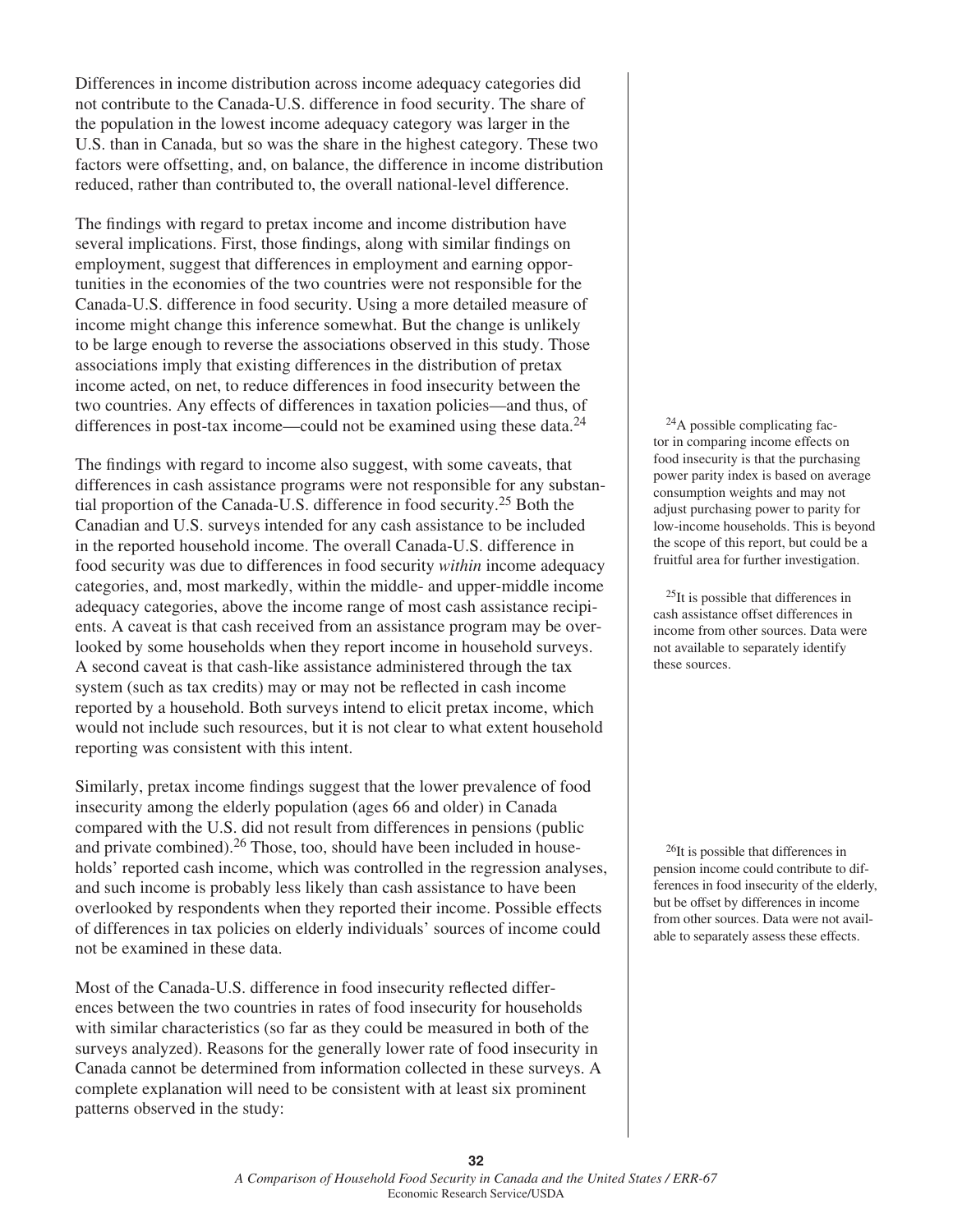- 1. The Canada-U.S. differences—holding other factors constant—were greatest for persons living in households with pretax incomes in the upper-middle income adequacy range (and, for children, in the highest income adequacy range). In the two lower income adequacy ranges, Canada-U.S. differences were smaller for children and reversed (i.e., lower prevalence of food insecurity in the U.S.) for adults.
- 2. Food insecurity was less prevalent in Canada than in the U.S. for households lacking a high school graduate. This was in addition to any indirect effects mediated through income and employment, which were controlled in the regression models.
- 3. Food insecurity was generally more prevalent in Canada than in the U.S. for men or women living alone, net of the effects of income, employment, age, and education.
- 4. Food insecurity of adults was less prevalent in Canada than in the U.S. across the entire age range, and the gap increased with age. The differences persisted with controls for income, employment, living arrangements, and education, except that in the youngest age range (19-24 in the regression model), the prevalence of food insecurity was essentially identical in the two countries.
- 5. Food insecurity among adults ages 66 and older was considerably less prevalent in Canada than in the U.S. Both countries provide publicly funded health insurance for this population, and any differences in public and private pension income should have been reflected in income, which was controlled in the regression models.
- 6. Food insecurity among children was less prevalent in Canada than in the U.S. in all age ranges and in virtually all subpopulations that could be identified by cross classification of economic and demographic variables available in both surveys.

Further research is needed to investigate factors that may account for these patterns. Questions suggested by these patterns include the following:

- **Do income and employment stability/volatility differ between the countries?** Analyses reported here used annual income, usual employment, and reference-week unemployment. But both income and employment can change substantially and frequently during the year. The extent of instability in income and employment may also affect food security.
- **Does the lower prevalence of food insecurity among unemployed workers in Canada than in the U.S. (other factors equal) result from differences in programs that support unemployed workers and employment transitions?**
- **Does government-provided universal health insurance in Canada contribute to that country's lower prevalence of food insecurity?** This might be suggested by several patterns: (1) the pervasiveness of the Canada-U.S. difference; (2) the smaller difference for younger adults, for whom medical costs are likely to be smaller; (3) the lower prevalence of food insecurity among adults who were working part time in Canada compared with those in the U.S. Part-time workers in both countries are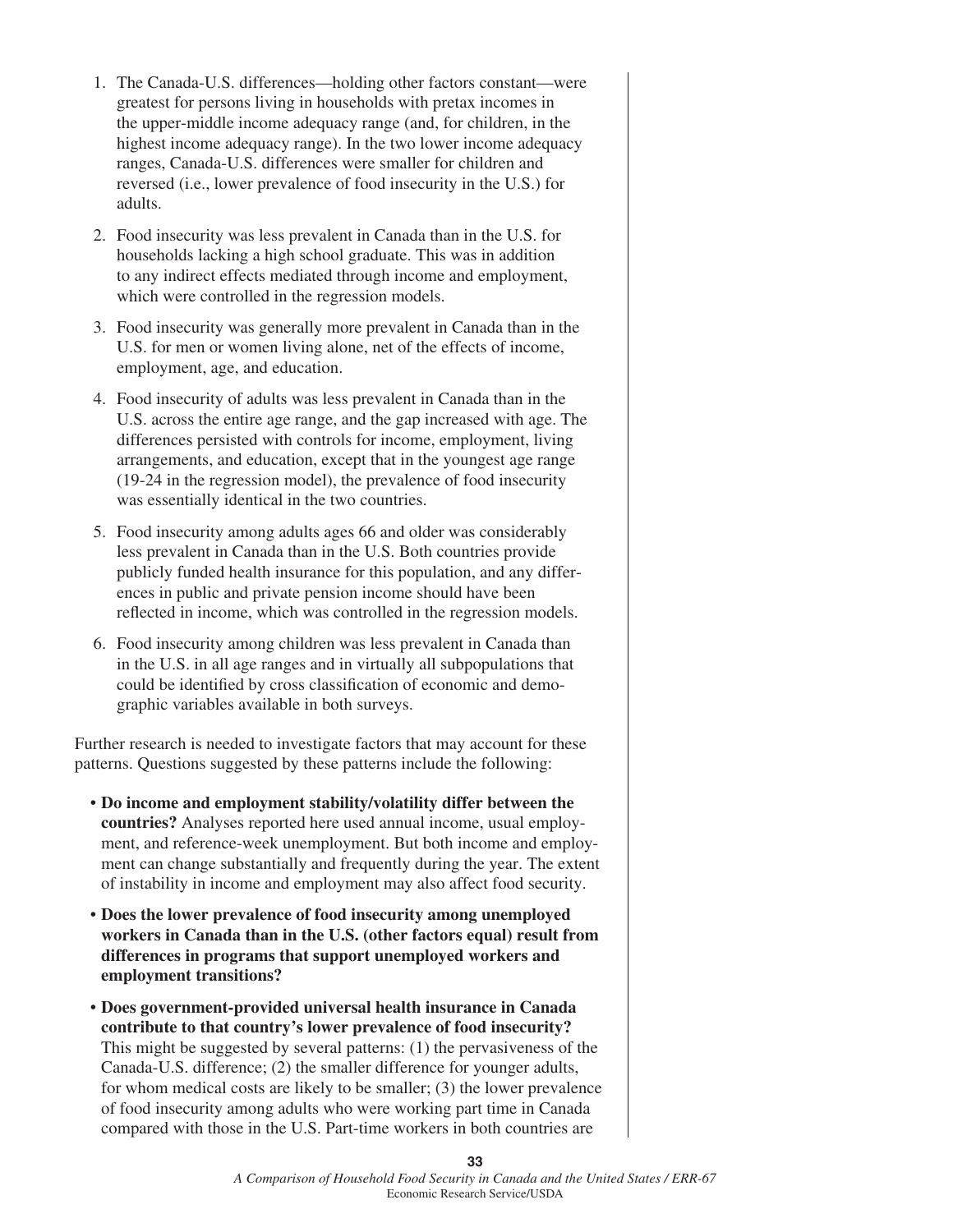less likely than full-time workers to be covered by employer-provided health insurance, but in Canada the difference for part-time workers is in supplemental coverage, while in the U.S. it is often in overall coverage; and (4) the smaller difference in the prevalence of food insecurity in the lowest income range, because many U.S. households in that range are eligible for Medicaid. On the other hand, the Canada-U.S. difference in food insecurity is, proportionally, rather large for persons age 66 and older—a range in which both governments provide health insurance.

- **Does the lower prevalence of food insecurity in the U.S. than in Canada among adults in the lowest and lower-middle income**  adequacy categories (holding constant other factors) reflect, in **part, the larger role of means-tested, in-kind assistance programs in the U.S. than in Canada?** Compared with Canada, the U.S. provides a larger share of means-tested benefits for low-income households through in-kind programs, such as food and nutrition assistance programs (the Supplemental Nutrition Assistance Program, formerly known as the Food Stamp Program; the National School Lunch and School Breakfast Programs; and the Special Supplemental Nutrition Program for Women, Infants and Children (WIC)), and programs for housing and energy assistance. The Canadian Government provides assistance to low-income households primarily in the form of income supports rather than in kind.<sup>27</sup> If money received through such cash assistance programs is included in reported income (as intended by the surveys), it may increase reported income rather than improve food insecurity within an income level.
- **To what extent do differences in tax and tax credit policies affect food security differently in the two countries?**
- **Do patterns of extended family relationships and support differ between the two countries, and do these account for any of the difference in food insecurity?** Data were not available to investigate this factor, but it should be kept in mind as a potential contributing factor, distinct from policies and programs.

Food security measurement in these two similarly industrialized countries provides an opportunity to explore the effects of national-level economic and social programs and policies. Differences in such programs and policies between countries, in combination with a measure of well-being with regard to a basic need like food security, may provide research tools for better understanding the effects of these programs and policies.

 27The Canadian and Provincial governments also provide some forms of means-tested assistance in kind, such as subsidized housing and prescription drugs, and the U.S. and State Governments provide some assistance in the form of income supports, such as through the Temporary Assistance for Needy Families program. Overall, however, in-kind assistance is a substantially larger share of means-tested assistance in the U.S. than in Canada.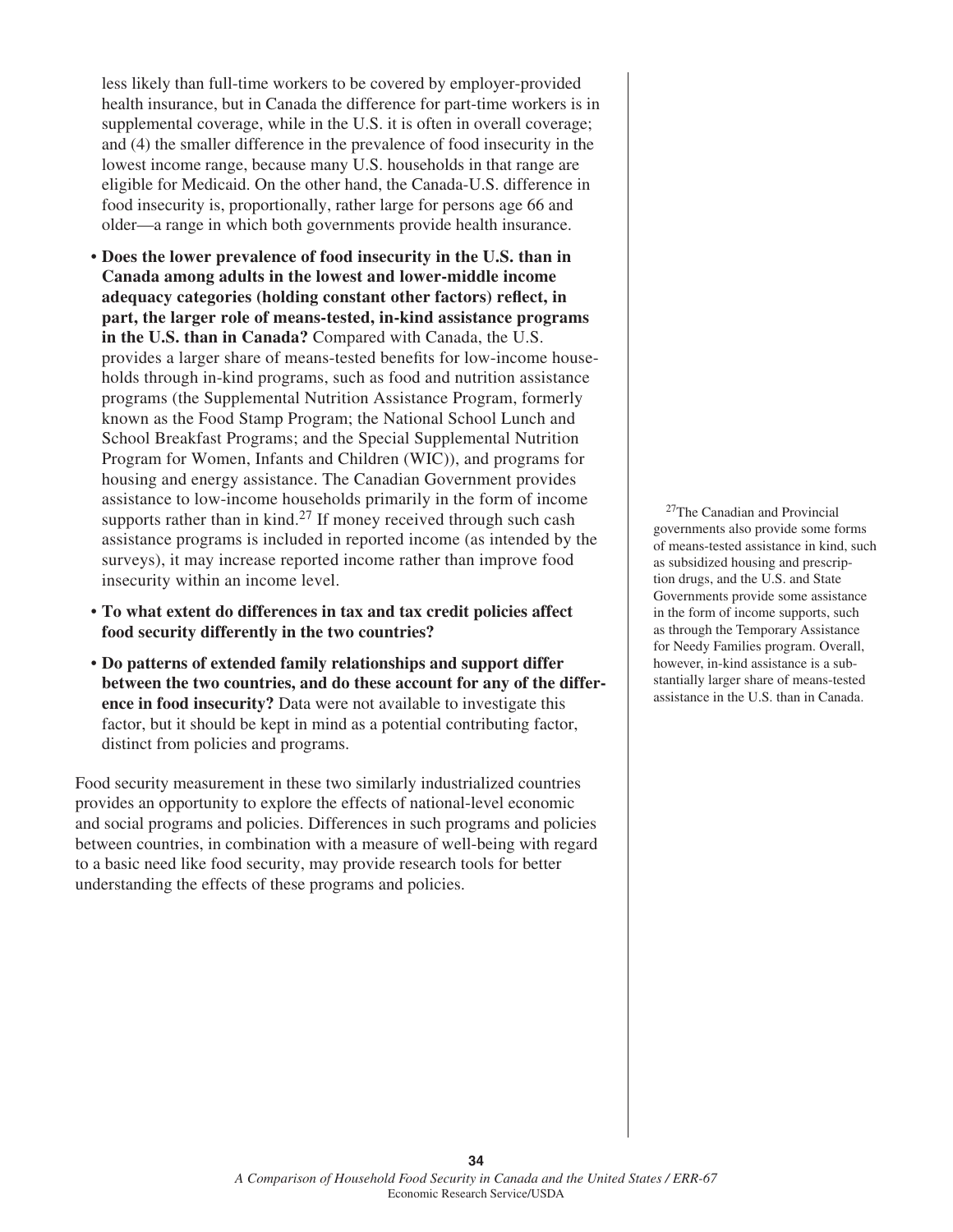# **References**

- Agriculture and Agri-Food Canada. 1998. *Canada's Action Plan for Food Security: A Response to the World Food Summit.* Available from: http:// www.agr.gc.ca/misb/fsec-seca/pdf/action\_e.pdf
- Andrews, Margaret, Gary Bickel, and Steven Carlson. 1998. "Household Food Security in the United States in 1995: Results from the Food Security Measurement Project," *Family Economics and Nutrition Review* 11(1&2):17-28. USDA, Center for Nutrition Policy and Promotion.
- Bartfeld, Judy, Rachel Dunifon, Mark Nord, and Steven Carlson. 2006. *What Factors Account for State-to-State Differences in Food Security?* Economic Information Bulletin No. 20. USDA, Economic Research Service. Available at: www.ers.usda.gov/publications/eib20
- Bickel, G., M. Andrews, and S. Carlson. 1998. "The Magnitude of Hunger: A New National Measure of Food Security," *Topics in Clinical Nutrition* 13(4):15-30.
- Bickel, G., M. Nord, C. Price, W.L. Hamilton, and J.T. Cook. 2000. *Guide to Measuring Household Food Security*, revised 2000. USDA, Food and Nutrition Service. Available at: www.fns.usda.gov/fsec/files/fsguide.pdf
- Blinder, Alan S. 1973. "Wage Discrimination: Reduced Form and Structural Variables," *Journal of Human Resources* 8:436-55.
- Carlson, S.J., M.S. Andrews, and G.W. Bickel. 1999. "Measuring Food Insecurity and Hunger in the United States: Development of a National Benchmark Measure and Prevalence Estimates," *The Journal of Nutrition* 129:510S-516S.
- Cohen, Barbara, Mark Nord, Robert Lerner, James Parry, and Kenneth Yang. 2002. *Household Food Security in the United States*, 1998 and 1999: Technical Report. E-FAN-02-010, prepared by IQ Solutions and USDA, Economic Research Service. Available at: www.ers.usda.gov/ publications/efan02010/
- Hamilton, W.L., J.T. Cook, W.W. Thompson, L.F. Buron, E.A. Frongillo, Jr., C.M. Olson, and C.A. Wehler. 1997a. *Household Food Security in the United States in 1995: Summary Report of the Food Security Measurement Project.* Prepared for USDA, Food and Consumer Service. Available at: http://www.fns.usda.gov/oane/menu/published/foodsecurity/ sumrpt.pdf
- Hamilton, W.L., J.T. Cook, W.W. Thompson, L.F. Buron, E.A. Frongillo, Jr., C.M. Olson, and C.A. Wehler. 1997b. *Household Food Security in the United States in 1995: Technical Report.* Prepared for USDA, Food and Consumer Service. Available at: www.fns.usda.gov/oane/menu/published/ foodsecurity/tech\_rpt.pdf
- Health Canada. 2007. Community Health Survey, Cycle 2.2, Nutrition (2004)—Income-Related Household Food Security in Canada. Ottawa: Health Canada; 2007. Available at: www.hc-sc.gc.ca/fn-an/surveill/nutrition/commun/index\_e.html.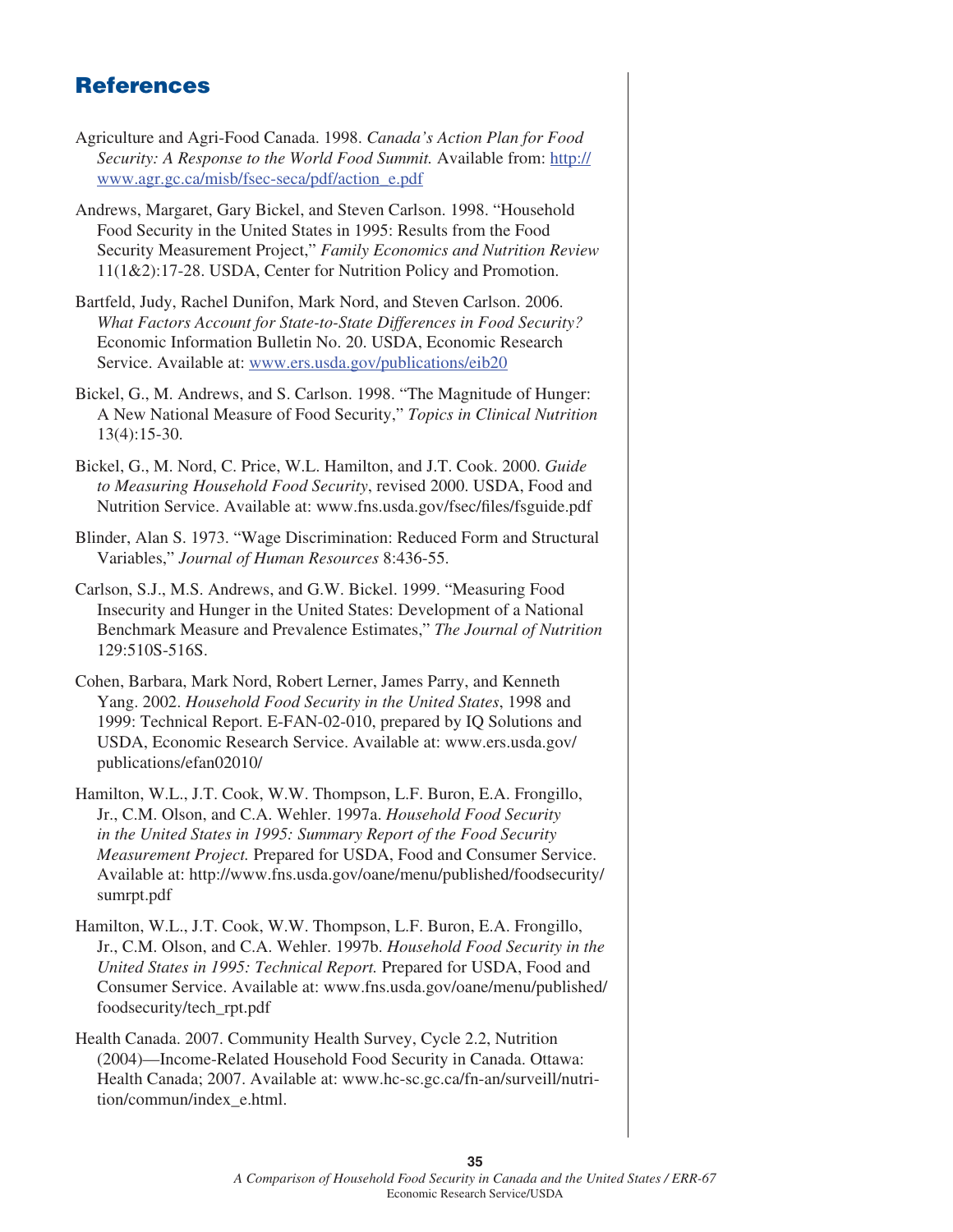National Research Council. 2006. *Food Insecurity and Hunger in the United States: An Assessment of the Measure.* Committee on National Statistics, Panel to Review the U.S. Department of Agriculture's Measurement of Food Insecurity and Hunger, Gooloo S. Wunderlich and Janet L. Norwood (eds.). Washington, DC: The National Academies Press.

- Nord, Mark. 2002. "Measuring the Food Security of Households with Children." Paper presented at the National Association for Welfare Research and Statistics (NAWRS) Annual Workshop, Aug 25-28, Albuquerque, NM.
- Nord, Mark, and Gary Bickel. 2002. *Measuring Children's Food Security in U.S. Households, 1995-99.* FANRR-25, USDA, Economic Research Service. Available at: www.ers.usda.gov/publications/fanrr25
- Nord, Mark, Michelle D. Hooper, and Heather A. Hopwood. 2008. "Household-Level Income-Related Food Insecurity Is Less Prevalent in Canada than in the United States," J*ournal of Hunger and Environmental Nutrition* 3(1):17-35.
- Nord, Mark, M. Andrews, and S. Carlson. 2007. *Household Food Security in the United States, 2006.* Economic Research Report No. 49. USDA, Economic Research Service. Available from: http://www.ers.usda.gov/ publications/ERR49/
- Nord, Mark, M. Andrews, and S. Carlson. 2002. *Household Food Security in the United States, 2001.* Food Assistance and Nutrition Research Report No. 29. USDA, Economic Research Service. Available from: http://www. ers.usda.gov/Publications/FANRP29/
- Oaxaca, Ronald. 1973. "Male-Female Wage Differentials in Urban Labor Markets," *International Economic Review* 14:693-709.
- Organisation for Economic Cooperation and Development (OECD). 2008. "Purchasing Power Parities (PPPs) for OECD Countries since 1980." Available from: http://www.oecd.org/dataoecd/39653523.xls (accessed April 22, 2008).
- Statistics Canada. 2005. Canadian Community Health Survey (CCHS), Cycle 2.2 (Nutrition) 2004: Derived Variables Specifications; 2005. Ottawa: Statistics Canada. Available at: http://www.statcan.ca/english/sdds/document/5049\_D6\_T9\_V1\_E.pdf.
- U.S. Department of Health and Human Services. 2000. *Healthy People 2010: Understanding and Improving Health.* 2nd ed. Washington, DC: U.S. Government Printing Office, November 2000. Available from: http:// www.healthypeople.gov/Document/pdf/uih/2010uih.pdf
- Wolfson, Michael C., and Brian B. Murphy. 1998. "New Views on Inequality Trends in Canada and the United States," *Monthly Labor Review*, April 1998.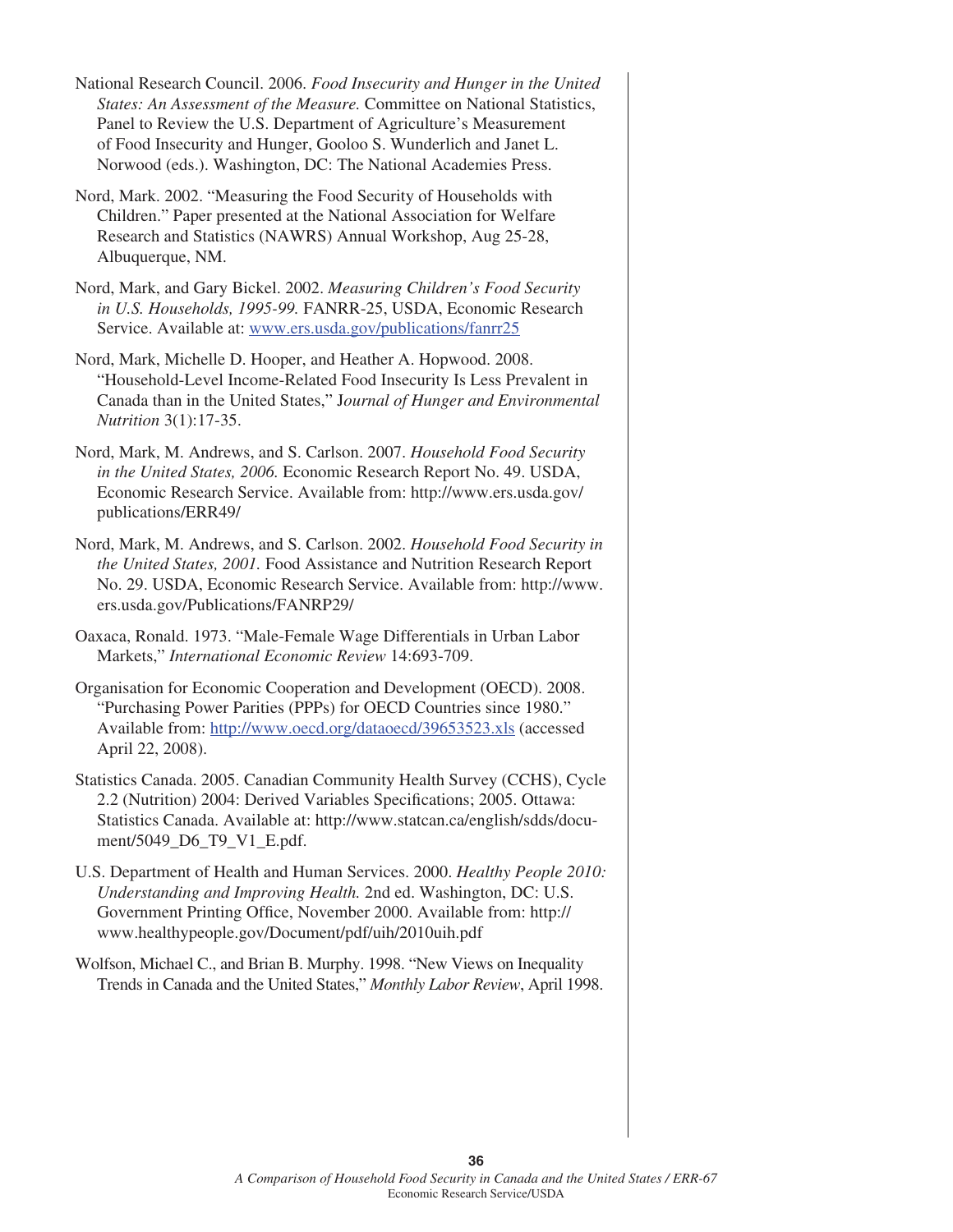# **Appendix A: Food Security Classification Used by Health Canada**

Differences in measurement methods must be taken into account to meaningfully compare published food security statistics in Canada and the United States. The food security questions in the U.S. Current Population Survey Food Security Supplement (CPS-FSS) and the Canadian Community Health Survey Cycle 2.2 (CCHS 2.2) are essentially identical, but the way in which responses are combined to assign food security status, and the language used to describe ranges of severity of food insecurity, differ somewhat between the two countries.

In this report U.S. methodology was applied to data from both countries, so results are fully comparable between them. This appendix provides information that researchers will need in order to compare published U.S. statistics with those published by Health Canada (or by other researchers who use the Health Canada methodology). Researchers should also be aware that most food security research conducted in Canada prior to the 2007 Health Canada report used the U.S. classification methodology. When interpreting research results or prevalence statistics from Canadian surveys, it is important to determine which method was used.

The CCHS 2.2 food security questions were adapted from the 18-item U.S. Household Food Security Survey Module (HFSSM), which has been used as the basis of food security monitoring in the U.S. since 1995. Only minor changes in the wording of questions were made to adapt the HFSSM to the CCHS 2.2 survey context. Analysis of response data using statistical methods based on the Rasch measurement model confirmed that the questions were understood consistently and similarly in the two countries (Health Canada, 2007, Appendix B.3).

Both Health Canada and USDA determine the food security status of surveyed households based on the number of food-insecure conditions that households report in response to the questions in the HFSSM. There are two primary differences between the methods used by Health Canada and USDA:

- Health Canada assesses the food security of adults and children separately, using an adult scale and a child scale. For many monitoring and research applications, either scale may be used independently. Alternatively, the food security status of households with children may be characterized using information from both scales. If either adults or children (or both) in the household are food insecure, the household is classified as food insecure. If either adults or children (or both) in the household are severely food insecure, the household is classified as severely food insecure. The U.S. method combines the adult and child items in a single household scale.<sup>1</sup> Applied to the same data and absent any other changes, the Health Canada method would produce a somewhat lower estimate of the prevalence of food insecurity than the U.S. method.
- Health Canada classifies households as having adult food insecurity if the household reports two or more food-insecure conditions on the adult scale. This is less stringent than the corresponding threshold—three or more food-insecure conditions—in the U.S. method. Households that report two food-insecure conditions among adults and none among chil-

<sup>1</sup>U.S. researchers, including those at USDA, also use separate adult and child food security scales for many research purposes, but the measure used for official monitoring by USDA combines the adult and child items in a single, 18-item household scale.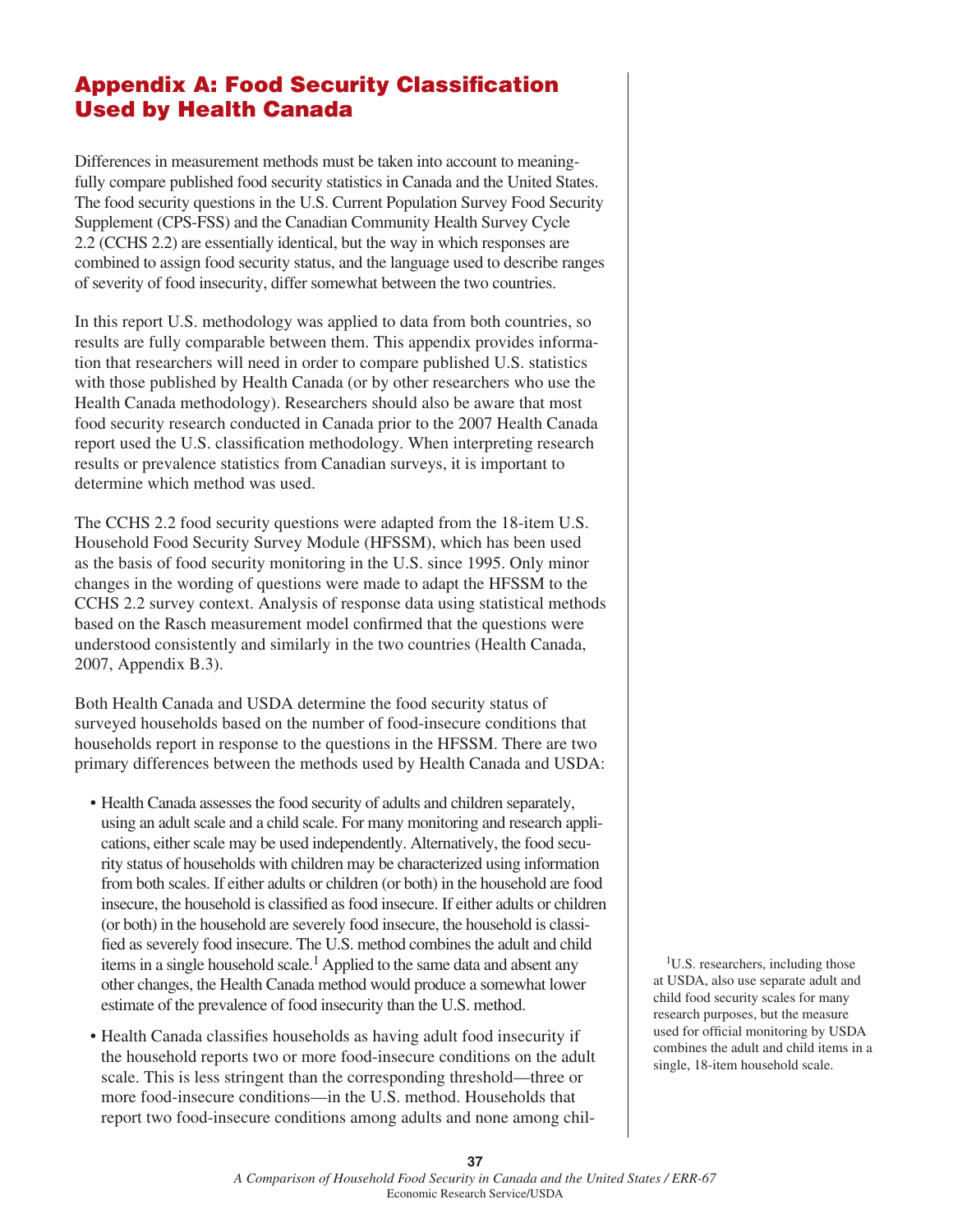dren would be classified as food insecure by the Health Canada method, but food secure by the U.S. method. This difference, absent any other changes, would result in somewhat higher prevalence rates of food insecurity, as measured by the Health Canada method compared with measurement by the U.S. method.

The effects of these two methodological differences are partially offsetting in households with children. Overall, and among households without children, the Health Canada methodology results in higher prevalence rates of food insecurity than the U.S. methodology.

Measurement of the more severe range of food insecurity (described as "severe food insecurity" by Health Canada and "very low food security" by USDA) is affected only by the first methodological difference. At the national level, the effect is slight, but effects may be substantial, and substantially different, for households with only very young children and for those with teenage children.<sup>2</sup>

Children's food security is measured by Health Canada using the same methods as those used by USDA—two or more affirmative responses indicate food insecurity among children, and five or more indicate severe food insecurity among children (described as "very low food security" by USDA).

The effects of the methodological differences on food security prevalence estimates were examined by applying both the Health Canada methodology and the U.S. methodology to the food security data from each country. Applying Health Canada methods to the U.S. CPS-FSS data resulted in a higher estimated prevalence of household food insecurity by about 3 percentage points and adult food insecurity by about 4 percentage points (table A-1). These figures represent increases in the estimated numbers of food-insecure persons of about 25 and 40 percent, respectively. The effect on household-level very low food security

#### Table A-1

#### **Percentage of persons living in households with food insecurity and very low food security: Comparison of estimates based on U.S. and Health Canada methods**

| Type of Analysis                 | Food insecure             |      | Very low food security<br>(described as severely food<br>insecure by Health Canada) |      |  |
|----------------------------------|---------------------------|------|-------------------------------------------------------------------------------------|------|--|
|                                  | Canada                    | U.S. | Canada                                                                              | U.S. |  |
| Household food security          | <b>Percent of persons</b> |      |                                                                                     |      |  |
| U.S. method                      | 7.0                       | 12.6 | 2.4                                                                                 | 3.6  |  |
| Health Canada method             | 8.7                       | 15.5 | 2.4                                                                                 | 3.7  |  |
| Adult food security <sup>1</sup> |                           |      | <b>Percent of adults</b>                                                            |      |  |
| U.S. method                      | 6.2                       | 9.5  | 2.4                                                                                 | 3.4  |  |
| Health Canada method             | 8.1                       | 13.4 | 2.4                                                                                 | 3.4  |  |
| Child food security <sup>1</sup> | Percent of children       |      |                                                                                     |      |  |
| U.S. method                      | 5.3                       | 9.9  | .44                                                                                 | .72  |  |
| Health Canada method             | 5.3                       | 9.9  | .44                                                                                 | .72  |  |

1 U.S. and Health Canada use identical methods for determining child food security status and adult very low food security (severe food insecurity).

Data sources: Canadian Community Health Survey Cycle 2.2 (2004); Current Population Survey Food Security Supplements, 2003-05.

 2The U.S. method is known to bias comparisons among households with children of different ages, whereas the Health Canada method will avoid these biases (Nord, 2002; Nord and Bickel, 2002).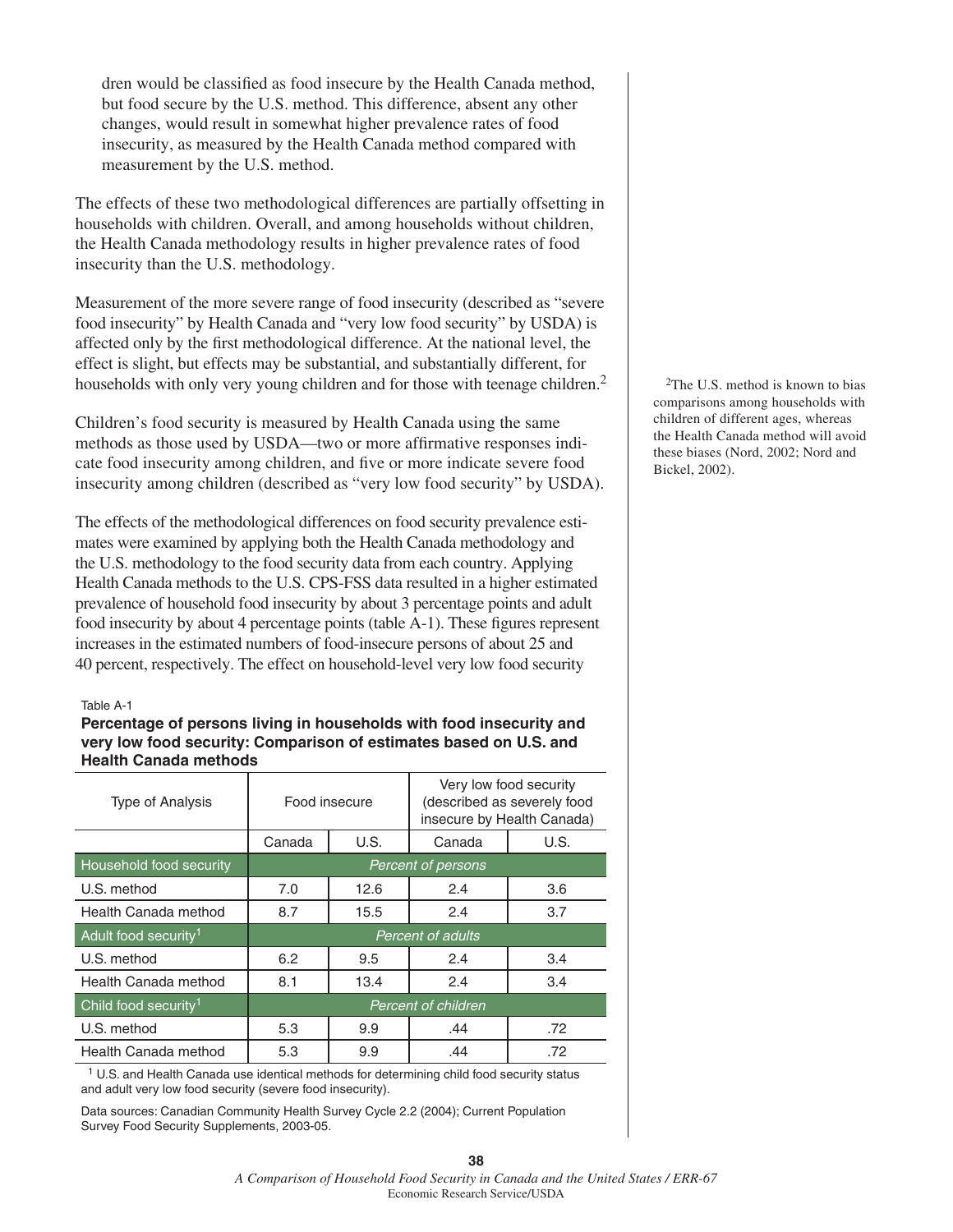(Canadian severe food insecurity) was slight—less than 0.1 percentage point. Differences between the methods when both were applied to the Canadian CCHS 2.2 data were smaller in percentage points, but similar proportionally. Health Canada and USDA use identical methodologies to assess food insecurity and severe food insecurity of children and severe food insecurity among adults.<sup>3</sup>

Prevalence statistics based on the household scale add relatively little information not conveyed by separate presentation of statistics based on the adult scale and child scale. In this report, therefore, statistics based on the household scale are reported only at the national level for the two countries. All subpopulation analyses are based on the adult food security scale or the children's food security scale.

 3USDA does not routinely publish statistics based on adult food insecurity for households with children, but the methodology for this measure is specified for households with no children present and can also be applied to households with children. The measure is widely used in research in the U.S., and adult food security status based upon it is provided in several public-use data products, including the CPS-FSS (beginning with the December 2005 data), the National Health and Nutrition Examination Survey (NHANES) and the Early Childhood Longitudinal Studies kindergarten and birth cohorts (ECLS-K and ECLS-B).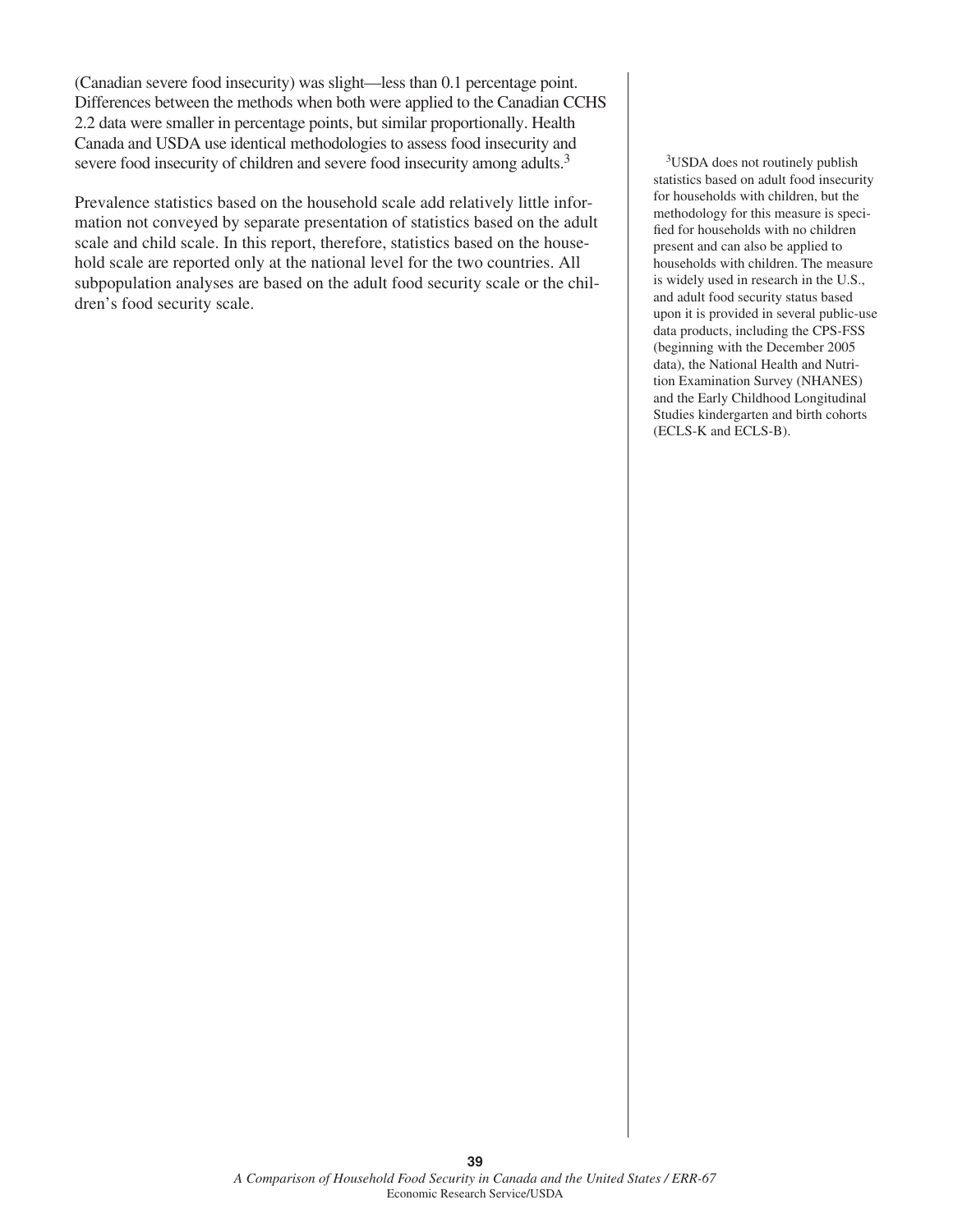# **Appendix B: Measurement of Food Security and Demographic and Economic Characteristics**

In order to achieve unbiased estimates of food insecurity associations with demographic and economic characteristics of individuals and households, it was important to use measures of these characteristics that were identical, or as nearly identical as possible, in the two surveys. This appendix describes the calculation of variables used in the descriptive and multivariate analyses from the data elements available in the CCHS 2.2 and the CPS-FSS. Variable names are those in the public-use data sets. Percentages of adults and children with each characteristic in the Canadian and U.S. analysis samples are provided in tables B-1 and B-2.

# **Food Security**

*CCHS 2.2—*The food security status of Canadian households was based on responses to the 18 questions in the food security module (FSCD\_020— FSCD 160). Standard U.S. methods were used as described in Bickel et al. (2000), and Nord and Bickel (2002). Items with missing responses ("don't know" or "refused") were imputed as negative responses ("no" or "never"), provided that the respondent gave valid answers to other food security questions. Less than 1 percent of all cases had any item-specific nonresponse. Cases with no valid responses to any of the questions in the food security scales (about 0.2 percent) were omitted from all analysis.

*CPS-FSS—*The food security status of U.S. households was provided by HRFS12M1. Children's food security status was provided by HRFS12MC in 2005. In 2003 and 2004, a raw score of 2-4 on the child scale (HRFS12M6) was classified as low food security among children and a raw score of 5-8 as very low food security among children. Adult food security status was provided by HRFS12M8 in 2005. In 2003 and 2004, adult food security status for households without children was provided by HRFS12M1; for households with children, the raw score on the adult scale was calculated by subtracting the raw score on the child items (HRFS12M6) from the total raw score on all adult and child items (HRFS12M3). Classification was then based on the standard methods used for households without children (Bickel et al., 2000).

# **Age and Child/Adult Status**

*CCHS 2.2—*Age in years is available only in ranges in the CCHS 2.2 (DHHDGAGE). People in the lowest three ranges (through age 13) were unambiguously children. Those aged 14-18 were classified as children provided their living arrangement (DHHDGLVG) identified them as a child, and provided the child food security questions were administered to the household. (The child questions were only administered if there was at least one child age 0-17 in the household. This will have resulted in a small number of 18-year-olds being classified as children because they were an adult child of an adult in the household and had a younger sibling for whom the food security questions were administered. Analysis of CPS-FSS data suggested that the number of such cases is very small and that the food security status of such households is similar to that of households with minor children).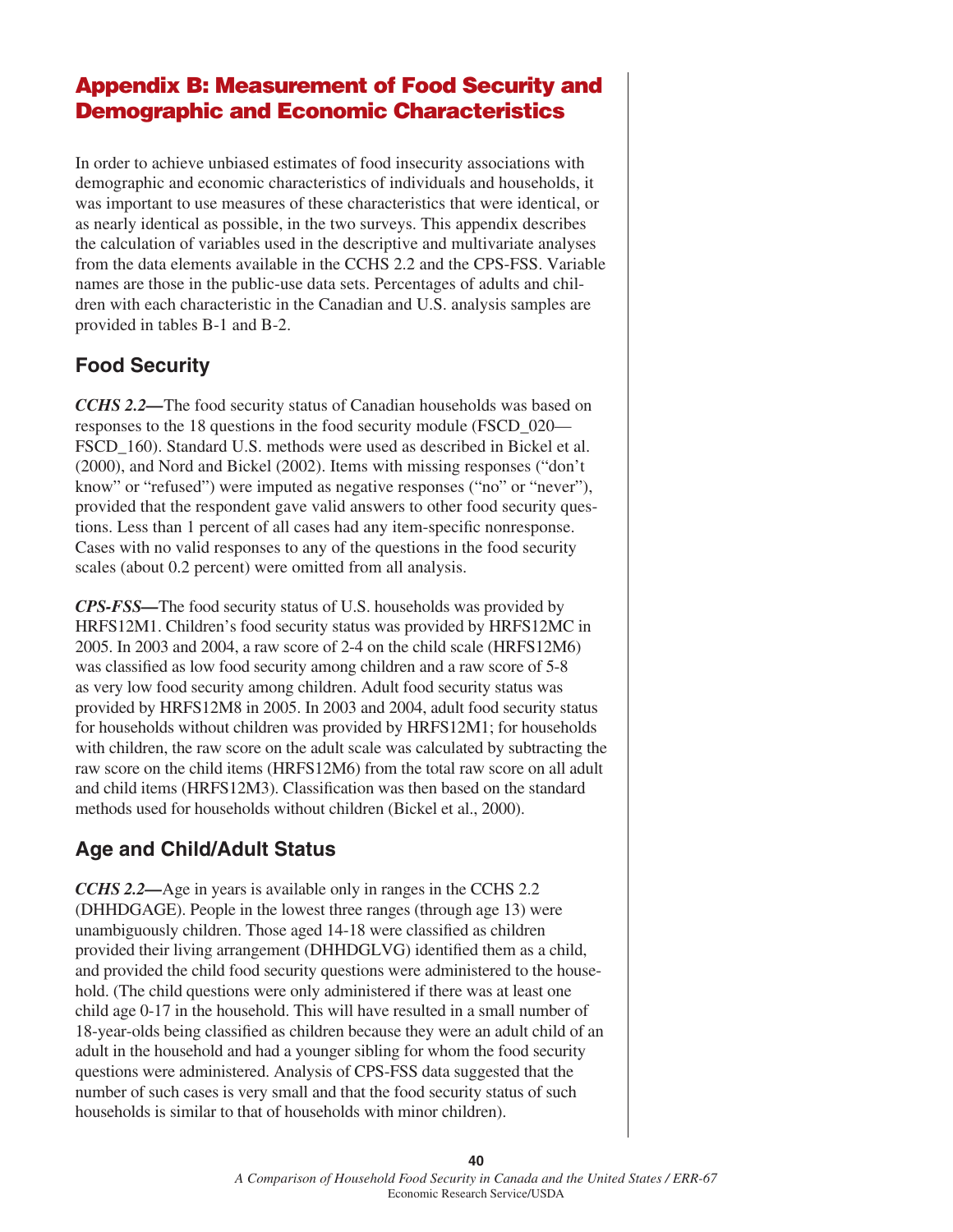#### Table B-1 **Characteristics of adults1 and their households in Canadian and U.S. food security analysis samples**

| Characteristic                                                     | Canada | U.S.    |
|--------------------------------------------------------------------|--------|---------|
|                                                                    |        | Percent |
| Food insecurity (self or other adult in household)                 | 6.2    | 9.4     |
| Age 19-24                                                          | 11.2   | 11.2    |
| Age 25-35                                                          | 18.6   | 20.4    |
| Age 36-45                                                          | 21.7   | 20.6    |
| Age 46-55                                                          | 20.4   | 19.2    |
| Age 56-65                                                          | 13.2   | 13.3    |
| Age 66 or older                                                    | 14.9   | 15.4    |
| Male living alone <sup>2</sup>                                     | 5.9    | 6.1     |
| Female living alone <sup>2</sup>                                   | 8.3    | 8.0     |
| Male or female with spouse or partner only <sup>3</sup>            | 27.6   | 28.4    |
| Couple (married or cohabiting) with one or more child <sup>4</sup> | 23.9   | 22.7    |
| Single male with one or more child <sup>4</sup>                    | 0.6    | 1.5     |
| Single female with one or more child <sup>4</sup>                  | 2.3    | 1.5     |
| Other male                                                         | 16.6   | 16.5    |
| Other female                                                       | 14.8   | 15.3    |
| Lowest income adequacy                                             | 2.9    | 4.2     |
| Lower-middle income adequacy                                       | 5.5    | 6.2     |
| Middle-income adequacy                                             | 18.6   | 15.3    |
| Upper-middle-income adequacy                                       | 32.3   | 20.8    |
| Highest income adequacy                                            | 31.4   | 33.9    |
| Income not reported                                                | 9.2    | 19.6    |
| Employed full time                                                 | 55.2   | 54.0    |
| Employed part time                                                 | 18.8   | 17.2    |
| Unemployed (looking for work)                                      | 9.9    | 10.4    |
| Disabled, not in labor force                                       | 4.4    | 3.4     |
| Retired, not in labor force                                        | 3.8    | 4.5     |
| Not in labor force for other reasons                               | 7.9    | 10.6    |
| Education less than secondary graduation <sup>5</sup>              | 10.2   | 7.8     |
| Education secondary graduation <sup>5</sup>                        | 5.2    | 14.0    |
| Education some post-secondary <sup>5</sup>                         | 6.8    | 19.5    |
| Education post-secondary graduation <sup>5</sup>                   | 70.0   | 48.1    |
| Number of cases (unweighted) <sup>6</sup>                          | 20,177 | 140,340 |

1 Adults age 19 and older were the units of analysis.

2 No other person lived in these households.

3 These are two-person households.

 4 No other adults lived in these households unless they were an adult child of the individual in the sample.

 5 Education variables refer to education of the most highly educated adult in the household. Secondary graduation includes high school graduation (or GED in the U.S.), with no further education. Post-secondary graduation includes 2-year-degree holders.

 6 Number of cases shown for the U.S. sample is the number of households, some of which included more than one adult.

Sources: Canadian Community Health Survey Cycle 2.2 (2004); Current Population Survey Food Security Supplements, 2003-05.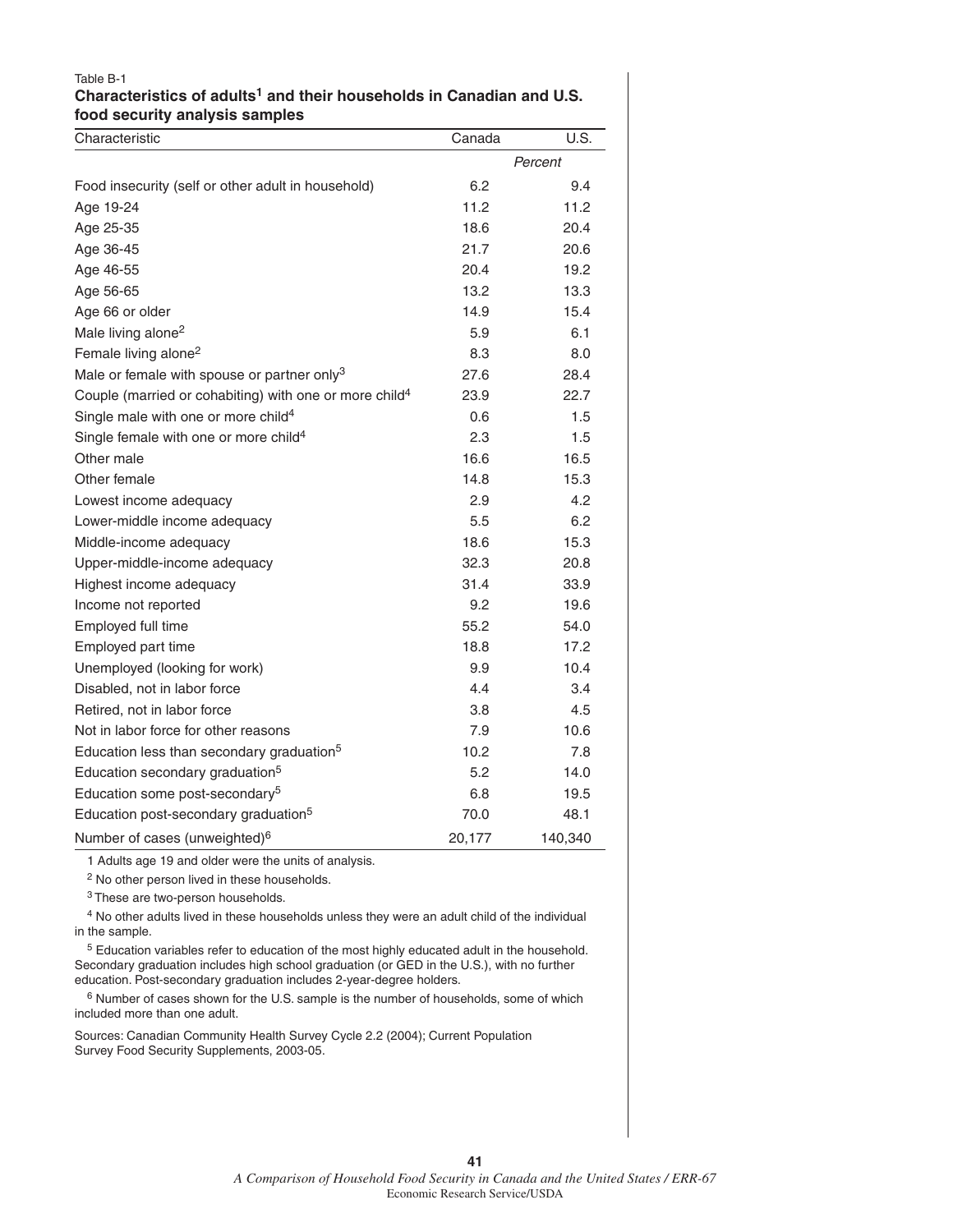#### Table B-2 **Characteristics of children and their households1 in the Canadian and United States food security analysis samples**

| Characteristic                                         | Canada  | U.S.   |
|--------------------------------------------------------|---------|--------|
|                                                        | Percent |        |
| Food insecurity (self or other child in the household) | 5.3     | 9.9    |
| Age 0-3                                                | 18.7    | 21.8   |
| Age 4-8                                                | 25.9    | 26.9   |
| Age 9-13                                               | 28.9    | 28.2   |
| Age 14-17                                              | 26.4    | 23.0   |
| With two parents <sup>2</sup>                          | 73.3    | 61.4   |
| With single parent <sup>2</sup>                        | 14.0    | 14.9   |
| In other living arrangements <sup>3</sup>              | 12.7    | 23.7   |
| Lowest income adequacy                                 | 2.2     | 6.2    |
| Lower-middle income adequacy                           | 7.9     | 8.6    |
| Middle income adequacy                                 | 20.8    | 20.0   |
| Upper-middle income adequacy                           | 28.5    | 16.2   |
| Highest income adequacy                                | 29.4    | 33.4   |
| Income not reported                                    | 11.2    | 15.5   |
| Education less than secondary graduation <sup>4</sup>  | 5.3     | 9.1    |
| Education secondary graduation <sup>4</sup>            | 13.5    | 25.0   |
| Education some post-secondary <sup>4</sup>             | 7.5     | 18.8   |
| Education post-secondary graduation <sup>4</sup>       | 73.7    | 47.0   |
| Number of cases (unweighted) <sup>5</sup>              | 14,190  | 48,683 |

<sup>1</sup> Children ages 0 to 17 were the units of analysis and food insecurity (low or very low food security) among children was the dependent variable. There were 105,721 observations, but the U.S. observations were down-weighted to the number of households, resulting in an effective N for the combined Canada-U.S. sample (used to calculate variances) of 62,873. The Canadian sample includes a small proportion of 18-year-olds. In both countries, the child-referenced food security questions were administered only to households with at least one child age 17 or younger. However, 18-year-old siblings of younger children are indistinguishable from children ages 14-17 in the CCHS 2.2 public-use data because age is identified only in ranges. In the U.S. CPS-FSS data, where age is reported in single years, including or omitting 18-year-old siblings results in only negligible changes in the estimated prevalence of food insecurity in this age range.

<sup>2</sup> Some of these households included an adult sibling of the child in addition to the child's parent(s). Households that included adults other than the child's parents or siblings were classified as "In other living arrangements."

<sup>3</sup> Includes children living in households with neither parent, and children living in households that include one or both parents along with other adults who are not siblings of the child.

 4 Education variables refer to education of the most highly educated adult in the household. Secondary graduation includes high school graduation (or GED in the U.S.), with no further education. Post-secondary graduation includes 2-year-degree holders.

 5 Number of cases shown for the U.S. sample is the number of households with a child, some of which included more than one child.

Sources: Canadian Community Health Survey Cycle 2.2 (2004); Current Population Survey Food Security Supplements, 2003-05.

*CPS-FSS—*The age of each person in the household is provided by PEAGE  $(PRTAGE$  in some data formats). Individuals ages  $0-17$  were classified as children provided they were not the household reference person, spouse of the household reference person, or an unmarried partner of the reference person.

In both data sets, individuals not classified as children were classified as adults. However, 18-year-olds were omitted from the regression analyses because there was some possibility of difference in classification between the two data sources.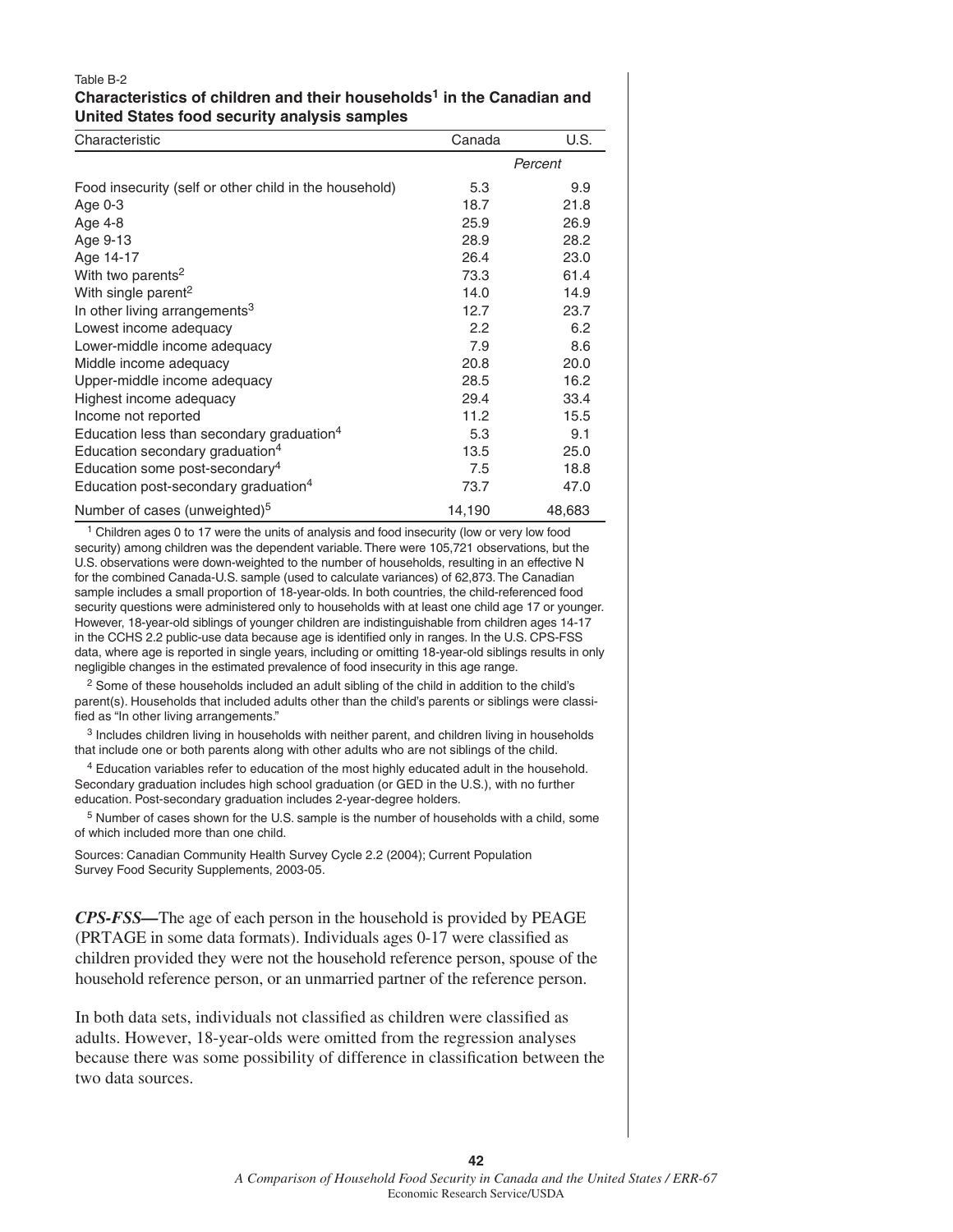# **Living Arrangements**

*CCHS 2.2—*Living arrangements of each individual were based on DHHDGLVG. Single parents with children, unattached individuals living alone, and (in some analyses) "other" adults were further classified by sex based on DHHD\_SEX.

*CPS-FSS—*Living arrangements were assigned consistent with those in CCHS 2.2, based on aggregating information from all individuals in each household, using variables PERRP, PESPOUSE, PESEX, PEAGE, PEMARITL, PEPARENT, PRFAMREL, PRFAMNUM, and PRFAMTYP. SAS code is available from the lead author.

### **Income Adequacy**

*CCHS 2.2—Classification by income adequacy is provided by INCDDIA5 and* refers to total income from all sources for the 12 months preceding the survey.

*CPS-FSS—*Household income was assigned at the midpoint of the "Control card" income range (HUFAMINC), converted to 2004 dollars based on CPI-U, and then converted to Canadian dollars based on the Purchasing Power Parity Index for 2004 (1.23). That income, along with the number of persons living in the household, was used to assign income adequacy consistent with Statistics Canada criteria. Control card income is income from all sources for the 12 months prior to the household's first of four monthly surveys. It is updated 12 months later when they reenter the sample for four additional monthly surveys. In the December CPS-FSS, then, it represents income for 12 months ending in the current month, or at most 3 months earlier.

In both surveys, households that did not report income were treated as a separate category in both descriptives and multivariate models. Prevalence rates of food insecurity and coefficients in regression models suggest that households that did not report income were, on average, in the upper-middle income adequacy category.

# **Employment and Labor Force Status**

*CCHS 2.2*—Individuals with LBFDDWSL = 1, 3, or 99 were classified as employed full time if  $LEFDDPFT = 1$  or 9 and as employed part time otherwise. Those with LBFDDWSL =  $2$  or 4 were classified as unemployed (looking for work). Those with LBFDGRNW  $= 1$  were classified as not in the labor force due to disability. Those with LBFDGRNW  $=$  5 or 96 or older than 75 were classified as not in the labor force, retired. (CCHS 2.2 does not provide employment and labor force information for individuals older than 75.) Individuals not otherwise classified were classified as not in the labor force for other reasons.

*CPS-FSS—*Employment and labor force status were based on PEMLR, PRWKSTAT, and PEAGE. Individuals with  $PEMLR = 5$  or older than 75 were classified as not in the labor force, retired. Otherwise, those with PRWKSTAT =  $-1$ , 2, 3, 4, or 5 were classified as employed full time, and those with PRWKSTAT =  $6, 7, 8, 9$ , or 10 were classified as employed part time. Otherwise, those with  $PEMLR = 3$  or 4 were classified as unemployed